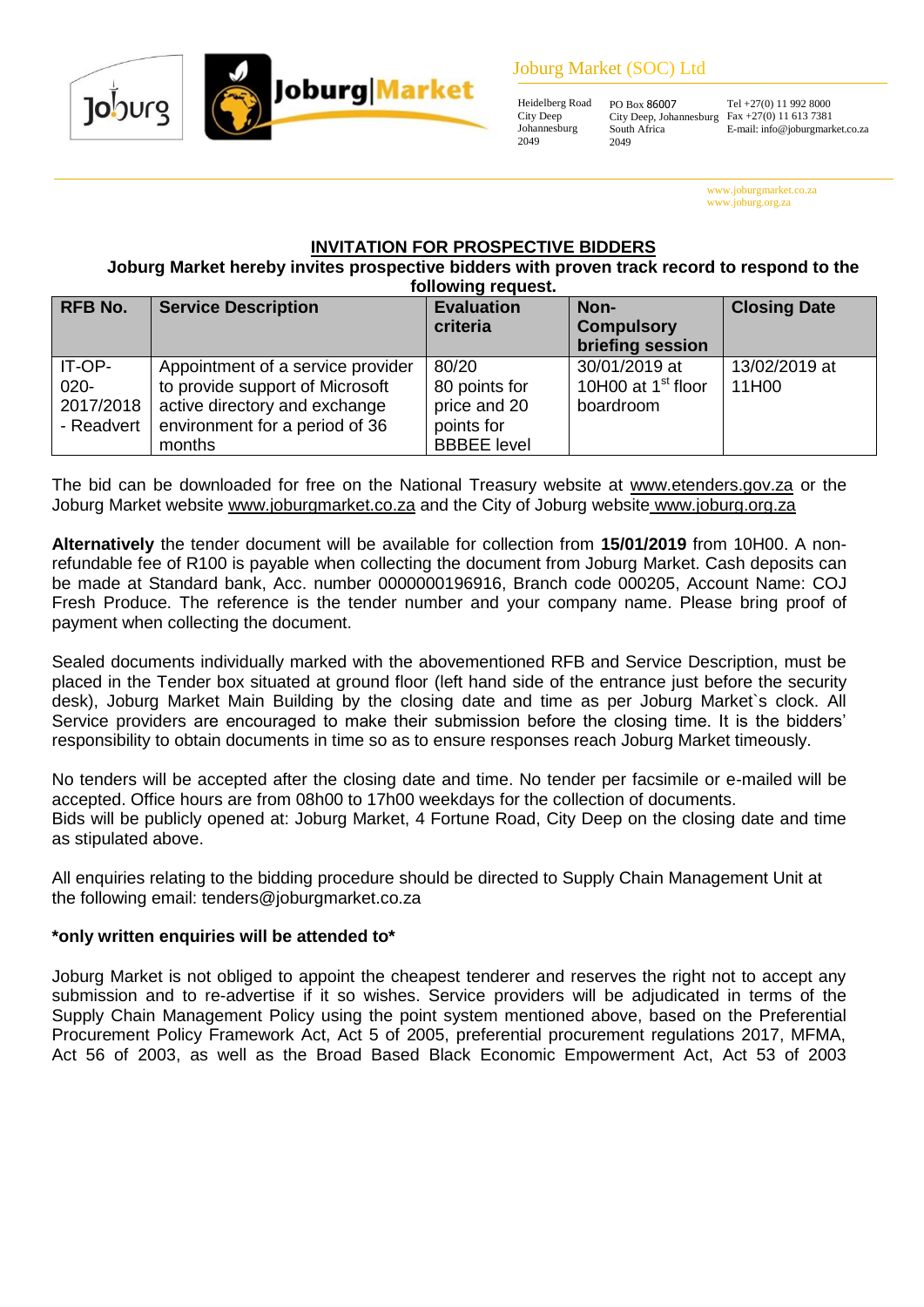#### **IMPORTANT NOTICE**

- 1. Bidders are reminded that for any and all alterations in the bid document must be initialled / signed in full by the bidder's authorised signatory and or provide an accompanying letter on the bidder's official letterhead will indicate such alterations.
- 2. This bid, correctly endorsed, is to be addressed to the Supply Chain Management and must be deposited into the tender/ bid box at the Ground Floor: Main Entrance, Joburg Market, 04 Fortune Street, City Deep, at the time and date shown herein. Under no circumstance will late tenders be accepted.
- 3. Failure to attend the compulsory briefing session (if applicable to the bid l) will result in disqualification of the bid.
- 4. Failure to submit samples, if requested will result in disqualification of the bid.
- 5. The bid document is to be completed in ink and in full. It is not to be re-typed at all.
- 6. The bid document is to be submitted in full in the same order as issued, with all the sections attached.
- 7. In bid where Consortiums and Joint Ventures are involved, an agreement endorsed with signatures of all parties involved, must be submitted.
- 8. Micro Exempted Enterprises (EME's) are required to submit a certificate issued by an Auditor Or Accounting Officer on a letter head with a practise number and contact number clearly Specified on the face of the certificate

# **FAILURE TO COMPLY WITH THE ABOVE REQUIREMENTS MAY DISQUALIFY THE BID**

**Bidder /s:………………………………………………………………………………………………**

| Cell:………………………………………………… E-Mail:………………………………………………… |
|-----------------------------------------------------|
|                                                     |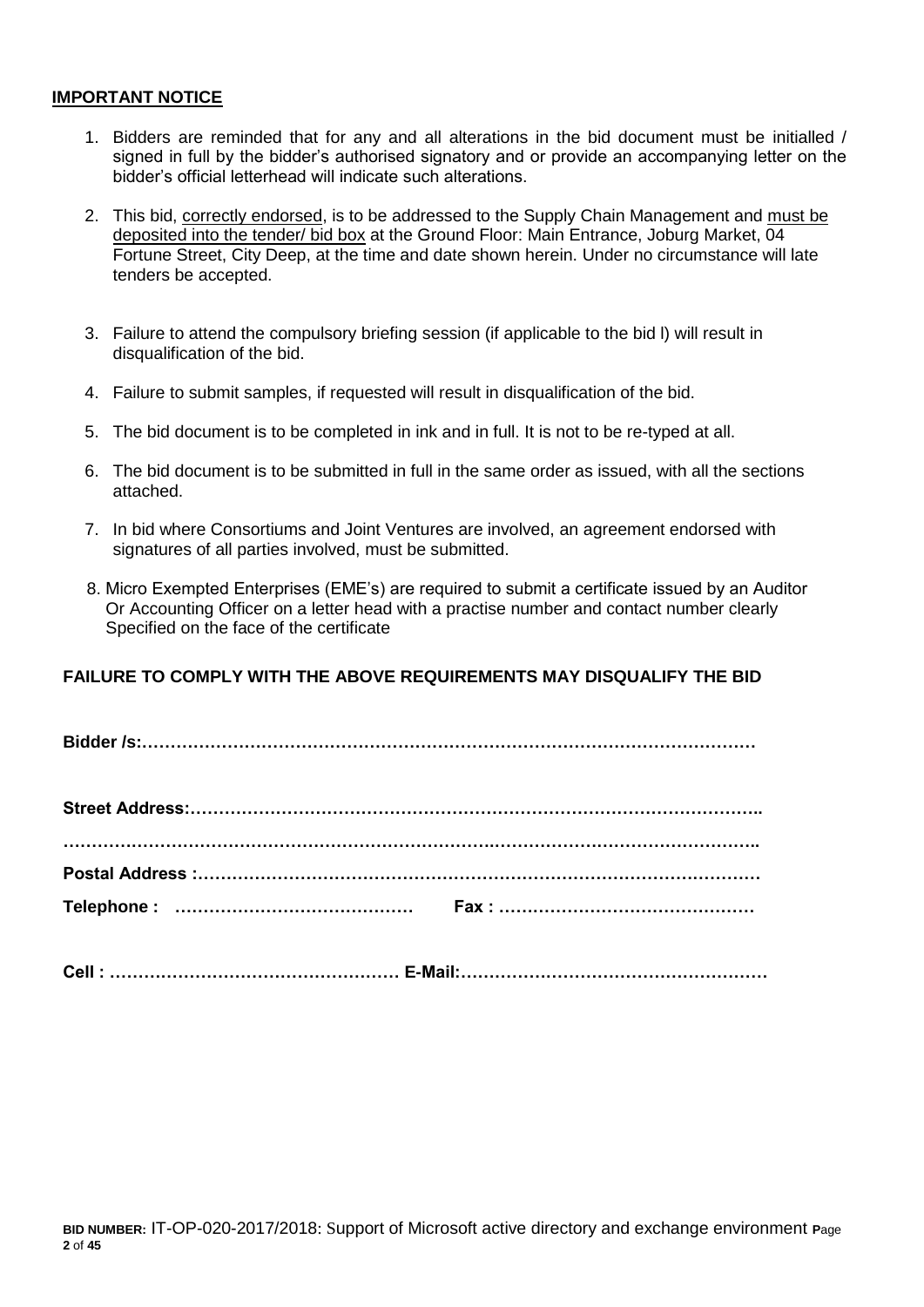# **INDEX**

| No.           | <b>TABLE OF CONTENTS</b>                            | <b>SOURCE DOCUMENT</b> |
|---------------|-----------------------------------------------------|------------------------|
| $\mathbf 1$ . | <b>INVITATION TO BID</b>                            | MBD <sub>1</sub>       |
| 2.            | <b>DECLARATION OF INTEREST</b>                      | <b>MBD4</b>            |
| 3.            | <b>PREFERENCE POINTS CLAIMS</b>                     | <b>MBD 6.1</b>         |
| 4.            | <b>DECLARATION OF BIDDERS PAST SCM PRACTICE</b>     | <b>MBD8</b>            |
| 5.            | <b>CERTIFICATE OF INDEPENDENT BID DETERMINATION</b> | MBD <sub>9</sub>       |
| 6.            | <b>GENERAL CONDITIONS OF CONTRACT</b>               |                        |
| 7.            | <b>TERMS OF REFERENCE</b>                           |                        |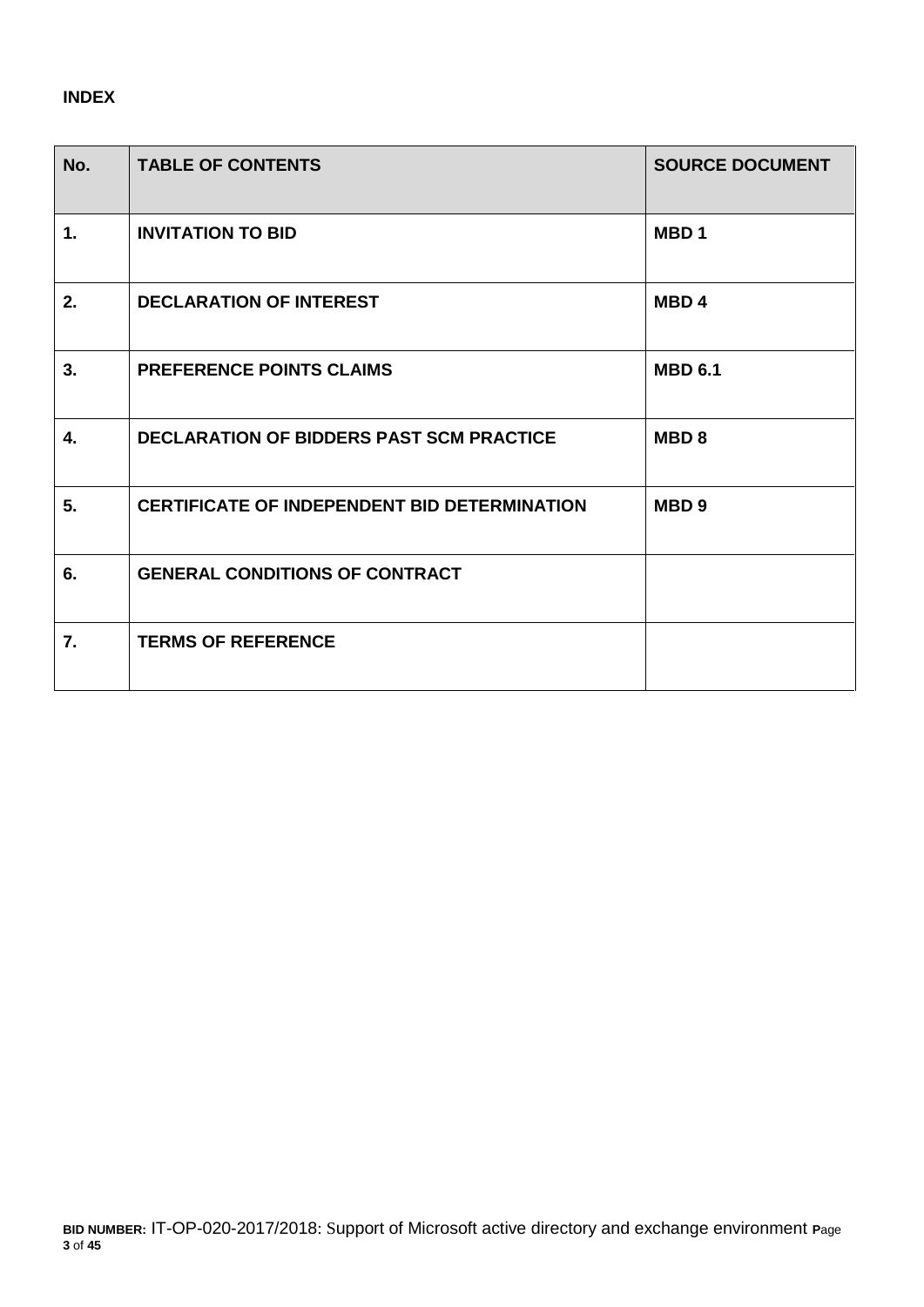# **BID DOCUMENTS CHECK LIST:**

# **A completed and signed BID document must be submitted in a sealed envelope together will all returnables. That is:**

| <b>Item</b>    | <b>Description</b>                                                                                                                                                                                                                  | Submitted -         |
|----------------|-------------------------------------------------------------------------------------------------------------------------------------------------------------------------------------------------------------------------------------|---------------------|
|                |                                                                                                                                                                                                                                     | <b>Indicate YES</b> |
|                |                                                                                                                                                                                                                                     | or NO               |
| $\mathbf 1$    | Completed Registration on the National Treasury Central Supplier Database                                                                                                                                                           |                     |
| 2              | Completed and signed MBD 1,4,6.1, 8, 9,                                                                                                                                                                                             |                     |
| <b>NB</b>      | Failure to fully complete all sections will lead to a disqualification of the bid.                                                                                                                                                  |                     |
| 3              | General Condition of Contract (GCC) to be signed                                                                                                                                                                                    |                     |
| $\overline{4}$ | Rates and taxes account not older than three months or lease agreement                                                                                                                                                              |                     |
| 5              | ID copies of shareholders / directors and share certificates; certification not older<br>than three months                                                                                                                          |                     |
| 6              | Signed JV agreement for Joint Venture companies. Separate National Treasury<br>Central Supplier Database registration and consolidated BBBEE certificate(where<br>applicable)                                                       |                     |
| $\overline{7}$ | Initial / sign for all alterations in the tender document                                                                                                                                                                           |                     |
| 8              | Registration with CIDB (where applicable)                                                                                                                                                                                           |                     |
| 9              | Submission of tender documents; thereof including all returnable                                                                                                                                                                    |                     |
| 10             | B-BBEE Status Level of Contribution certificate OR SWORN AFFIDAVIT - B-BBEE<br><b>EXEMPTED MICRO ENTERPRISE</b> OR an Accounting Officer as contemplated in the<br>Close Corporation Act (CCA) in order to claim preference points. |                     |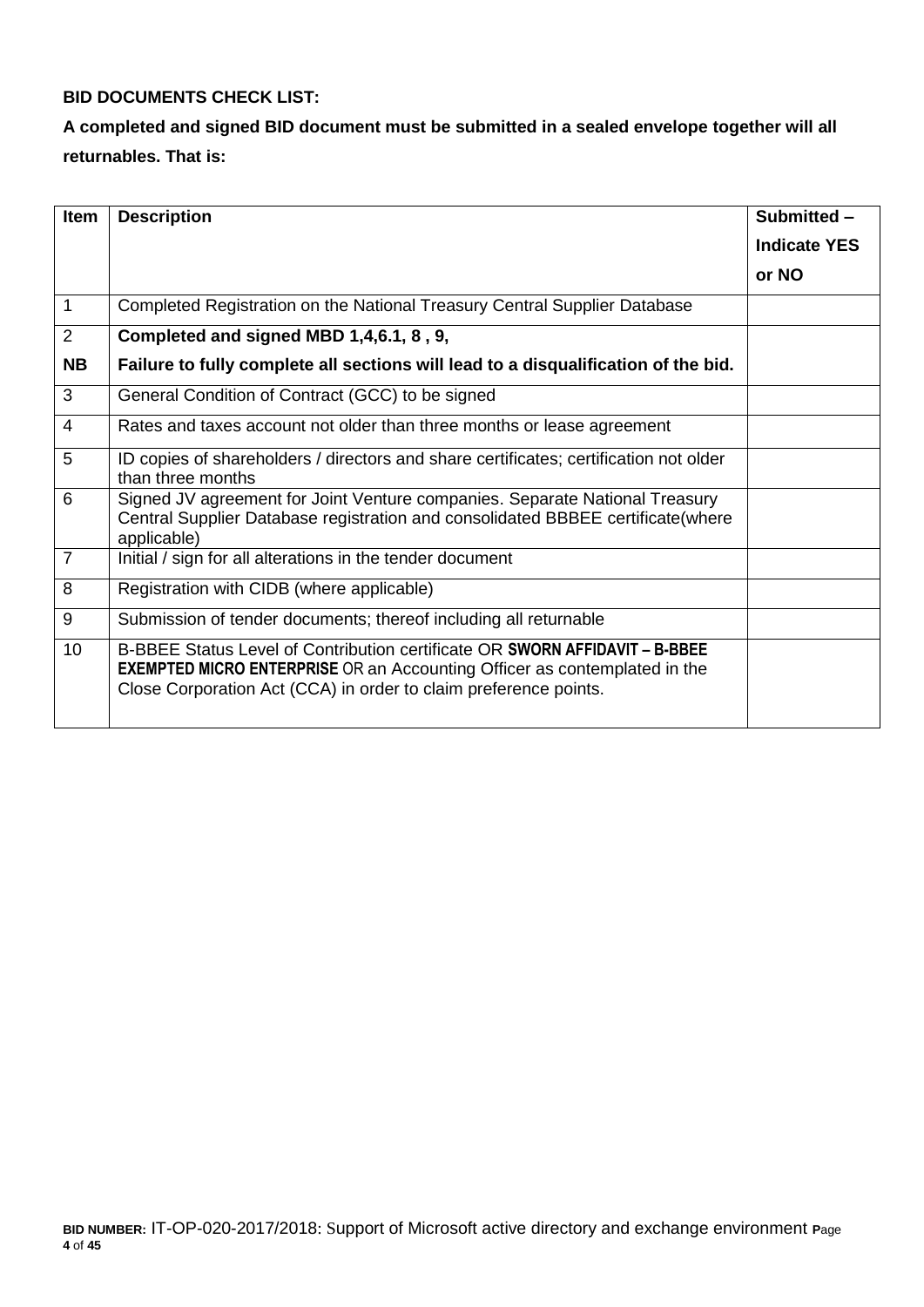**MBD 1**

# **PART A INVITATION TO BID**

| YOU ARE HEREBY INVITED TO BID FOR REQUIREMENTS OF THE JOBURG MARKET<br><b>IT-OP-020-</b><br><b>BID NUMBER:</b><br><b>CLOSING DATE:</b><br>13/02/2019<br><b>CLOSING TIME:</b><br>11:00<br>2017/2018<br>Appointment of a service provider to provide support of Microsoft active directory and exchange<br><b>DESCRIPTION:</b><br>environment for a period of 36 months<br>THE SUCCESSFUL BIDDER WILL BE REQUIRED TO FILL IN AND SIGN A WRITTEN CONTRACT FORM (MBD7).<br>BID RESPONSE DOCUMENTS MAY BE DEPOSITED IN THE BID BOX SITUATED AS FOLLOWS<br><b>Attention: Head of Supply Chain Management</b><br>PO BOX 86007<br><b>City Deep</b><br>Johannesburg<br>2049<br><b>OR</b><br>DEPOSITED IN THE BID BOX SITUATED AT GROUND FLOOR (left hand side of the entrance just before the<br>security desk), Joburg Market Main Building by the closing date and time as per Joburg Market's clock. All<br>Suppliers are encouraged to make their submission before the closing time.<br><b>4 Fortune Road</b><br><b>City Deep</b><br>Johannesburg<br>Bidders should ensure that bids are delivered timeously to the correct address. If the bid is late, it will not be<br>accepted for consideration.<br>The bid box is open 24 hours a day, 7 days a week.<br><b>SUPPLIER INFORMATION</b><br>NAME OF BIDDER<br>POSTAL ADDRESS<br>STREET ADDRESS<br>CODE<br><b>NUMBER</b><br><b>TELEPHONE NUMBER</b><br><b>CELLPHONE NUMBER</b><br>CODE<br><b>FACSIMILE NUMBER</b><br><b>NUMBER</b><br><b>E-MAIL ADDRESS</b><br>VAT REGISTRATION NUMBER<br><b>TCS PIN:</b><br><b>OR</b><br>CSD No:<br>TAX COMPLIANCE STATUS<br><b>B-BBEE STATUS LEVEL VERIFICATION</b><br><b>B-BBEE STATUS</b><br>$\Box$ Yes<br>$\Box$ Yes<br><b>CERTIFICATE</b><br><b>LEVEL SWORN</b><br><b>[TICK APPLICABLE BOX]</b><br><b>AFFIDAVIT</b><br>No<br>No<br>A B-BBEE STATUS LEVEL VERIFICATION CERTIFICATE/ SWORN AFFIDAVIT (FOR EMES & QSEs) MUST BE SUBMITTED IN<br><b>ORDER TO QUALIFY FOR PREFERENCE POINTS FOR B-BBEE]</b> |  | INVITATION TO DID |  |  |  |  |  |  |
|--------------------------------------------------------------------------------------------------------------------------------------------------------------------------------------------------------------------------------------------------------------------------------------------------------------------------------------------------------------------------------------------------------------------------------------------------------------------------------------------------------------------------------------------------------------------------------------------------------------------------------------------------------------------------------------------------------------------------------------------------------------------------------------------------------------------------------------------------------------------------------------------------------------------------------------------------------------------------------------------------------------------------------------------------------------------------------------------------------------------------------------------------------------------------------------------------------------------------------------------------------------------------------------------------------------------------------------------------------------------------------------------------------------------------------------------------------------------------------------------------------------------------------------------------------------------------------------------------------------------------------------------------------------------------------------------------------------------------------------------------------------------------------------------------------------------------------------------------------------------------------------------------------------------------------------------------------------------------------------------|--|-------------------|--|--|--|--|--|--|
|                                                                                                                                                                                                                                                                                                                                                                                                                                                                                                                                                                                                                                                                                                                                                                                                                                                                                                                                                                                                                                                                                                                                                                                                                                                                                                                                                                                                                                                                                                                                                                                                                                                                                                                                                                                                                                                                                                                                                                                            |  |                   |  |  |  |  |  |  |
|                                                                                                                                                                                                                                                                                                                                                                                                                                                                                                                                                                                                                                                                                                                                                                                                                                                                                                                                                                                                                                                                                                                                                                                                                                                                                                                                                                                                                                                                                                                                                                                                                                                                                                                                                                                                                                                                                                                                                                                            |  |                   |  |  |  |  |  |  |
|                                                                                                                                                                                                                                                                                                                                                                                                                                                                                                                                                                                                                                                                                                                                                                                                                                                                                                                                                                                                                                                                                                                                                                                                                                                                                                                                                                                                                                                                                                                                                                                                                                                                                                                                                                                                                                                                                                                                                                                            |  |                   |  |  |  |  |  |  |
|                                                                                                                                                                                                                                                                                                                                                                                                                                                                                                                                                                                                                                                                                                                                                                                                                                                                                                                                                                                                                                                                                                                                                                                                                                                                                                                                                                                                                                                                                                                                                                                                                                                                                                                                                                                                                                                                                                                                                                                            |  |                   |  |  |  |  |  |  |
|                                                                                                                                                                                                                                                                                                                                                                                                                                                                                                                                                                                                                                                                                                                                                                                                                                                                                                                                                                                                                                                                                                                                                                                                                                                                                                                                                                                                                                                                                                                                                                                                                                                                                                                                                                                                                                                                                                                                                                                            |  |                   |  |  |  |  |  |  |
|                                                                                                                                                                                                                                                                                                                                                                                                                                                                                                                                                                                                                                                                                                                                                                                                                                                                                                                                                                                                                                                                                                                                                                                                                                                                                                                                                                                                                                                                                                                                                                                                                                                                                                                                                                                                                                                                                                                                                                                            |  |                   |  |  |  |  |  |  |
|                                                                                                                                                                                                                                                                                                                                                                                                                                                                                                                                                                                                                                                                                                                                                                                                                                                                                                                                                                                                                                                                                                                                                                                                                                                                                                                                                                                                                                                                                                                                                                                                                                                                                                                                                                                                                                                                                                                                                                                            |  |                   |  |  |  |  |  |  |
|                                                                                                                                                                                                                                                                                                                                                                                                                                                                                                                                                                                                                                                                                                                                                                                                                                                                                                                                                                                                                                                                                                                                                                                                                                                                                                                                                                                                                                                                                                                                                                                                                                                                                                                                                                                                                                                                                                                                                                                            |  |                   |  |  |  |  |  |  |
|                                                                                                                                                                                                                                                                                                                                                                                                                                                                                                                                                                                                                                                                                                                                                                                                                                                                                                                                                                                                                                                                                                                                                                                                                                                                                                                                                                                                                                                                                                                                                                                                                                                                                                                                                                                                                                                                                                                                                                                            |  |                   |  |  |  |  |  |  |
|                                                                                                                                                                                                                                                                                                                                                                                                                                                                                                                                                                                                                                                                                                                                                                                                                                                                                                                                                                                                                                                                                                                                                                                                                                                                                                                                                                                                                                                                                                                                                                                                                                                                                                                                                                                                                                                                                                                                                                                            |  |                   |  |  |  |  |  |  |
|                                                                                                                                                                                                                                                                                                                                                                                                                                                                                                                                                                                                                                                                                                                                                                                                                                                                                                                                                                                                                                                                                                                                                                                                                                                                                                                                                                                                                                                                                                                                                                                                                                                                                                                                                                                                                                                                                                                                                                                            |  |                   |  |  |  |  |  |  |
|                                                                                                                                                                                                                                                                                                                                                                                                                                                                                                                                                                                                                                                                                                                                                                                                                                                                                                                                                                                                                                                                                                                                                                                                                                                                                                                                                                                                                                                                                                                                                                                                                                                                                                                                                                                                                                                                                                                                                                                            |  |                   |  |  |  |  |  |  |
|                                                                                                                                                                                                                                                                                                                                                                                                                                                                                                                                                                                                                                                                                                                                                                                                                                                                                                                                                                                                                                                                                                                                                                                                                                                                                                                                                                                                                                                                                                                                                                                                                                                                                                                                                                                                                                                                                                                                                                                            |  |                   |  |  |  |  |  |  |
|                                                                                                                                                                                                                                                                                                                                                                                                                                                                                                                                                                                                                                                                                                                                                                                                                                                                                                                                                                                                                                                                                                                                                                                                                                                                                                                                                                                                                                                                                                                                                                                                                                                                                                                                                                                                                                                                                                                                                                                            |  |                   |  |  |  |  |  |  |
|                                                                                                                                                                                                                                                                                                                                                                                                                                                                                                                                                                                                                                                                                                                                                                                                                                                                                                                                                                                                                                                                                                                                                                                                                                                                                                                                                                                                                                                                                                                                                                                                                                                                                                                                                                                                                                                                                                                                                                                            |  |                   |  |  |  |  |  |  |
|                                                                                                                                                                                                                                                                                                                                                                                                                                                                                                                                                                                                                                                                                                                                                                                                                                                                                                                                                                                                                                                                                                                                                                                                                                                                                                                                                                                                                                                                                                                                                                                                                                                                                                                                                                                                                                                                                                                                                                                            |  |                   |  |  |  |  |  |  |
|                                                                                                                                                                                                                                                                                                                                                                                                                                                                                                                                                                                                                                                                                                                                                                                                                                                                                                                                                                                                                                                                                                                                                                                                                                                                                                                                                                                                                                                                                                                                                                                                                                                                                                                                                                                                                                                                                                                                                                                            |  |                   |  |  |  |  |  |  |
|                                                                                                                                                                                                                                                                                                                                                                                                                                                                                                                                                                                                                                                                                                                                                                                                                                                                                                                                                                                                                                                                                                                                                                                                                                                                                                                                                                                                                                                                                                                                                                                                                                                                                                                                                                                                                                                                                                                                                                                            |  |                   |  |  |  |  |  |  |
|                                                                                                                                                                                                                                                                                                                                                                                                                                                                                                                                                                                                                                                                                                                                                                                                                                                                                                                                                                                                                                                                                                                                                                                                                                                                                                                                                                                                                                                                                                                                                                                                                                                                                                                                                                                                                                                                                                                                                                                            |  |                   |  |  |  |  |  |  |
|                                                                                                                                                                                                                                                                                                                                                                                                                                                                                                                                                                                                                                                                                                                                                                                                                                                                                                                                                                                                                                                                                                                                                                                                                                                                                                                                                                                                                                                                                                                                                                                                                                                                                                                                                                                                                                                                                                                                                                                            |  |                   |  |  |  |  |  |  |
|                                                                                                                                                                                                                                                                                                                                                                                                                                                                                                                                                                                                                                                                                                                                                                                                                                                                                                                                                                                                                                                                                                                                                                                                                                                                                                                                                                                                                                                                                                                                                                                                                                                                                                                                                                                                                                                                                                                                                                                            |  |                   |  |  |  |  |  |  |
|                                                                                                                                                                                                                                                                                                                                                                                                                                                                                                                                                                                                                                                                                                                                                                                                                                                                                                                                                                                                                                                                                                                                                                                                                                                                                                                                                                                                                                                                                                                                                                                                                                                                                                                                                                                                                                                                                                                                                                                            |  |                   |  |  |  |  |  |  |
|                                                                                                                                                                                                                                                                                                                                                                                                                                                                                                                                                                                                                                                                                                                                                                                                                                                                                                                                                                                                                                                                                                                                                                                                                                                                                                                                                                                                                                                                                                                                                                                                                                                                                                                                                                                                                                                                                                                                                                                            |  |                   |  |  |  |  |  |  |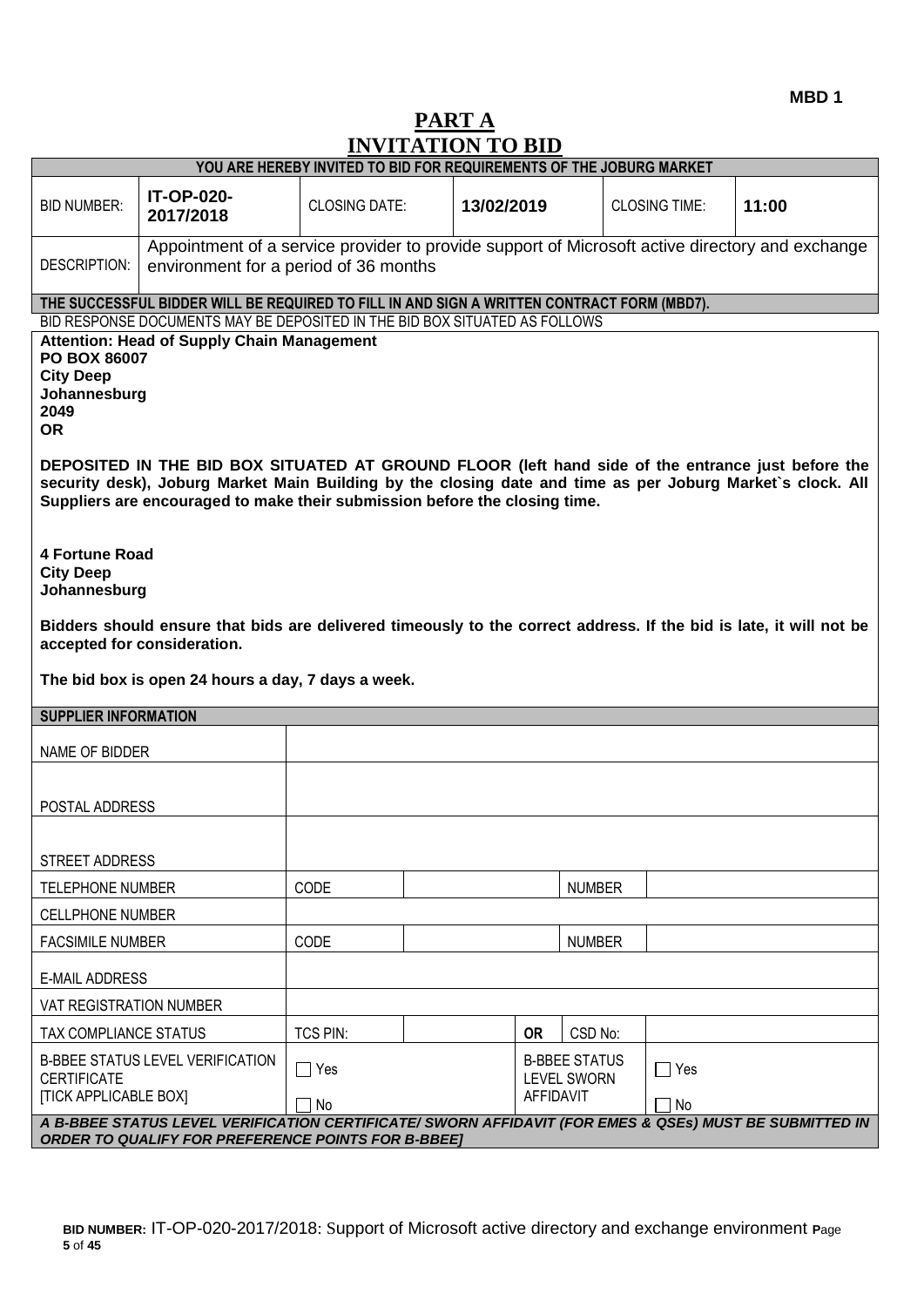| ARE YOU THE ACCREDITED<br>REPRESENTATIVE IN SOUTH<br><b>AFRICA FOR THE GOODS</b><br><b>/SERVICES /WORKS OFFERED?</b> | ∏No<br>Yes<br>[IF YES ENCLOSE PROOF]                                             | ARE YOU A<br><b>FOREIGN BASED</b><br><b>SUPPLIER FOR</b><br>THE GOODS<br><b>/SERVICES</b><br><b><i>NORKS</i></b><br>OFFERED? | $\Box$ Yes<br>   No<br>[IF YES, ANSWER PART B:3] |  |
|----------------------------------------------------------------------------------------------------------------------|----------------------------------------------------------------------------------|------------------------------------------------------------------------------------------------------------------------------|--------------------------------------------------|--|
| <b>TOTAL NUMBER OF ITEMS</b><br><b>OFFERED</b>                                                                       | N/A                                                                              | <b>TOTAL BID PRICE</b>                                                                                                       | R                                                |  |
| <b>SIGNATURE OF BIDDER</b>                                                                                           |                                                                                  | <b>DATE</b>                                                                                                                  |                                                  |  |
| <b>CAPACITY UNDER WHICH THIS</b><br><b>BID IS SIGNED</b>                                                             |                                                                                  |                                                                                                                              |                                                  |  |
|                                                                                                                      | <b>BIDDING PROCEDURE ENQUIRIES AND TECHNICAL INFORMATION MAY BE DIRECTED TO:</b> |                                                                                                                              |                                                  |  |
| <b>E-MAIL ADDRESS</b>                                                                                                | tenders@joburgmarket.co.za                                                       |                                                                                                                              |                                                  |  |

**\*only written enquiries will be attended to.**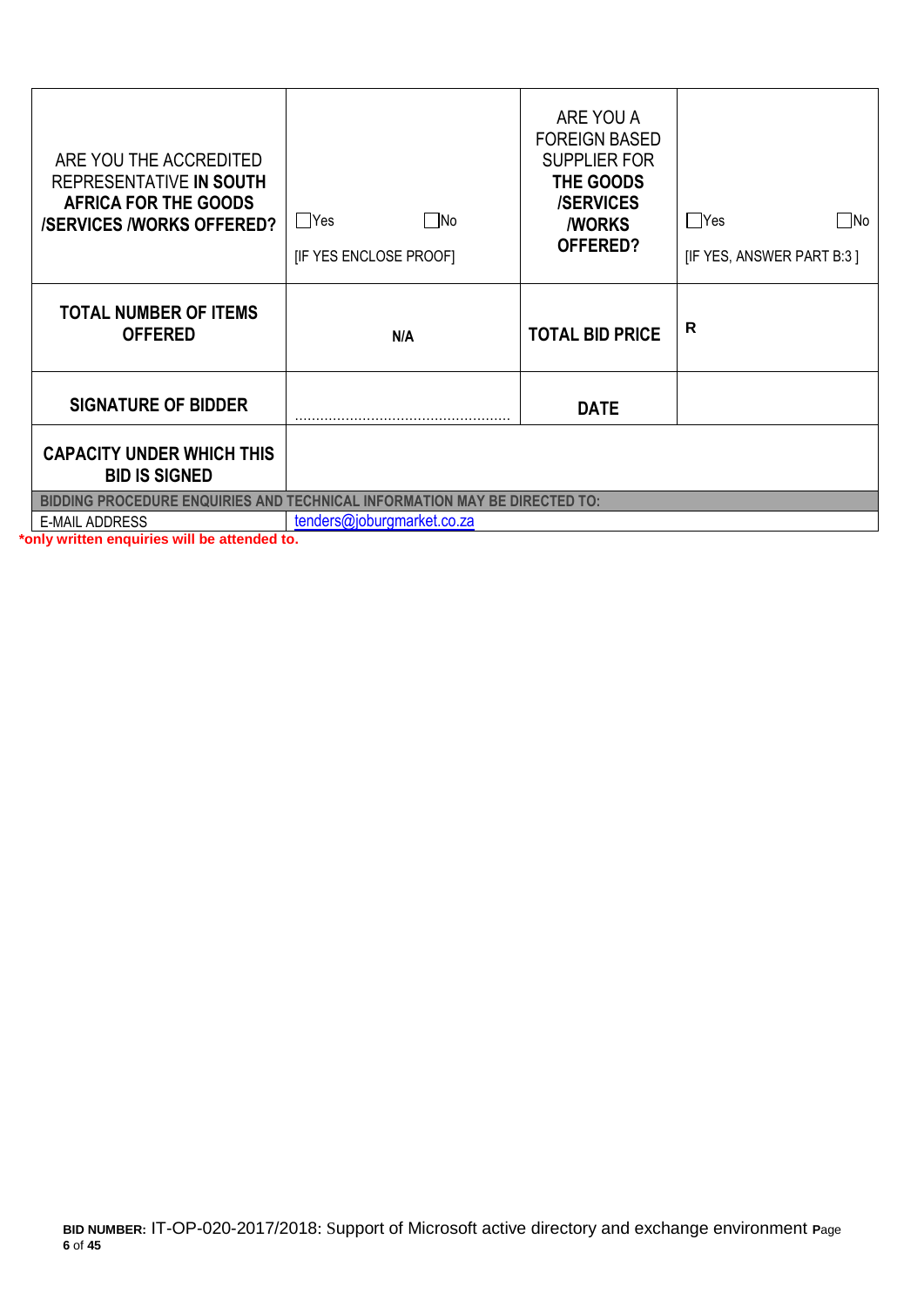# **PART B TERMS AND CONDITIONS FOR BIDDING**

**1. BID SUBMISSION:**

|                                                                                                                                                                                                                           | 1.1. BIDS MUST BE DELIVERED BY THE STIPULATED TIME TO THE CORRECT ADDRESS. LATE BIDS WILL NOT BE ACCEPTED<br>FOR CONSIDERATION.                                                                                                                |                      |  |
|---------------------------------------------------------------------------------------------------------------------------------------------------------------------------------------------------------------------------|------------------------------------------------------------------------------------------------------------------------------------------------------------------------------------------------------------------------------------------------|----------------------|--|
|                                                                                                                                                                                                                           | 1.2. ALL BIDS MUST BE SUBMITTED ON THE OFFICIAL FORMS PROVIDED-(NOT TO BE RE-TYPED) OR ONLINE                                                                                                                                                  |                      |  |
|                                                                                                                                                                                                                           | 1.3. THIS BID IS SUBJECT TO THE PREFERENTIAL PROCUREMENT POLICY FRAMEWORK ACT AND THE PREFERENTIAL<br>PROCUREMENT REGULATIONS, 2017, THE GENERAL CONDITIONS OF CONTRACT (GCC) AND, IF APPLICABLE, ANY<br>OTHER SPECIAL CONDITIONS OF CONTRACT. |                      |  |
|                                                                                                                                                                                                                           | 2. TAX COMPLIANCE REQUIREMENTS                                                                                                                                                                                                                 |                      |  |
| 2.1                                                                                                                                                                                                                       | BIDDERS MUST ENSURE COMPLIANCE WITH THEIR TAX OBLIGATIONS.                                                                                                                                                                                     |                      |  |
|                                                                                                                                                                                                                           | 2.2 BIDDERS ARE REQUIRED TO SUBMIT THEIR UNIQUE PERSONAL IDENTIFICATION NUMBER (PIN) ISSUED BY SARS TO<br>ENABLE THE ORGAN OF STATE TO VIEW THE TAXPAYER'S PROFILE AND TAX STATUS.                                                             |                      |  |
|                                                                                                                                                                                                                           | 2.3 APPLICATION FOR THE TAX COMPLIANCE STATUS (TCS) CERTIFICATE OR PIN MAY ALSO BE MADE VIA E-FILING. IN<br>ORDER TO USE THIS PROVISION, TAXPAYERS WILL NEED TO REGISTER WITH SARS AS E-FILERS THROUGH THE<br>WEBSITE WWW.SARS.GOV.ZA.         |                      |  |
|                                                                                                                                                                                                                           | 2.4 FOREIGN SUPPLIERS MUST COMPLETE THE PRE-AWARD QUESTIONNAIRE IN PART B:3.                                                                                                                                                                   |                      |  |
|                                                                                                                                                                                                                           | 2.5 BIDDERS MAY ALSO SUBMIT A PRINTED TCS CERTIFICATE TOGETHER WITH THE BID.                                                                                                                                                                   |                      |  |
| 2.6                                                                                                                                                                                                                       | IN BIDS WHERE CONSORTIA / JOINT VENTURES / SUB-CONTRACTORS ARE INVOLVED, EACH PARTY MUST SUBMIT A<br>SEPARATE TCS CERTIFICATE / PIN / CSD NUMBER.                                                                                              |                      |  |
|                                                                                                                                                                                                                           | 2.7 WHERE NO TCS IS AVAILABLE BUT THE BIDDER IS REGISTERED ON THE CENTRAL SUPPLIER DATABASE (CSD), A CSD<br>NUMBER MUST BE PROVIDED.                                                                                                           |                      |  |
| 3.                                                                                                                                                                                                                        | <b>QUESTIONNAIRE TO BIDDING FOREIGN SUPPLIERS</b>                                                                                                                                                                                              |                      |  |
|                                                                                                                                                                                                                           | 3.1. IS THE ENTITY A RESIDENT OF THE REPUBLIC OF SOUTH AFRICA (RSA)?                                                                                                                                                                           | YES □ NO             |  |
|                                                                                                                                                                                                                           | 3.2 DOES THE ENTITY HAVE A BRANCH IN THE RSA?                                                                                                                                                                                                  | $\Box$ YES $\Box$ NO |  |
|                                                                                                                                                                                                                           | 3.3. DOES THE ENTITY HAVE A PERMANENT ESTABLISHMENT IN THE RSA?<br>$\perp$                                                                                                                                                                     | YES $\Box$ NO        |  |
|                                                                                                                                                                                                                           | 3.4. DOES THE ENTITY HAVE ANY SOURCE OF INCOME IN THE RSA?<br>$\mathbf{1}$                                                                                                                                                                     | YES $\Box$ No        |  |
|                                                                                                                                                                                                                           | $\Box$ YES $\Box$ NO<br>3.5. IS THE ENTITY LIABLE IN THE RSA FOR ANY FORM OF TAXATION?                                                                                                                                                         |                      |  |
| IF THE ANSWER IS "NO" TO ALL OF THE ABOVE, THEN IT IS NOT A REQUIREMENT TO REGISTER FOR A TAX COMPLIANCE<br>STATUS SYSTEM PIN CODE FROM THE SOUTH AFRICAN REVENUE SERVICE (SARS) AND IF NOT REGISTER AS PER 2.3<br>ABOVE. |                                                                                                                                                                                                                                                |                      |  |

**NB: FAILURE TO PROVIDE ANY OF THE ABOVE PARTICULARS MAY RENDER THE BID INVALID**. **NO BIDS WILL BE CONSIDERED FROM PERSONS IN THE SERVICE OF THE STATE**.

| SIGNATURE OF BIDDER:                     |  |
|------------------------------------------|--|
| CAPACITY UNDER WHICH THIS BID IS SIGNED: |  |
| DATE:                                    |  |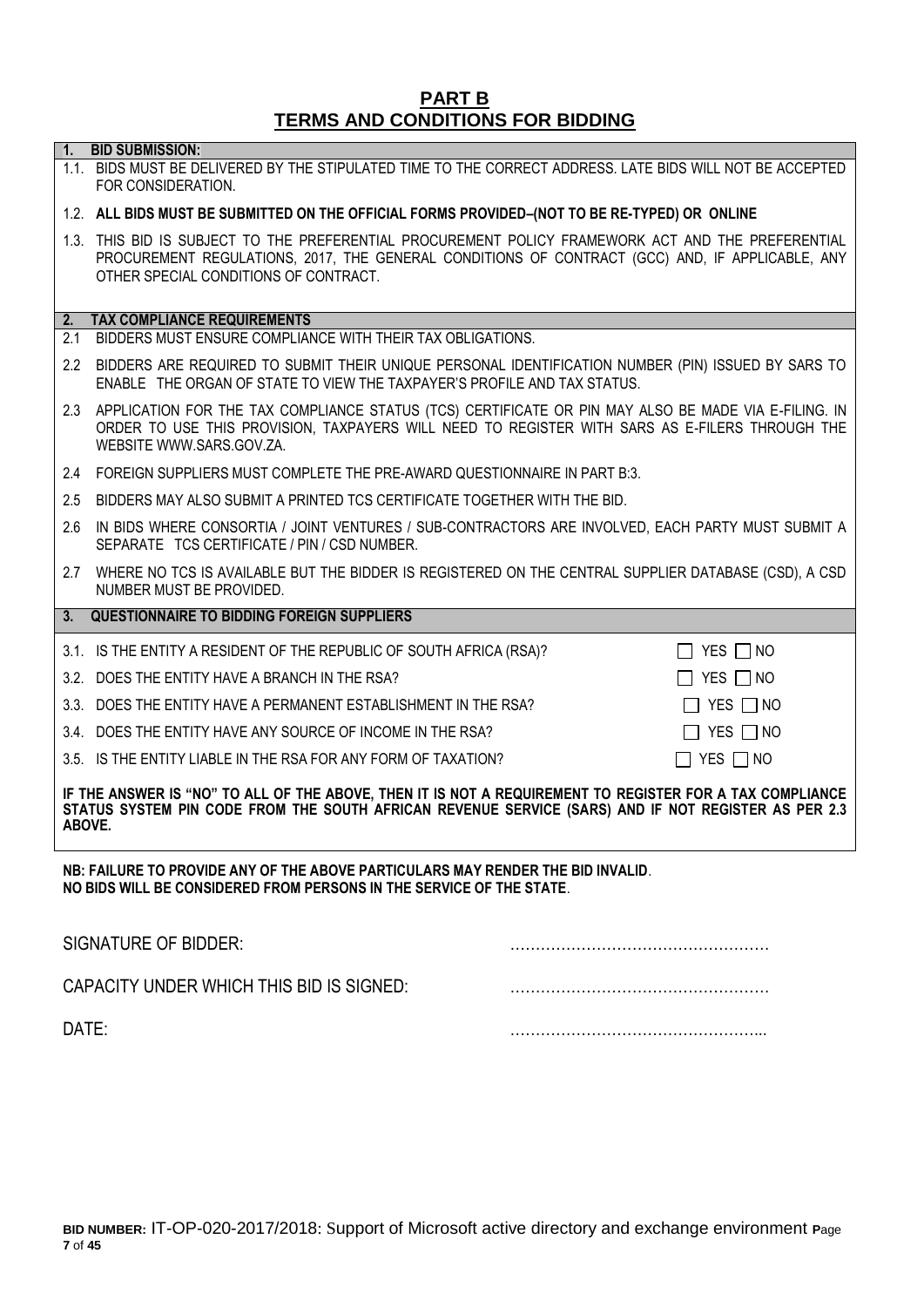#### **DECLARATION OF INTEREST**

- 1. No bid will be accepted from persons in the service of the state<sup>1</sup>.
- 2. Any person, having a kinship with persons in the service of the state, including a blood relationship, may make an offer or offers in terms of this invitation to bid. In view of possible allegations of favouritism, should the resulting bid, or part thereof, be awarded to persons connected with or related to persons in service of the state, it is required that the bidder or their authorised representative declare their position in relation to the evaluating/adjudicating authority.
- 3. In order to give effect to the above, the following questionnaire must be completed and submitted with the bid.

| 3.3. Position occupied in the Company (director, trustee, hareholder <sup>2</sup> ): |
|--------------------------------------------------------------------------------------|
|                                                                                      |
|                                                                                      |
|                                                                                      |
|                                                                                      |

3.7. The names of all directors / trustees / shareholders members, their individual identity numbers and state employee numbers must be indicated in paragraph 4 below.

3.8. Are you presently in the service of the state?

YES INO

3.8.1. If yes, furnish particulars. ….…………………………………………………  $1$ MSCM Regulations: "in the service of the state" means to be  $-$ 

- (a) a member of –
- (i) any municipal council;
- (ii) any provincial legislature; or
- (iii) the national Assembly or the national Council of provinces;
- (b) a member of the board of directors of any municipal entity;
- (c) an official of any municipality or municipal entity;

(d) an employee of any national or provincial department, national or provincial public entity or constitutional institution within the meaning of the Public Finance Management Act, 1999 (Act No.1 of 1999);

- (e) a member of the accounting authority of any national or provincial public entity; or
- (f) an employee of Parliament or a provincial legislature.

² Shareholder" means a person who owns shares in the company and is actively involved in the management of the company or business and exercises control over the company.

3.9 Have you been in the service of the state for the past twelve months?

**BID NUMBER:** IT-OP-020-2017/2018: Support of Microsoft active directory and exchange environment **P**age **8** of **45**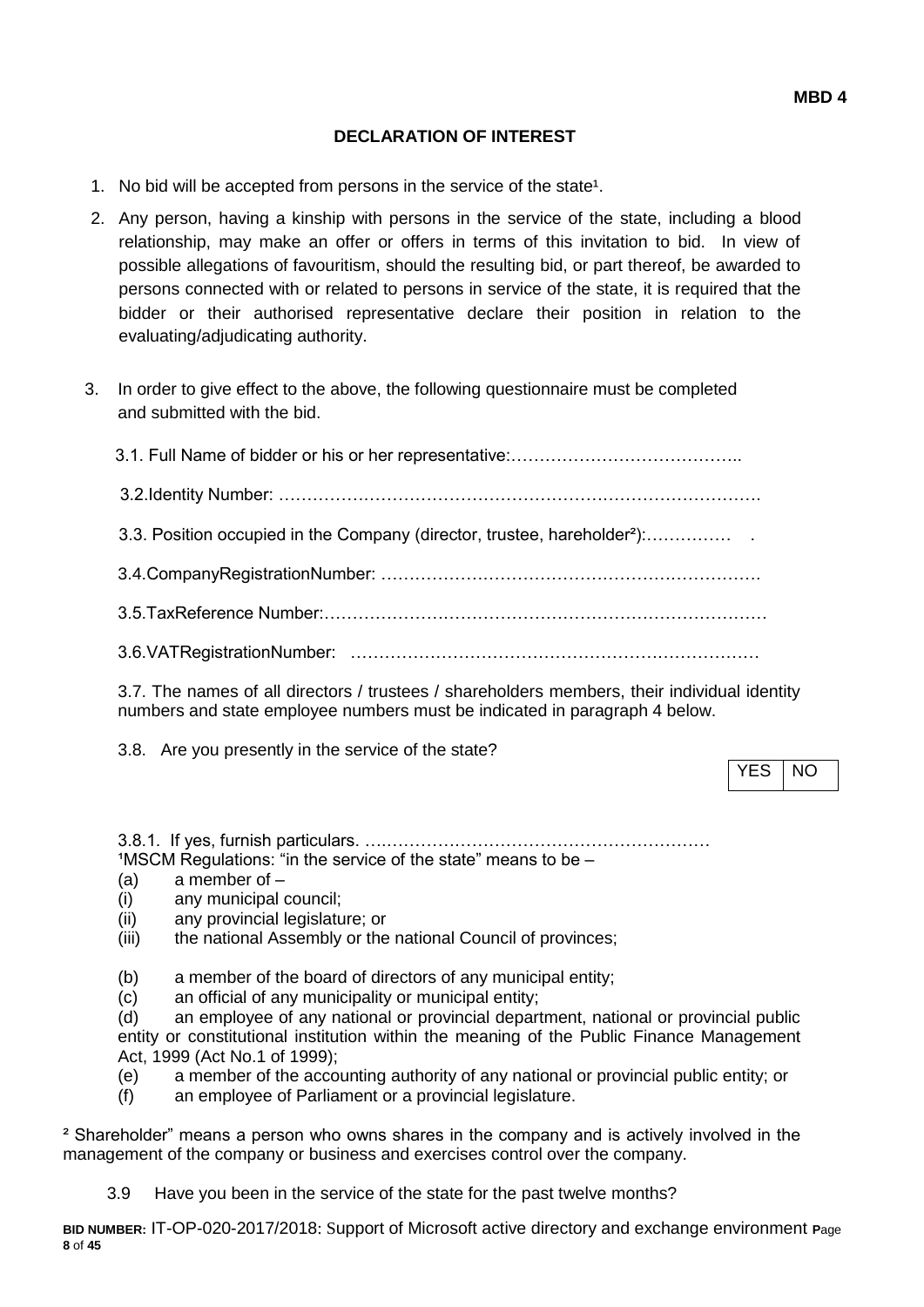|                                                                                                                                                                                                                                        | <b>YES</b><br><b>NO</b> |
|----------------------------------------------------------------------------------------------------------------------------------------------------------------------------------------------------------------------------------------|-------------------------|
|                                                                                                                                                                                                                                        |                         |
|                                                                                                                                                                                                                                        |                         |
| Do you have any relationship (family, friend, other) with persons in the service<br>3.10<br>of the state and who may be involved with the evaluation and or adjudication of<br>this bid?                                               | <b>YES</b><br><b>NO</b> |
| 3.10.1. If yes, furnish particulars.                                                                                                                                                                                                   |                         |
| 3.11<br>Are you, aware of any relationship (family, friend, other) between any other<br>bidder and any persons in the service of the state who may be involved with the<br>evaluation and or adjudication of this bid?                 |                         |
|                                                                                                                                                                                                                                        | <b>YES</b><br><b>NO</b> |
| 3.11.1. If yes, furnish particulars                                                                                                                                                                                                    |                         |
| 3.12 Are any of the company's directors, trustees, managers, principle shareholders<br>or stakeholders in service of the state?                                                                                                        | <b>YES</b>              |
|                                                                                                                                                                                                                                        | <b>NO</b>               |
|                                                                                                                                                                                                                                        |                         |
| Are any spouse, child or parent of the company's directors trustees, managers,<br>3.13<br>principle shareholders or stakeholders in service of the state?                                                                              |                         |
|                                                                                                                                                                                                                                        | <b>YES</b><br><b>NO</b> |
|                                                                                                                                                                                                                                        |                         |
|                                                                                                                                                                                                                                        |                         |
| 3.14 Do you or any of the directors, trustees, managers, principle shareholders, or<br>stakeholders of this company have any interest in any other related companies<br>or business whether or not they are bidding for this contract. |                         |
|                                                                                                                                                                                                                                        | YES.<br>NO.             |
|                                                                                                                                                                                                                                        |                         |

 $\mathbf{r}$ 

3.14.1 If yes, furnish particulars:…………………………………………………….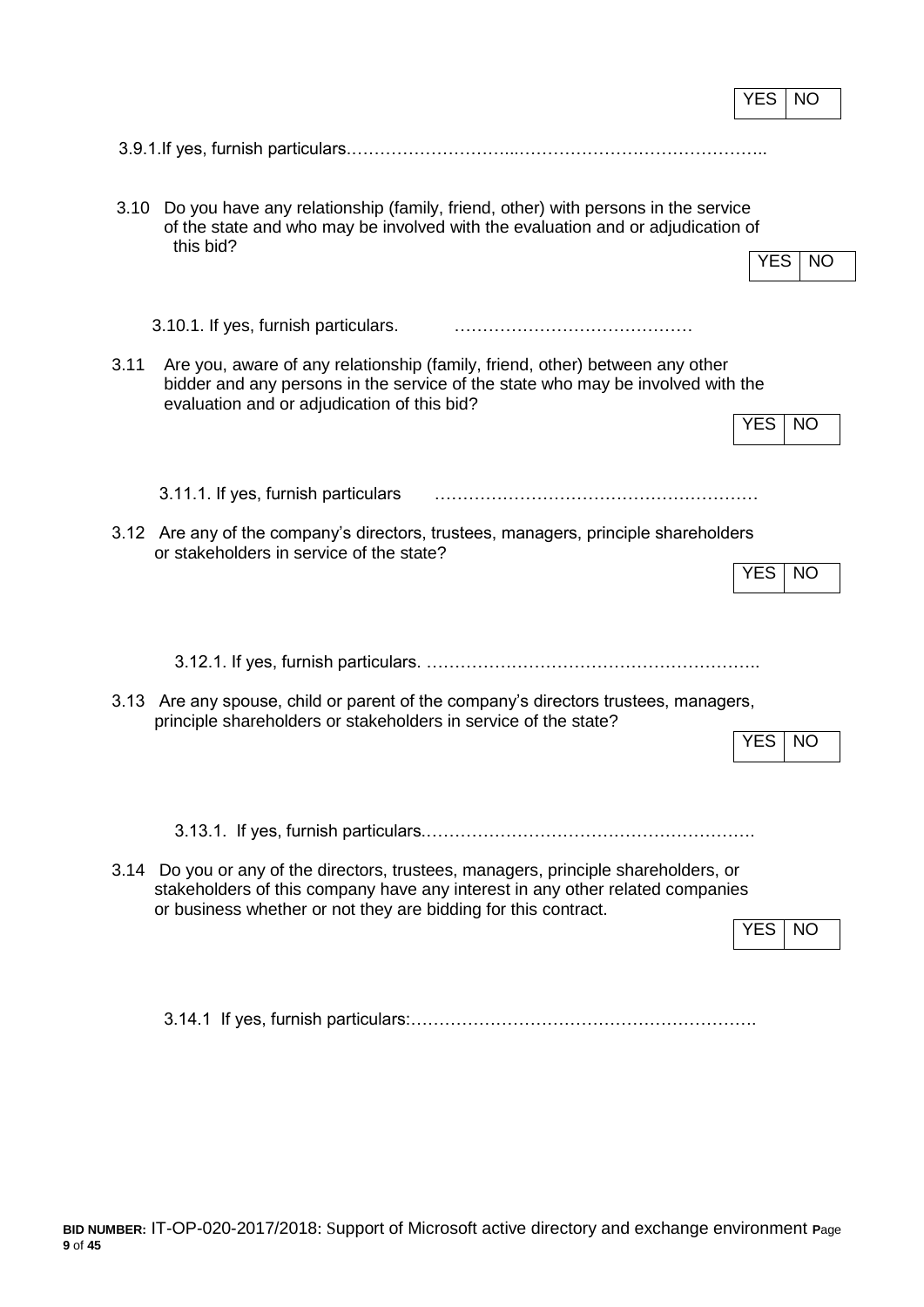# 4. **Full details of directors / trustees / members / shareholders**

| <b>Full Name</b> | <b>Identity Number</b> | <b>State Employee Number</b> |
|------------------|------------------------|------------------------------|
|                  |                        |                              |
|                  |                        |                              |
|                  |                        |                              |
|                  |                        |                              |
|                  |                        |                              |
|                  |                        |                              |
|                  |                        |                              |
|                  |                        |                              |
|                  |                        |                              |
|                  |                        |                              |
|                  |                        |                              |
|                  |                        |                              |
|                  |                        |                              |
|                  |                        |                              |
|                  |                        |                              |
|                  |                        |                              |
|                  |                        |                              |

 **……………………………. ………………………………… Signature Date** 

 **…………………………..... …………………………………… Name of Bidder** 

**BID NUMBER:** IT-OP-020-2017/2018: Support of Microsoft active directory and exchange environment **P**age **10** of **45**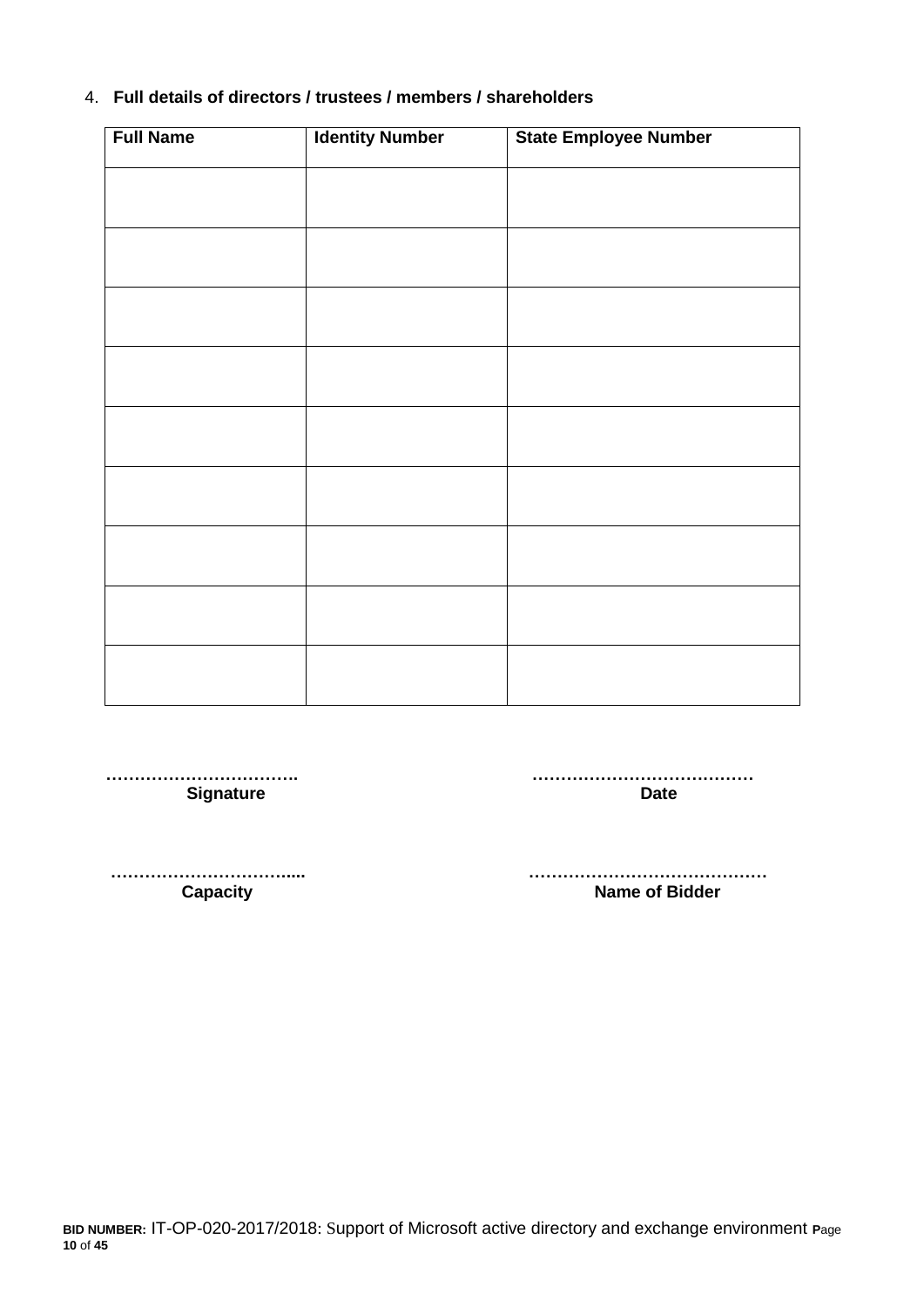#### **PREFERENCE POINTS CLAIM FORM IN TERMS OF THE PREFERENTIAL PROCUREMENT REGULATIONS 2017**

This preference form must form part of all bids invited. It contains general information and serves as a claim form for preference points for Broad-Based Black Economic Empowerment (B-BBEE) Status Level of Contribution

#### **NB: BEFORE COMPLETING THIS FORM, BIDDERS MUST STUDY THE GENERAL CONDITIONS, DEFINITIONS AND DIRECTIVES APPLICABLE IN RESPECT OF B-BBEE, AS PRESCRIBED IN THE PREFERENTIAL PROCUREMENT REGULATIONS, 2017.**

#### **1. GENERAL CONDITIONS**

- 1.1 The following preference point systems are applicable to all bids:
	- the 80/20 system for requirements with a Rand value of up to R50 000 000 (all applicable taxes included); and
	- the 90/10 system for requirements with a Rand value above R50 000 000 (all applicable taxes included).
- 1.2 The value of this bid is estimated to not exceed R50 000 000 (all applicable taxes included) and therefore the 80/20 preference point system shall be applicable;
- 1.3 Points for this bid shall be awarded for:
	- (a) Price; and
	- (b) B-BBEE Status Level of Contributor.
- 1.4 The maximum points for this bid are allocated as follows:

|                                                      | <b>POINTS</b> |
|------------------------------------------------------|---------------|
| <b>PRICE</b>                                         | 80            |
| <b>B-BBEE STATUS LEVEL OF CONTRIBUTOR</b>            | 20            |
| Total points for Price and B-BBEE must not<br>exceed | 100           |

- 1.5 Failure on the part of a bidder to submit proof of B-BBEE Status level of contributor together with the bid, will be interpreted to mean that preference points for B-BBEE status level of contribution are not claimed.
- 1.6 The purchaser reserves the right to require of a bidder, either before a bid is adjudicated or at any time subsequently, to substantiate any claim in regard to preferences, in any manner required by the purchaser.

#### **2. DEFINITIONS**

- (a) **"B-BBEE"** means broad-based black economic empowerment as defined in section 1 of the Broad-Based Black Economic Empowerment Act;
- (b) "**B-BBEE status level of contributor"** means the B-BBEE status of an entity in terms of a code of good practice on black economic empowerment, issued in terms of section 9(1) of the Broad-Based Black Economic Empowerment Act;

**BID NUMBER:** IT-OP-020-2017/2018: Support of Microsoft active directory and exchange environment **P**age **11** of **45**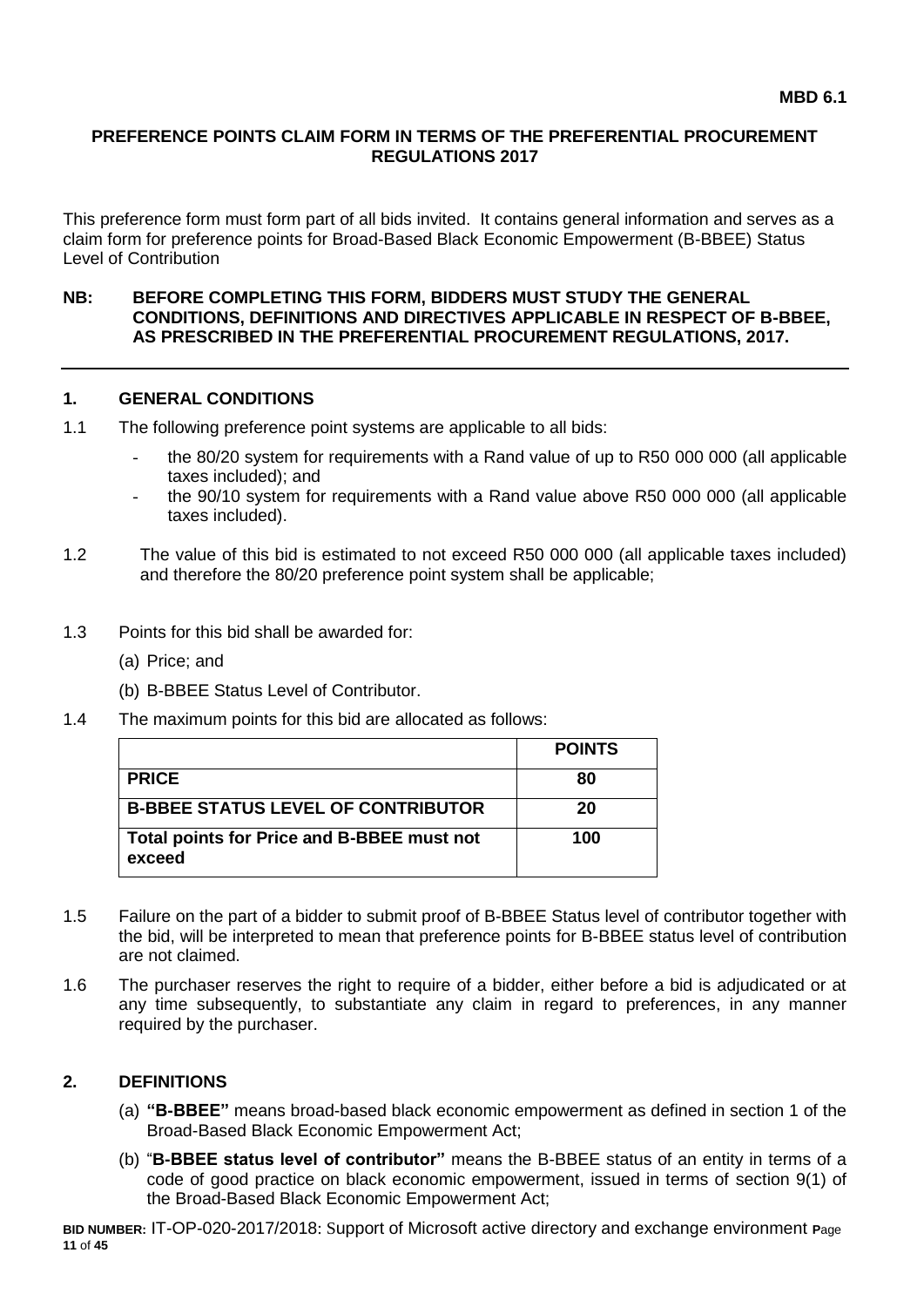- (c) **"bid"** means a written offer in a prescribed or stipulated form in response to an invitation by an organ of state for the provision of goods or services, through price quotations, advertised competitive bidding processes or proposals;
- (d) **"Broad-Based Black Economic Empowerment Act"** means the Broad-Based Black Economic Empowerment Act, 2003 (Act No. 53 of 2003);
- **(e) "EME"** means an Exempted Micro Enterprise in terms of a code of good practice on black economic empowerment issued in terms of section 9 (1) of the Broad-Based Black Economic Empowerment Act;
- (f) **"functionality"** means the ability of a tenderer to provide goods or services in accordance with specifications as set out in the tender documents.
- (g) **"prices"** includes all applicable taxes less all unconditional discounts;
- (h) **"proof of B-BBEE status level of contributor"** means:
	- **1)** B-BBEE Status level certificate issued by an authorized body or person;
	- **2)** A sworn affidavit as prescribed by the B-BBEE Codes of Good Practice;
	- **3)** Any other requirement prescribed in terms of the B-BBEE Act;
- (i) **"QSE"** means a qualifying small business enterprise in terms of a code of good practice on black economic empowerment issued in terms of section 9 (1) of the Broad-Based Black Economic Empowerment Act;
- *(j)* **"rand value"** means the total estimated value of a contract in Rand, calculated at the time of bid invitation, and includes all applicable taxes;

# **3. POINTS AWARDED FOR PRICE**

#### **3.1 THE 80/20 OR 90/10 PREFERENCE POINT SYSTEMS**

A maximum of 80 or 90 points is allocated for price on the following basis: **80/20 or 90/10**

$$
Ps = 80\left(1 - \frac{Pt - P \min P}{ \min}\right) \qquad \text{or} \qquad \qquad Ps = 90\left(1 - \frac{Pt - P \min P}{ \min}\right)
$$

**Where** 

Ps = Points scored for price of bid under consideration

 $Pt =$  Price of bid under consideration

Pmin = Price of lowest acceptable bid

#### **4. POINTS AWARDED FOR B-BBEE STATUS LEVEL OF CONTRIBUTOR**

4.1 In terms of Regulation 6 (2) and 7 (2) of the Preferential Procurement Regulations, preference points must be awarded to a bidder for attaining the B-BBEE status level of contribution in accordance with the table below:

| <b>B-BBEE Status Level of</b><br><b>Contributor</b> | <b>Number of points</b><br>$(90/10$ system) | <b>Number of points</b><br>(80/20 system) |
|-----------------------------------------------------|---------------------------------------------|-------------------------------------------|
|                                                     |                                             | 20                                        |
|                                                     |                                             | 18                                        |
|                                                     |                                             | 14                                        |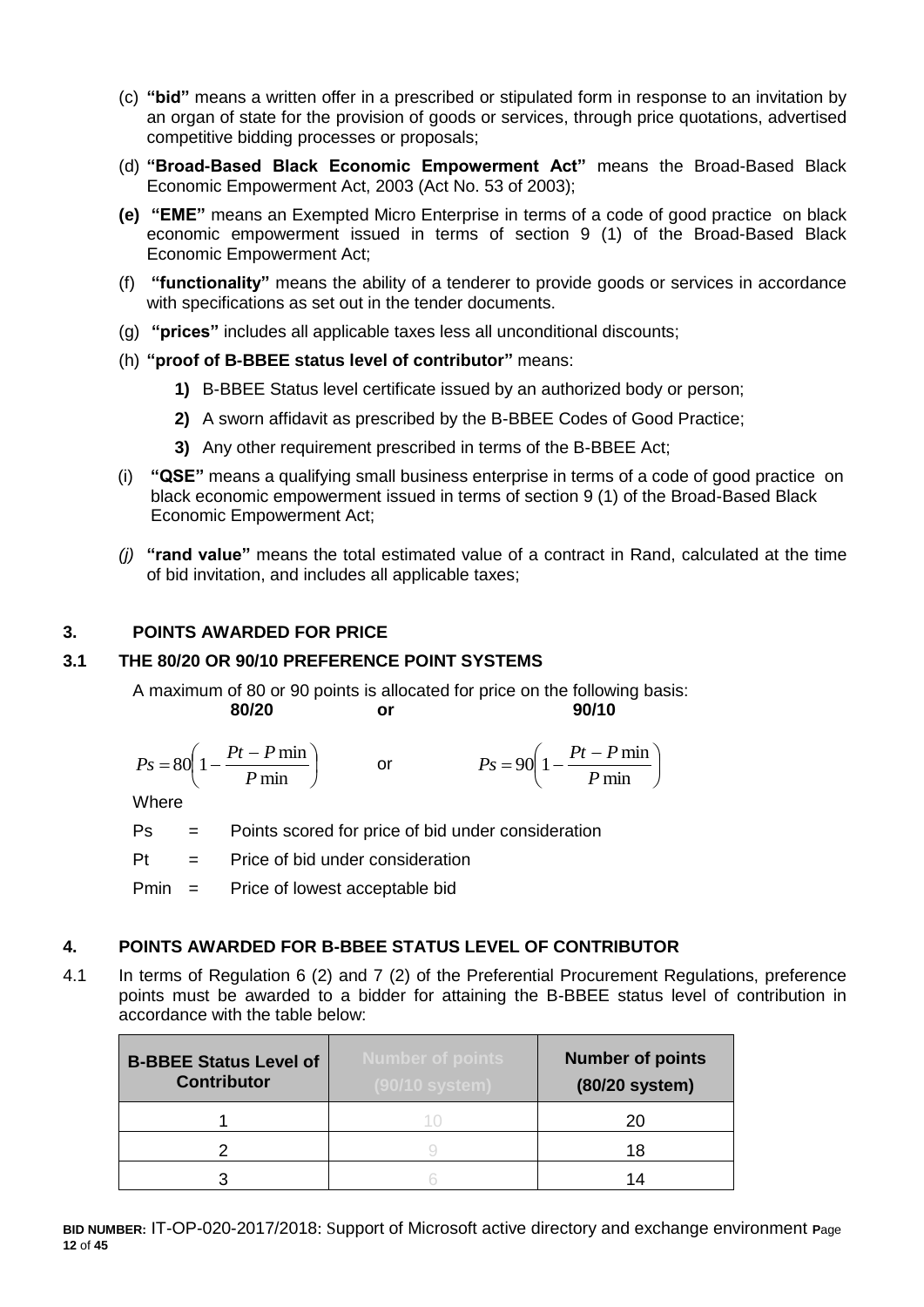|                              | 12 |
|------------------------------|----|
|                              |    |
|                              |    |
|                              |    |
|                              |    |
| Non-compliant<br>contributor |    |

# **5. BID DECLARATION**

5.1 Bidders who claim points in respect of B-BBEE Status Level of Contribution must complete the following:

#### **6. B-BBEE STATUS LEVEL OF CONTRIBUTOR CLAIMED IN TERMS OF PARAGRAPHS 1.4 AND 4.1**

6.1 B-BBEE Status Level of Contributor: . = ………(maximum of 20 points)

(Points claimed in respect of paragraph 7.1 must be in accordance with the table reflected in paragraph 4.1 and must be substantiated by relevant proof of B-BBEE status level of contributor.

#### **7. SUB-CONTRACTING**

7.1 Will any portion of the contract be sub-contracted?

(*Tick applicable box*)

# YES NO

- 7.1.1 If yes, indicate:
	- i) What percentage of the contract will be subcontracted............…………….…………%
	- ii) The name of the sub-contractor…………………………………………………………..
	- iii) The B-BBEE status level of the sub-contractor......................................……………..
	- iv) Whether the sub-contractor is an EME or QSE

|  | ck applicable box) |  |
|--|--------------------|--|
|  | \IC)               |  |

v) Specify, by ticking the appropriate box, if subcontracting with an enterprise in terms of Preferential Procurement Regulations,2017:

| Designated Group: An EME or QSE which is at last 51% owned by:    | <b>EME</b> | QSE        |
|-------------------------------------------------------------------|------------|------------|
|                                                                   | V          | $\sqrt{ }$ |
| Black people                                                      |            |            |
| Black people who are youth                                        |            |            |
| Black people who are women                                        |            |            |
| Black people with disabilities                                    |            |            |
| Black people living in rural or underdeveloped areas or townships |            |            |
| Cooperative owned by black people                                 |            |            |
| Black people who are military veterans                            |            |            |
|                                                                   |            |            |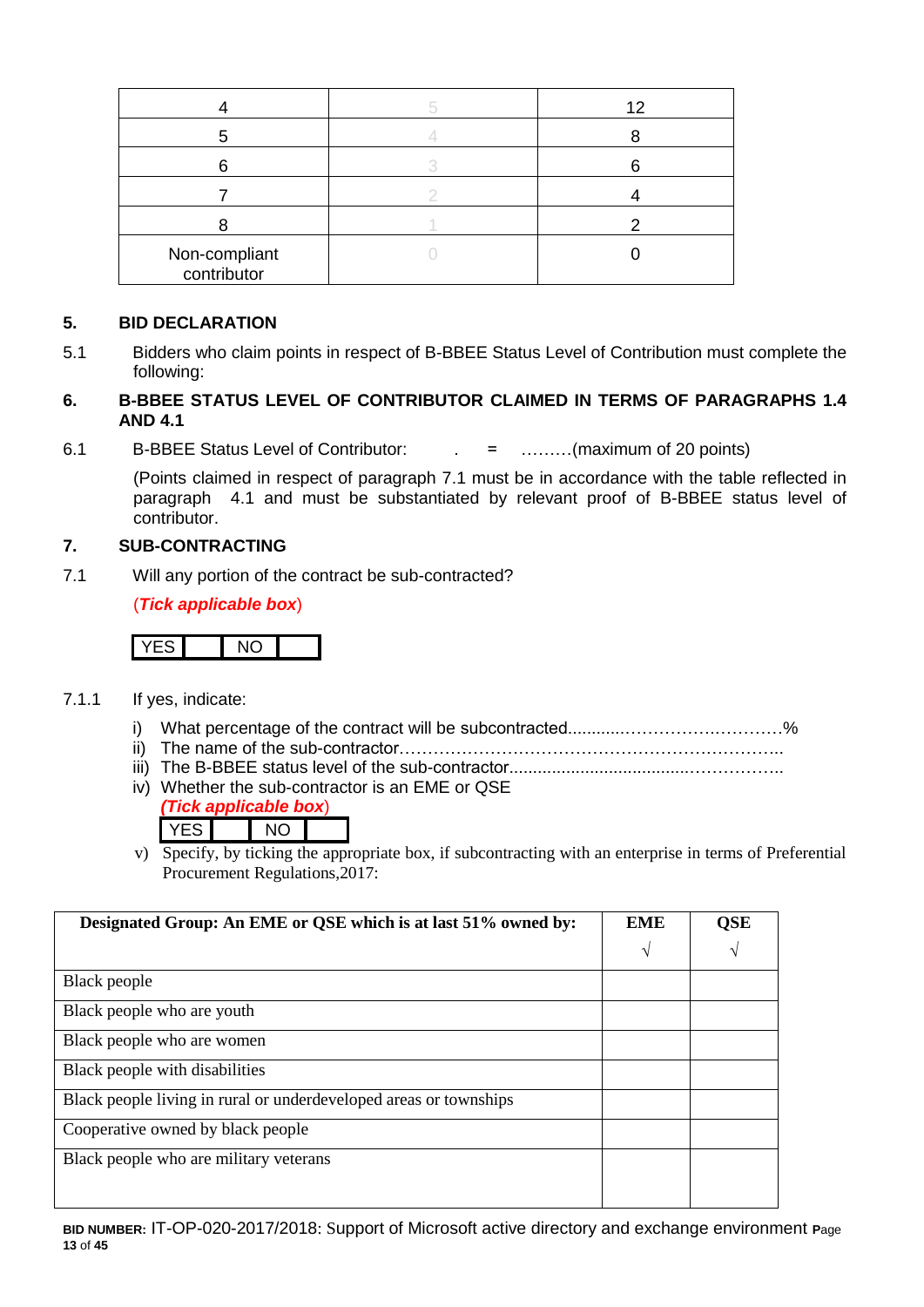| <b>OR</b> |  |
|-----------|--|
| Any EME   |  |
| Any QSE   |  |

| 8.  | <b>DECLARATION WITH REGARD TO COMPANY/FIRM</b>                                                                                                                                                                                                                                                                                              |
|-----|---------------------------------------------------------------------------------------------------------------------------------------------------------------------------------------------------------------------------------------------------------------------------------------------------------------------------------------------|
| 8.1 |                                                                                                                                                                                                                                                                                                                                             |
| 8.2 |                                                                                                                                                                                                                                                                                                                                             |
| 8.3 |                                                                                                                                                                                                                                                                                                                                             |
| 8.4 | <b>TYPE OF COMPANY/ FIRM</b>                                                                                                                                                                                                                                                                                                                |
|     | Partnership/Joint Venture / Consortium<br>$\Box$<br>One person business/sole propriety<br>п<br>Close corporation<br>П<br>Company<br>$\Box$<br>(Pty) Limited<br>П<br><b>TICK APPLICABLE BOX</b>                                                                                                                                              |
| 8.5 | DESCRIBE PRINCIPAL BUSINESS ACTIVITIES                                                                                                                                                                                                                                                                                                      |
|     |                                                                                                                                                                                                                                                                                                                                             |
| 8.6 | <b>COMPANY CLASSIFICATION</b>                                                                                                                                                                                                                                                                                                               |
|     | Manufacturer<br>П.<br>Supplier<br>Ш<br>Professional service provider<br>П<br>Other service providers, e.g. transporter, etc.<br><b>TICK APPLICABLE BOX</b>                                                                                                                                                                                  |
| 8.7 | <b>MUNICIPAL INFORMATION</b>                                                                                                                                                                                                                                                                                                                |
|     | Registered Account Number:                                                                                                                                                                                                                                                                                                                  |
| 8.8 |                                                                                                                                                                                                                                                                                                                                             |
| 8.9 | I/we, the undersigned, who is / are duly authorised to do so on behalf of the company/firm,<br>certify that the points claimed, based on the B-BBE status level of contributor indicated in<br>paragraphs 1.4 and 6.1 of the foregoing certificate, qualifies the company/ firm for the<br>preference(s) shown and I / we acknowledge that: |

i) The information furnished is true and correct;

**14** of **45**

- ii) The preference points claimed are in accordance with the General Conditions as indicated in paragraph 1 of this form;
- **BID NUMBER:** IT-OP-020-2017/2018: Support of Microsoft active directory and exchange environment **P**age iii) In the event of a contract being awarded as a result of points claimed as shown in paragraphs 1.4 and 6.1, the contractor may be required to furnish documentary proof to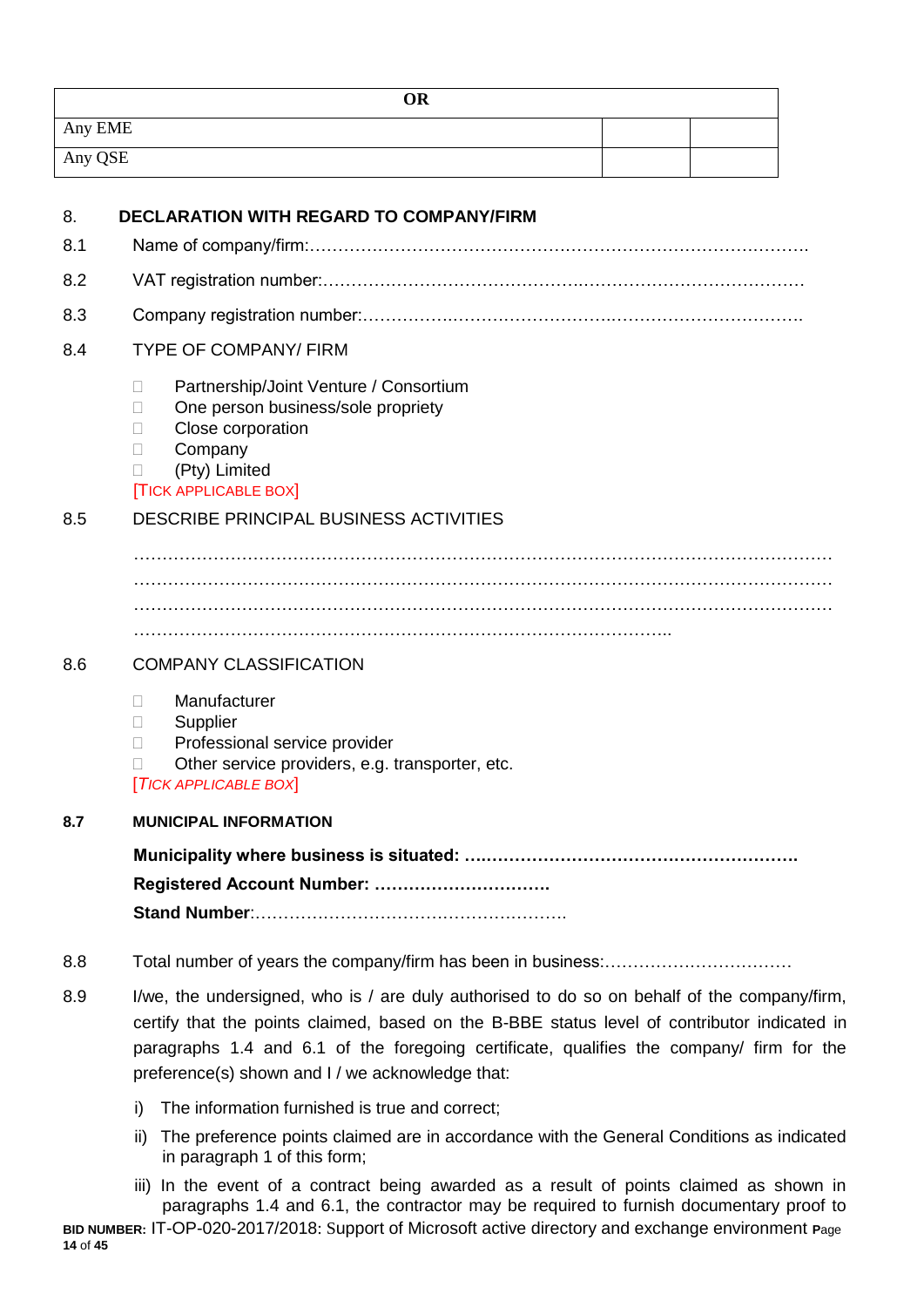the satisfaction of the purchaser that the claims are correct;

- iv) If the B-BBEE status level of contributor has been claimed or obtained on a fraudulent basis or any of the conditions of contract have not been fulfilled, the purchaser may, in addition to any other remedy it may have –
	- (a) disqualify the person from the bidding process;
	- (b) recover costs, losses or damages it has incurred or suffered as a result of that person's conduct;
	- (c) cancel the contract and claim any damages which it has suffered as a result of having to make less favourable arrangements due to such cancellation;
	- (d) recommend that the bidder or contractor, its shareholders and directors, or only the shareholders and directors who acted on a fraudulent basis, be restricted by the National Treasury from obtaining business from any organ of state for a period not exceeding 10 years, after the *audi alteram partem* (hear the other side) rule has been applied; and
	- (e) forward the matter for criminal prosecution.

| <b>WITNESSES</b> |                            |
|------------------|----------------------------|
|                  | SIGNATURE(S) OF BIDDERS(S) |
|                  | DATE:<br><b>ADDRESS</b>    |
|                  |                            |
|                  |                            |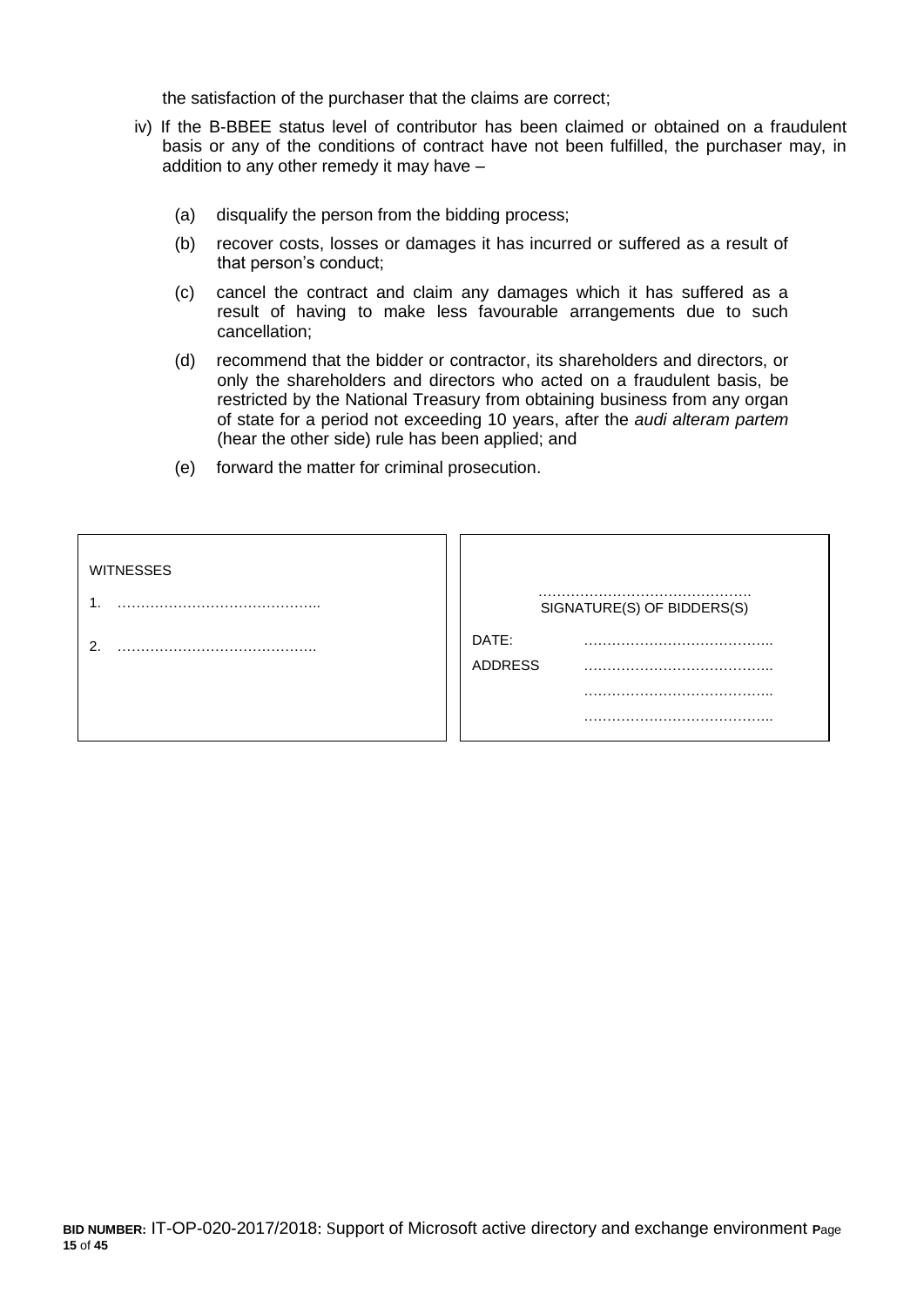# **9. AUTHORITY FOR SIGNATORY**

Signatories for close corporations and companies shall confirm their authority **by signing or attaching to this form** a duly signed and dated copy of the relevant resolution of their members or their board of directors, as the case may be.

|               | No <sub>___________________________________</sub> and any Contract, which may arise there from on behalf of                                                                                                                    |
|---------------|--------------------------------------------------------------------------------------------------------------------------------------------------------------------------------------------------------------------------------|
|               |                                                                                                                                                                                                                                |
|               |                                                                                                                                                                                                                                |
|               | Date: https://www.archive.com/communications/communications/communications/communications/communications/communications/communications/communications/communications/communications/communications/communications/communicatio |
|               |                                                                                                                                                                                                                                |
| As witnesses: |                                                                                                                                                                                                                                |
|               |                                                                                                                                                                                                                                |
|               |                                                                                                                                                                                                                                |
|               | the state of the construction of color computer that had also is ability anti-series due also as a habelf of                                                                                                                   |

- 11. I/we, the undersigned, who warrants that he/she is duly authorised to do so on behalf of the firm certify that points claimed, based on the equity ownership, indicated in paragraph 8 of the foregoing certificate, qualifies the firm for the preference(s) shown and I / we acknowledge that:
	- (i) The information furnished is true and correct.
	- (ii) The Equity ownership claimed is in accordance with the General Conditions as indicated in paragraph 1 of this form.
		- In the event of a contract being awarded as a result of points claimed as shown in paragraph 8, the contractor may be required to furnish documentary proof to the
		- satisfaction of the purchaser that the claims are correct.
	- (iv) If the claims are found to be incorrect, the purchaser may, in addition to any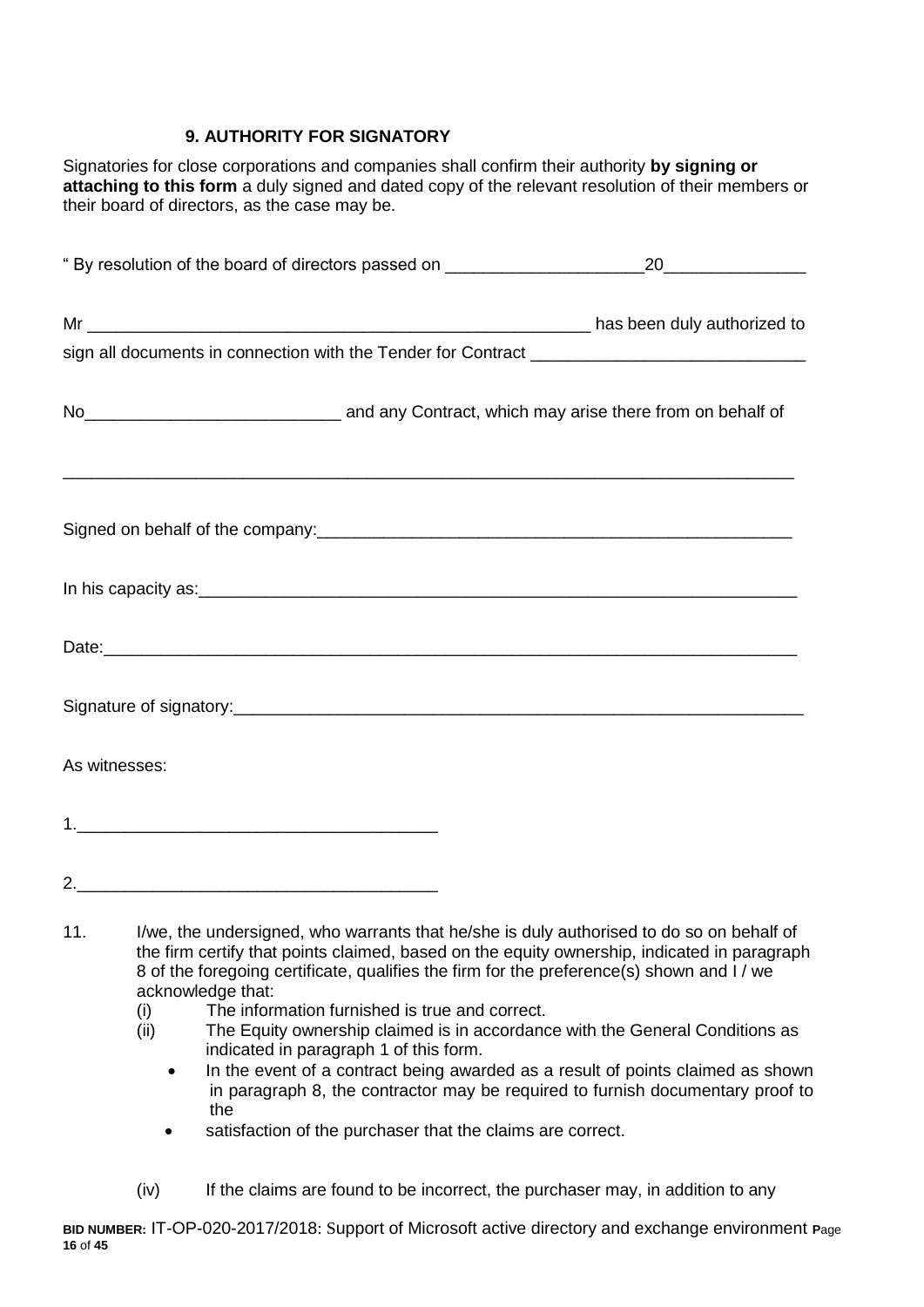other remedy it may have -

- (a) recover costs, losses or damages it has incurred or suffered as a result of that person's conduct; and
- (b) cancel the contract and claim any damages which it has suffered as a result of having to make less favourable arrangements due to such cancellation

#### **WITNESSES:**

1. \_\_\_\_\_\_\_\_\_\_\_\_\_\_\_\_\_\_\_\_\_\_\_\_\_\_\_\_

2. \_\_\_\_\_\_\_\_\_\_\_\_\_\_\_\_\_\_\_\_\_\_\_\_\_\_\_\_

**SIGNATURE (S) OF BIDDER (S)**

\_\_\_\_\_\_\_\_\_\_\_\_\_\_\_\_\_\_\_\_\_\_\_\_\_\_\_\_\_\_\_\_\_\_\_

\_\_\_\_\_\_\_\_\_\_\_\_\_\_\_\_\_\_\_\_\_\_\_\_\_\_\_\_\_\_\_\_\_\_\_

**DATE: \_\_\_\_\_\_\_\_\_\_\_\_\_\_\_\_\_\_\_\_\_\_\_\_\_\_\_\_\_**

**ADDRESS: \_\_\_\_\_\_\_\_\_\_\_\_\_\_\_\_\_\_\_\_\_\_\_\_\_**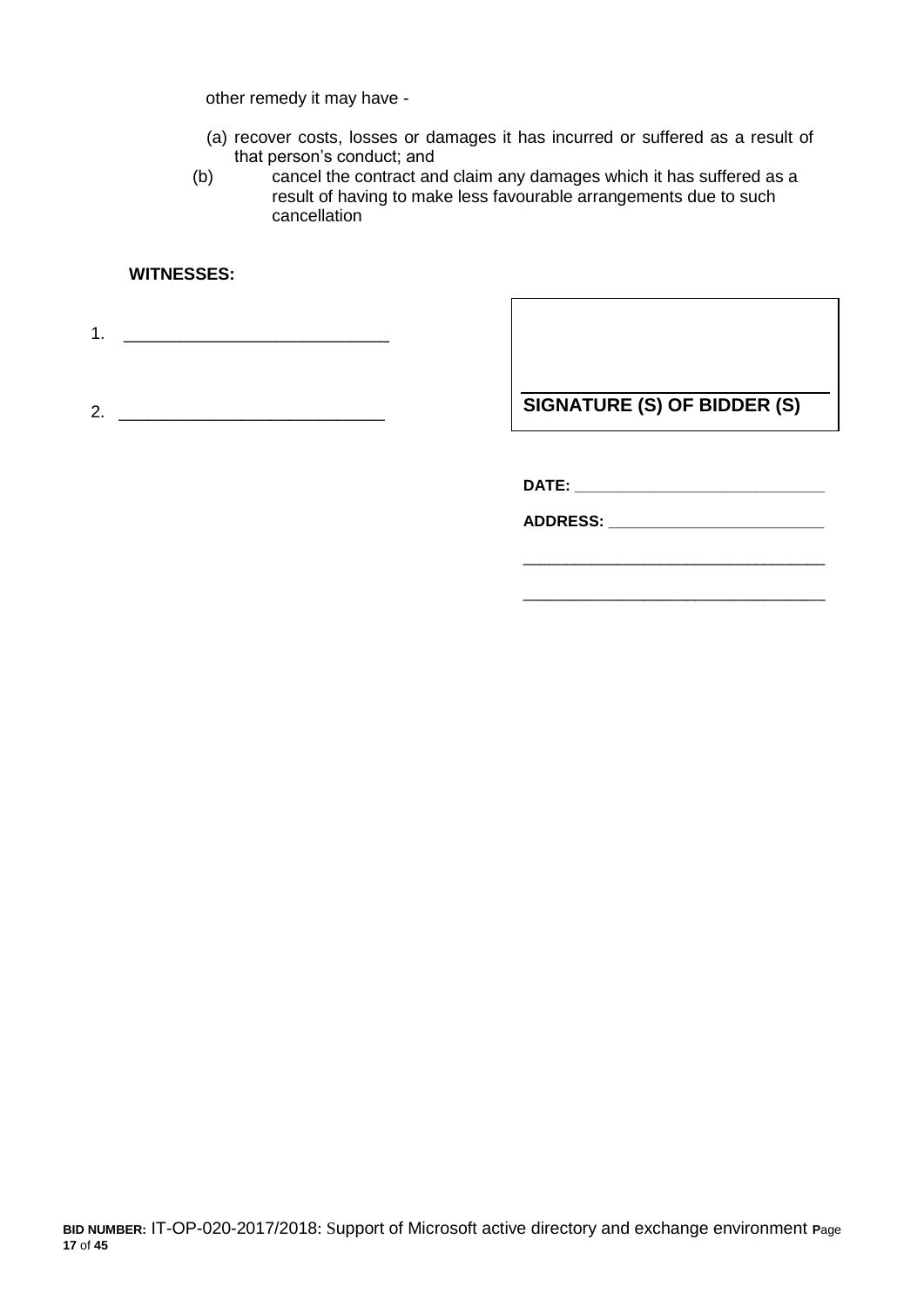#### **DECLARATION OF BIDDER'S PAST SUPPLY CHAIN MANAGEMENT PRACTICES**

- 1 This Municipal Bidding Document must form part of all bids invited.
- 2 It serves as a declaration to be used by municipalities and municipal entities in ensuring that when goods and services are being procured, all reasonable steps are taken to combat the abuse of the supply chain management system.
- 3 The bid of any bidder may be rejected if that bidder, or any of its directors have:
	- a. abused the municipality's / municipal entity's supply chain management system or committed any improper conduct in relation to such system;
	- b. been convicted for fraud or corruption during the past five years;
	- c. willfully neglected, reneged on or failed to comply with any government, municipal or other public sector contract during the past five years; or
	- d. been listed in the Register for Tender Defaulters in terms of section 29 of the Prevention and Combating of Corrupt Activities Act (No 12 of 2004).

#### **4 In order to give effect to the above, the following questionnaire must be completed and submitted with the bid.**

| Item  | Question                                                                                                                                                                                                                                                                                                                                                                                                                                                       | Yes                             | <b>No</b> |
|-------|----------------------------------------------------------------------------------------------------------------------------------------------------------------------------------------------------------------------------------------------------------------------------------------------------------------------------------------------------------------------------------------------------------------------------------------------------------------|---------------------------------|-----------|
| 4.1   | Is the bidder or any of its directors listed on the National Treasury's<br>Database of Restricted Suppliers as companies or persons prohibited<br>from doing business with the public sector?                                                                                                                                                                                                                                                                  | Yes<br>$\overline{\phantom{0}}$ | <b>No</b> |
|       | (Companies or persons who are listed on this Database<br>were informed in writing of this restriction by the Accounting<br>Officer/Authority of the institution that imposed the restriction<br>after the audi alteram partem rule was applied). The Database<br>of Restricted Suppliers now resides on the<br><b>National</b><br>website(www.treasury.gov.za)<br>Treasury's<br>and<br>can<br>be<br>accessed by clicking on its link at the bottom of the home |                                 |           |
| 4.1.1 | page.<br>If so, furnish particulars:                                                                                                                                                                                                                                                                                                                                                                                                                           |                                 |           |
| 4.2   | Is the bidder or any of its directors listed on the Register for Tender<br>Defaulters in terms of section 29 of the Prevention and Combating of<br>Corrupt Activities Act (No 12 of 2004)? The Register for Tender<br>Defaulters can be accessed on the National Treasury's<br>websitewww.treasury.gov.za) by clicking on its link at the bottom<br>of the home page.                                                                                          | Yes<br>$\sim$                   | No        |
| 4.2.1 | If so, furnish particulars:                                                                                                                                                                                                                                                                                                                                                                                                                                    |                                 |           |
| 4.3   | Was the bidder or any of its directors convicted by a court of law<br>(including a court of law outside the Republic of South Africa) for fraud<br>or corruption during the past five years?                                                                                                                                                                                                                                                                   | Yes<br>$\overline{\phantom{a}}$ | No        |
| 4.3.1 | If so, furnish particulars:                                                                                                                                                                                                                                                                                                                                                                                                                                    |                                 |           |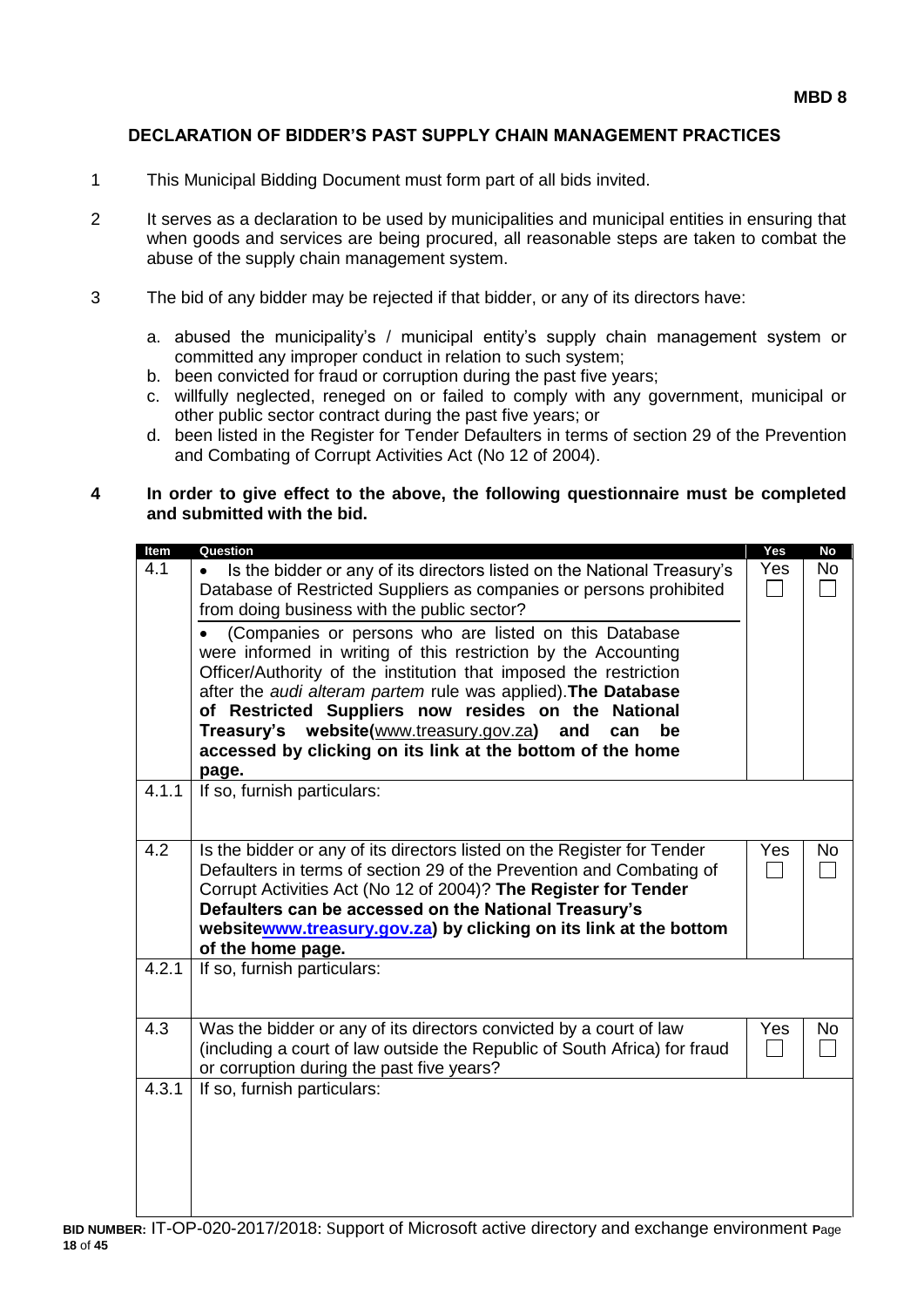| <b>Item</b> | <b>Question</b>                                                                                                                                                                                                           | Yes | <b>No</b> |
|-------------|---------------------------------------------------------------------------------------------------------------------------------------------------------------------------------------------------------------------------|-----|-----------|
| 4.4         | Does the bidder or any of its directors owe any municipal rates and<br>taxes or municipal charges to the municipality / municipal entity, or to<br>any other municipality / municipal entity, that is in arrears for more | Yes | No.       |
|             | than three months?                                                                                                                                                                                                        |     |           |
| 4.4.1       | If so, furnish particulars:                                                                                                                                                                                               |     |           |
| 4.5         | Was any contract between the bidder and the municipality / municipal<br>entity or any other organ of state terminated during the past five years<br>on account of failure to perform on or comply with the contract?      | Yes | No.       |
| 4.7.1       | If so, furnish particulars:                                                                                                                                                                                               |     |           |

#### **CERTIFICATION**

#### **I, THE UNDERSIGNED (FULL NAME) \_\_\_\_\_\_\_\_\_\_\_\_\_\_\_\_\_\_\_\_\_\_\_\_\_\_\_\_\_\_\_\_\_\_\_\_\_\_\_\_\_\_\_\_\_\_**

**CERTIFY THAT THE INFORMATION FURNISHED ON THIS DECLARATION FORM TRUE AND CORRECT.**

**\_\_\_\_\_\_\_\_\_\_\_\_\_\_\_\_\_\_\_\_\_\_\_\_\_\_\_\_\_\_ \_\_\_\_\_\_\_\_\_\_\_\_\_\_\_\_\_\_\_\_\_\_\_\_\_**

**\_\_\_\_\_\_\_\_\_\_\_\_\_\_\_\_\_\_\_\_\_\_\_\_\_\_\_\_\_\_ \_\_\_\_\_\_\_\_\_\_\_\_\_\_\_\_\_\_\_\_\_\_\_\_\_**

**I ACCEPT THAT, IN ADDITION TO CANCELLATION OF A CONTRACT, ACTION MAY BE TAKEN AGAINST ME SHOULD THIS DECLARATION PROVE TO BE FALSE.**

**Signature Date** 

**Position Name of Bidder**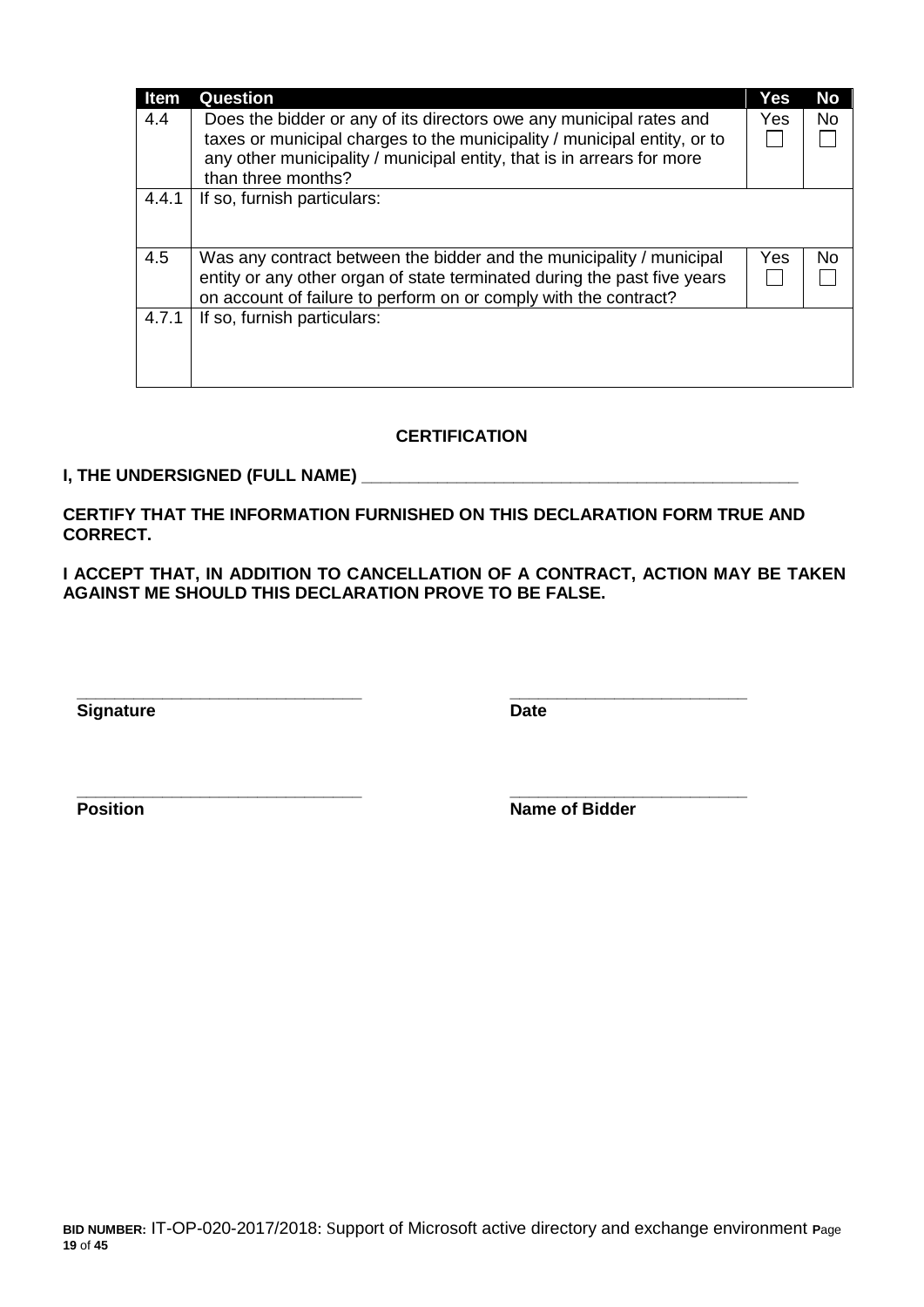#### **CERTIFICATE OF INDEPENDENT BID DETERMINATION**

- 1 This Municipal Bidding Document (MBD) must form part of all bids<sup>1</sup> invited.
- 2 Section 4 (1) (b) (iii) of the Competition Act No. 89 of 1998, as amended, prohibits an agreement between, or concerted practice by, firms, or a decision by an association of firms, if it is between parties in a horizontal relationship and if it involves collusive bidding (or bid rigging).² Collusive bidding is a *pe se* prohibition meaning that it cannot be justified under any grounds.
- 3 Municipal Supply Regulation 38 (1) prescribes that a supply chain management policy must provide measures for the combating of abuse of the supply chain management system, and must enable the accounting officer, among others, to:
	- a. take all reasonable steps to prevent such abuse;
	- b. reject the bid of any bidder if that bidder or any of its directors has abused the supply chain management system of the municipality or municipal entity or has committed any improper conduct in relation to such system; and
	- c. cancel a contract awarded to a person if the person committed any corrupt or fraudulent act during the bidding process or the execution of the contract.
- 4 This MBD serves as a certificate of declaration that would be used by institutions to ensure that, when bids are considered, reasonable steps are taken to prevent any form of bid-rigging.
- 5 In order to give effect to the above, the attached Certificate of Bid Determination (MBD 9) must be completed and submitted with the bid:

**¹ Includes price quotations, advertised competitive bids, limited bids and proposals.**

**² Bid rigging (or collusive bidding) occurs when businesses, that would otherwise be expected to compete, secretly conspire to raise prices or lower the quality of goods and / or services for purchasers who wish to acquire goods and / or services through a bidding process. Bid rigging is, therefore, an agreement between competitors not to compete.**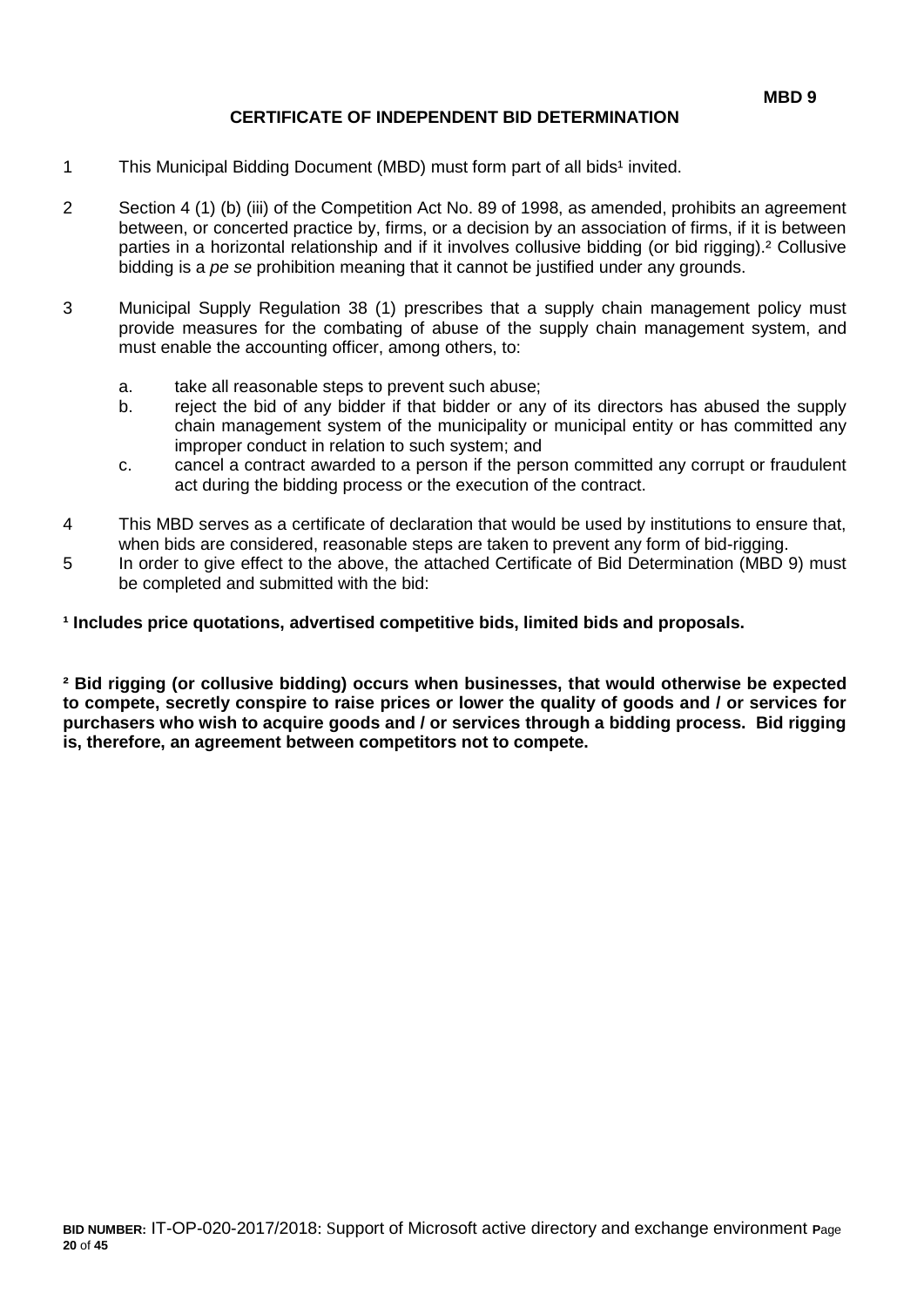# **CERTIFICATE OF INDEPENDENT BID DETERMINATION**

I, the undersigned, in submitting the accompanying bid:

(Bid Number and Description)

\_\_\_\_\_\_\_\_\_\_\_\_\_\_\_\_\_\_\_\_\_\_\_\_\_\_\_\_\_\_\_\_\_\_\_\_\_\_\_\_\_\_\_\_\_\_\_\_\_\_\_\_\_\_\_\_\_\_\_\_\_\_\_\_\_\_\_\_\_\_\_\_\_\_\_\_\_\_

\_\_\_\_\_\_\_\_\_\_\_\_\_\_\_\_\_\_\_\_\_\_\_\_\_\_\_\_\_\_\_\_\_\_\_\_\_\_\_\_\_\_\_\_\_\_\_\_\_\_\_\_\_\_\_\_\_\_\_\_\_\_\_\_\_\_\_\_\_\_\_\_\_\_\_\_\_\_

in response to the invitation for the bid made by:

(Name of Municipality / Municipal Entity)

do hereby make the following statements that I certify to be true and complete in every respect:

I certify, on behalf of: the state of the state of the state of the state of the state of the state of the state of the state of the state of the state of the state of the state of the state of the state of the state of th

(Name of Bidder)

- 1. I have read and I understand the contents of this Certificate;
- 2. I understand that the accompanying bid will be disqualified if this Certificate is found not to be true and complete in every respect;
- 3. I am authorized by the bidder to sign this Certificate, and to submit the accompanying bid, on behalf of the bidder;
- 4. Each person whose signature appears on the accompanying bid has been authorized by the bidder to determine the terms of, and to sign, the bid, on behalf of the bidder;
- 5. For the purposes of this Certificate and the accompanying bid, I understand that the word "competitor" shall include any individual or organization, other than the bidder, whether or not affiliated with the bidder, who:
	- (a) has been requested to submit a bid in response to this bid invitation;
	- (b) could potentially submit a bid in response to this bid invitation, based on their qualifications, abilities or experience; and
	- (c) provides the same goods and services as the bidder and/or is in the same line of business as the bidder
- 6. The bidder has arrived at the accompanying bid independently from, and without consultation, communication, agreement or arrangement with any competitor. However communication between partners in a joint venture or consortium<sup>3</sup> will not be construed as collusive bidding.
- 7. In particular, without limiting the generality of paragraphs 6 above, there has been no consultation, communication, agreement or arrangement with any competitor regarding:

#### (a) prices;

**BID NUMBER:** IT-OP-020-2017/2018: Support of Microsoft active directory and exchange environment **P**age **21** of **45**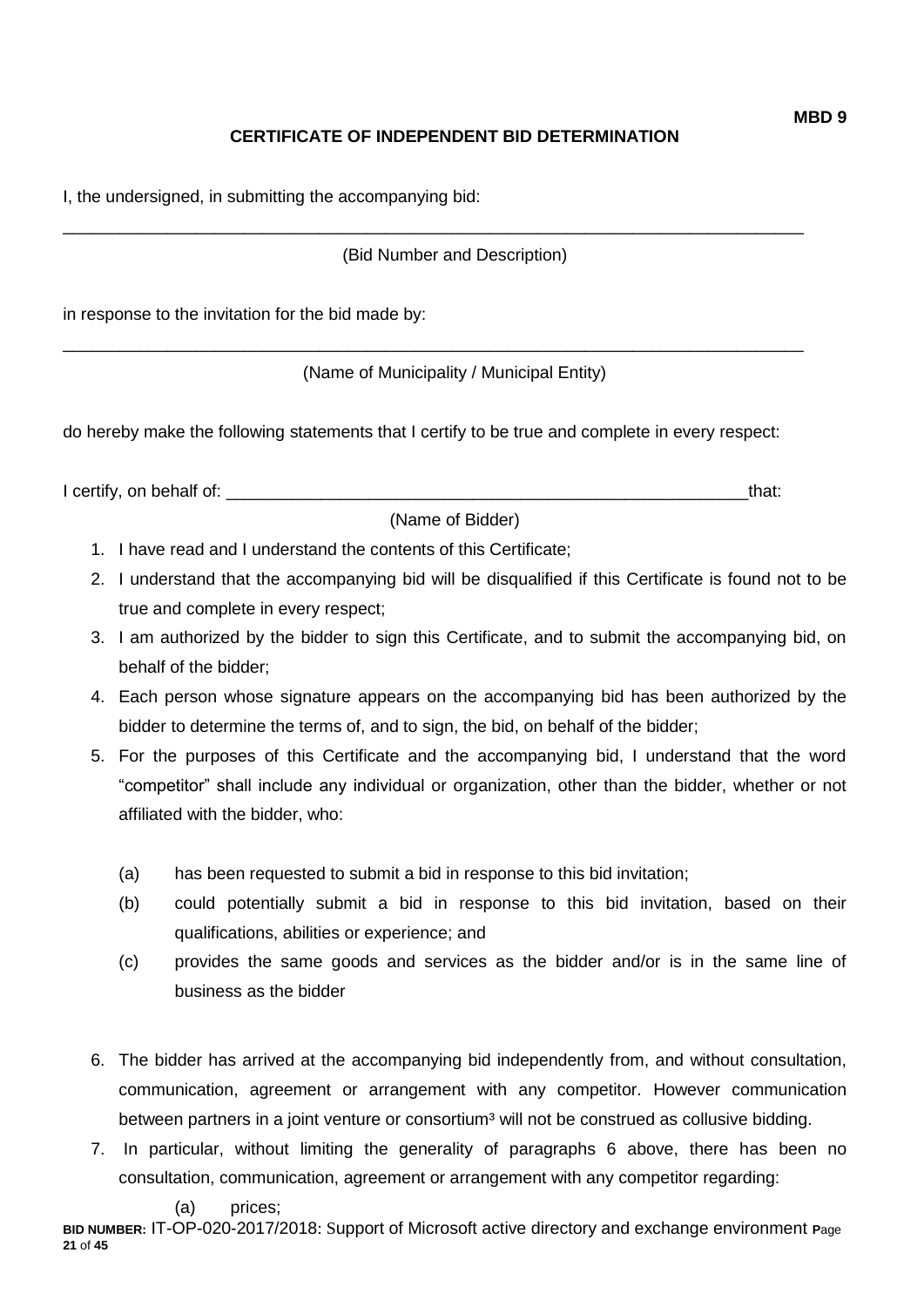- (b) geographical area where product or service will be rendered (market allocation)
- (c) methods, factors or formulas used to calculate prices;
- (d) the intention or decision to submit or not to submit, a bid;
- (e) the submission of a bid which does not meet the specifications and conditions of the bid; or
- (f) bidding with the intention not to win the bid.
- 8. In addition, there have been no consultations, communications, agreements or arrangements with any competitor regarding the quality, quantity, specifications and conditions or delivery particulars of the products or services to which this bid invitation relates.
- 9. The terms of the accompanying bid have not been, and will not be, disclosed by the bidder, directly or indirectly, to any competitor, prior to the date and time of the official bid opening or of the awarding of the contract.

#### **³ Joint venture or Consortium means an association of persons for the purpose of combining their expertise, property, capital, efforts, skill and knowledge in an activity for the execution of a contract.**

10. I am aware that, in addition and without prejudice to any other remedy provided to combat any restrictive practices related to bids and contracts, bids that are suspicious will be reported to the Competition Commission for investigation and possible imposition of administrative penalties in terms of section 59 of the Competition Act No 89 of 1998 and or may be reported to the National Prosecuting Authority (NPA) for criminal investigation and or may be restricted from conducting business with the public sector for a period not exceeding ten (10) years in terms of the Prevention and Combating of Corrupt Activities Act No 12 of 2004 or any other applicable legislation.

\_\_\_\_\_\_\_\_\_\_\_\_\_\_\_\_\_\_\_\_\_\_\_\_\_\_\_\_\_\_\_\_\_\_\_\_\_\_\_ \_\_\_\_\_\_\_\_\_\_\_\_\_\_\_\_\_\_\_\_\_\_\_

**Signature Date**

\_\_\_\_\_\_\_\_\_\_\_\_\_\_\_\_\_\_\_\_\_\_\_\_\_\_\_\_\_\_\_\_\_\_\_\_\_\_\_ \_\_\_\_\_\_\_\_\_\_\_\_\_\_\_\_\_\_\_\_\_\_\_ **Position Position Name of Bidder**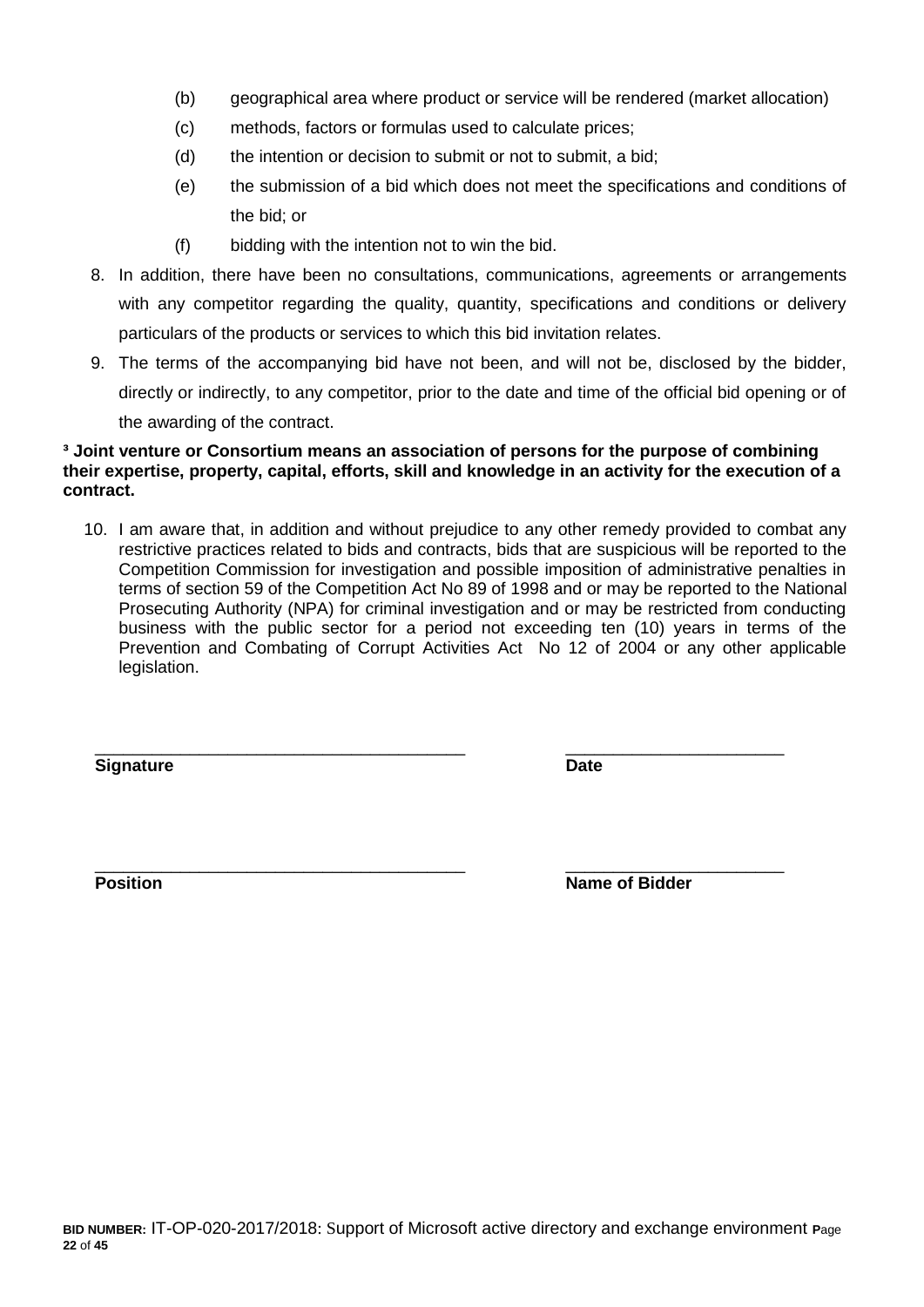# **GENERAL CONDITIONS OF CONTRACT**

| 1.       |                                                                                                      |
|----------|------------------------------------------------------------------------------------------------------|
|          |                                                                                                      |
| 2.       |                                                                                                      |
| 3.       |                                                                                                      |
|          |                                                                                                      |
| 4.       |                                                                                                      |
| 5.       |                                                                                                      |
| 6.       |                                                                                                      |
| 7.       |                                                                                                      |
|          |                                                                                                      |
| 8.       |                                                                                                      |
| 9.       |                                                                                                      |
|          |                                                                                                      |
| 10.      |                                                                                                      |
|          |                                                                                                      |
|          |                                                                                                      |
|          |                                                                                                      |
| 11.      |                                                                                                      |
| 12.      |                                                                                                      |
| 13.      |                                                                                                      |
| 14.      |                                                                                                      |
| 15.      |                                                                                                      |
| 16.      |                                                                                                      |
| 17.      |                                                                                                      |
| 18.      |                                                                                                      |
| 19.      |                                                                                                      |
| 20.      |                                                                                                      |
| 21.      |                                                                                                      |
| 22.      |                                                                                                      |
| 23.      |                                                                                                      |
|          |                                                                                                      |
|          |                                                                                                      |
|          |                                                                                                      |
|          |                                                                                                      |
| 24.      |                                                                                                      |
| 25.      |                                                                                                      |
| 23 of 45 | BID NUMBER: IT-OP-020-2017/2018: Support of Microsoft active directory and exchange environment Page |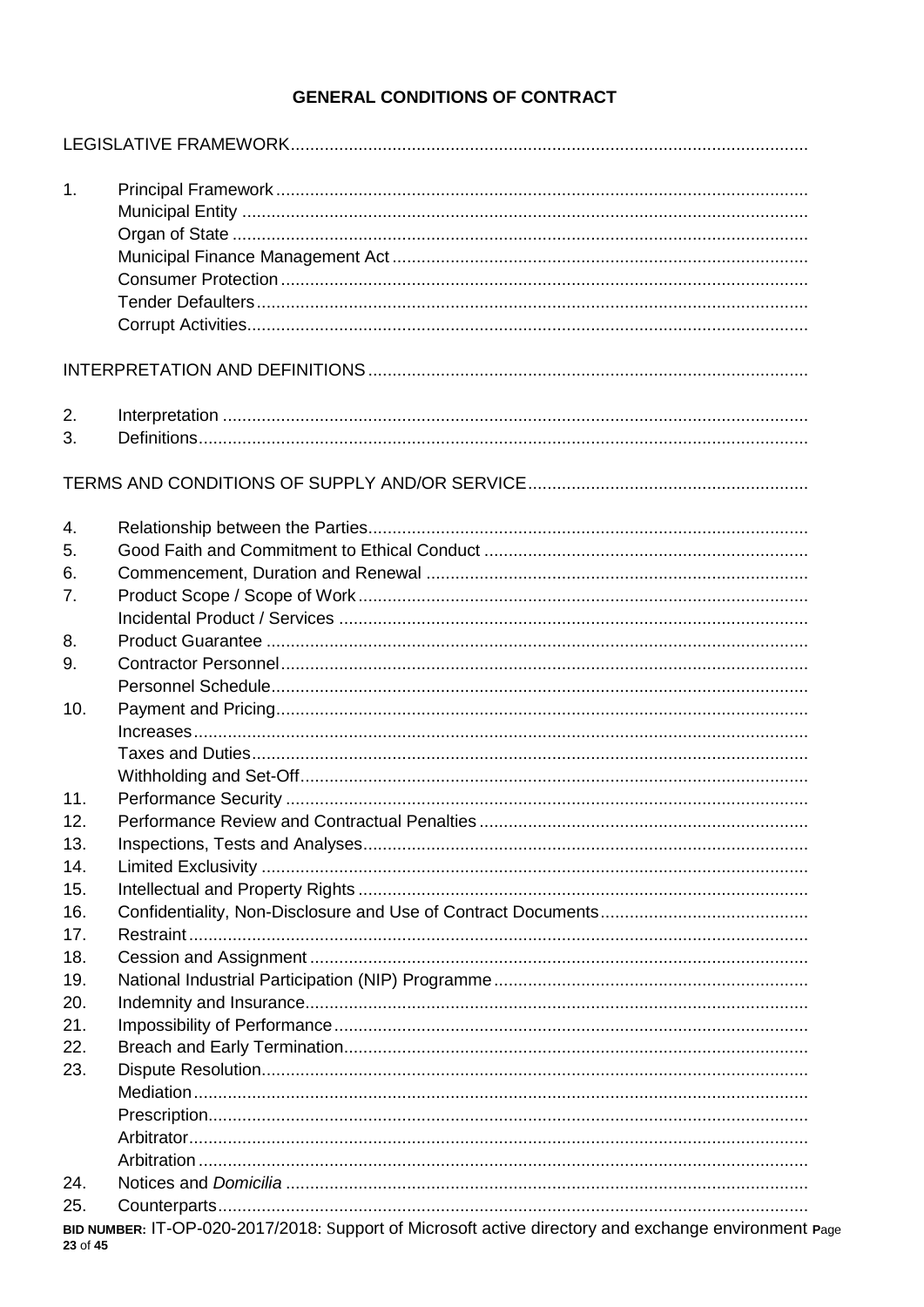| 26. |  |
|-----|--|
| 27  |  |

# LEGISLATIVE FRAMEWORK

1. Principal Framework

The information contained under this heading summarises certain of the principal statutory provisions applicable to the transaction concluded between the Parties. It is included for information purposes only and should not be regarded as legal advice, it being incumbent upon the Contractor to familiarise itself with the legislative framework. These provisions apply at law and the Parties are not competent to exclude the operation thereof by mutual agreement. As such, no agreement, transaction or series of transactions concluded outside of or in contravention of the legislative framework and the procedures provided for therein shall be binding on the Parties notwithstanding the capacity or office held or undertakings given, in writing or otherwise, by the persons contracting on behalf of either Party.

# Municipal Entity

1.1 Joburg Market is a municipal entity contemplated in section 1, read with sections 86B(1)(a)(i) and 86D(1)(a), of the Municipal Systems Act (32 of 2000), ("MSA"). It was established as such by the Greater Johannesburg Metropolitan Council (predecessor to the City of Johannesburg Metropolitan Municipality or "COJ") who procured, by virtue of the provisions of section 17D of the Promotion of Local Government Affairs Act (91 of 1983) the formation, registration and incorporation of its fresh produce market as the Joburg Market (SOC) Limited in terms of the Companies Act, with the COJ as its sole shareholder. Upon the foregoing and as required by the MSA, Joburg Market entered into a Service Delivery Agreement with the COJ in terms of which Joburg Market was appointed as an external mechanism for the delivery of a municipal service with the mandate to manage and operate the business of the fresh produce market and its assets.

# Organ of State

1.2 As a municipal entity Joburg Market is an "organ of state" as defined in section 239 of the Constitution of South Africa (108 of 1996) read with section 1 of the Institution of Legal Proceedings Against Organs of State Act (40 of 2002).

# Municipal Finance Management Act

1.3 Contracting with Joburg Market is subject, amongst others, to the Municipal Finance Management Act (56 of 2003) ("MFMA"), the MFMA Supply Chain Management Regulations (GN 868 in GG 27636 of 30 May 2005) ("SCM Regulations") and, specifically, Joburg Market's Supply Chain Management Policy made in terms of section 111 of the MFMA and regulation 2 of the SCM Regulations (collectively referred to as the "SCM Regulatory Framework"). In terms of the irregular expenditure provisions of the SCM Regulatory Framework, Joburg Market is prohibited from making any payment in relation to goods or services unlawfully or irregularly procured and/or rendered, notwithstanding that value might have been received.

# Consumer Protection

1.4 The Consumer Protection Act (68 of 2008) does not, in terms of section 5(2)(a), apply to any transaction in terms of which goods or services are supplied to the State. However, section 5(5) stipulates that notwithstanding the foregoing exemption, those goods, and the importer or producer, distributor and retailer of those goods are nevertheless subject to, amongst others, the provisions of section 61. Section 61 sets out the liability of the producer and/or supplier for any

**BID NUMBER:** IT-OP-020-2017/2018: Support of Microsoft active directory and exchange environment **P**age **24** of **45**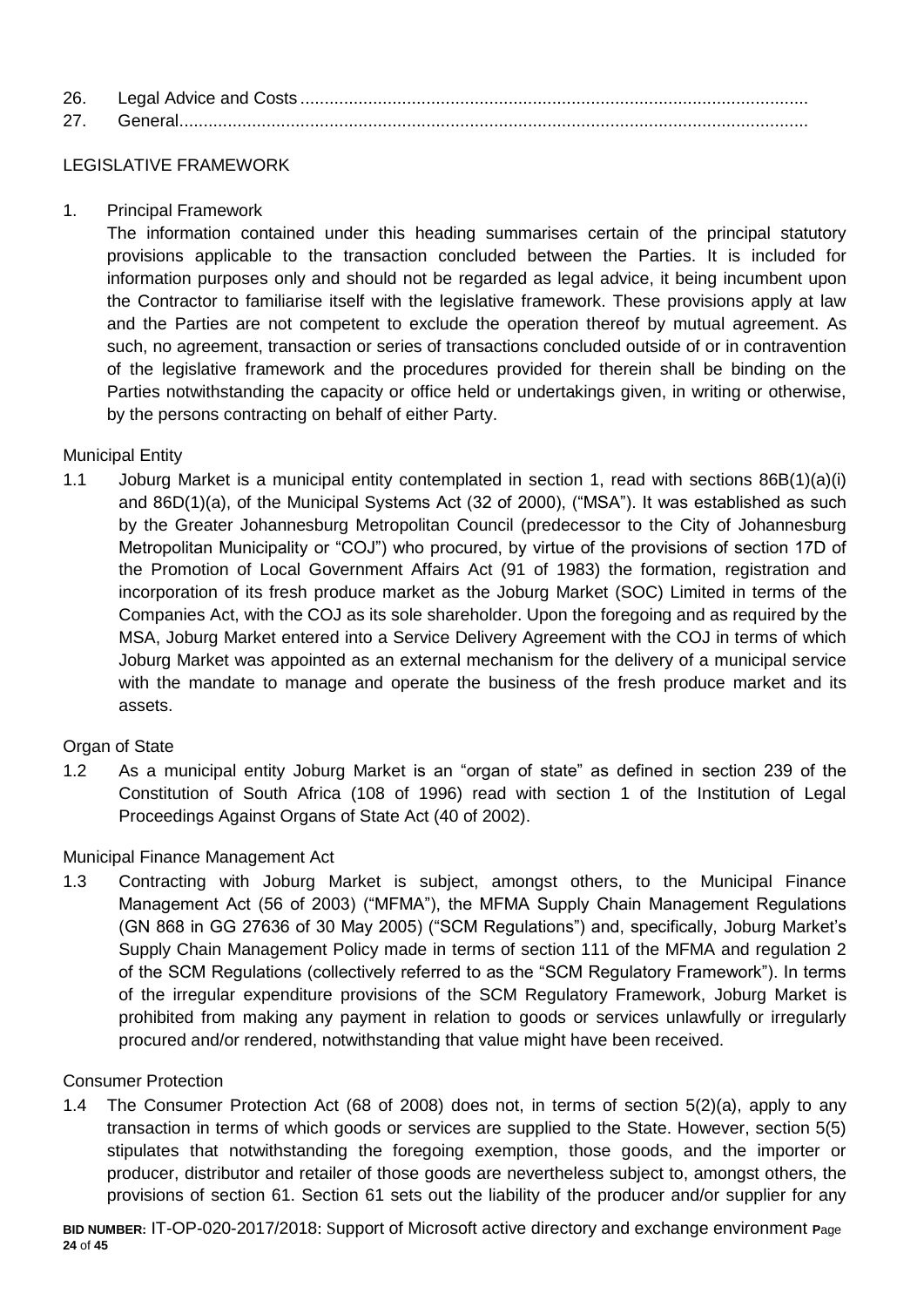harm caused wholly or partly as a consequence of a product failure, defect or hazard in any goods, irrespective of whether the harm resulted from any negligence on the part of the producer, importer, distributor or retailer, as the case may be. In terms of subsections 61(5)(c) and (d), harm for which the Contractor may be held liable includes any loss of, or physical damage to, any property of Joburg Market irrespective of whether it is movable or immovable including economic loss occasioned by such harm.

Competitive Behaviour

1.5 In terms of section 4(1)(b)(iii) of the Competition Act (89 of 1998) an agreement between, or concerted practice by, firms, or a decision by an association of firms, is prohibited if it is between parties in a horizontal relationship and if bidders was involved in collusive bidding (or bid rigging). If bidders, based on reasonable grounds or evidence obtained by Joburg Market, have engaged such restrictive practices, Joburg Market may refer the matter to the Competition Commission for investigation and possible imposition of administrative penalties. If a bidders are found guilty by the Competition Commission Joburg Market may, in addition and without prejudice to any other remedy provided for in this Agreement or at law, invalidate the bid and/or terminate this Agreement in whole or part, and/or restrict the bidders from conducting business with the public sector for a period not exceeding ten (10) years.

Tender Defaulters

- 1.6 Where Joburg Market terminates this Agreement in whole or in part, it may decide to impose a restriction penalty on the Contractor by prohibiting the Contractor from doing business with the public sector for a period not exceeding 10 years. If Joburg Market intends imposing a restriction on a Contractor or any person associated with the Contractor, the Contractor will be allowed a period of not more than fourteen (14) days to provide reasons why the envisaged restriction should not be imposed. Should the Contractor fail to respond within the stipulated fourteen (14) days, Joburg Market might regard the intended penalty as not objected against and may impose it. Any restriction imposed on any person by the Accounting Officer of Joburg Market will, at the discretion of the Accounting Officer, also be applicable to any other enterprise or any partner, manager, director or other person who wholly or partly exercises, exercised or may exercise control over the enterprise of the first-mentioned person.
- 1.7 If a restriction is imposed, Joburg Market must, within five (5) working days of such imposition, furnish the National Treasury, with the following information:
	- 1.7.1 the name and address of the Contractor and/or person restricted by Joburg Market;
	- 1.7.2 the date of commencement of the restriction;
	- 1.7.3 the period of restriction; and
	- 1.7.4 the reasons for the restriction.
- 1.8 These details will be loaded in the National Treasury's central database of suppliers or persons prohibited from doing business with the public sector.

#### Corrupt Activities

1.9 If a court of law convicts a person of an offence under sections 12 or 13 of the Prevention and Combating of Corrupt Activities Act (12 of 2004), the court may also rule that such person's name be endorsed on the Register for Tender Defaulters. When a person's name has been endorsed on the Register, the person will be prohibited from doing business with the public sector for a period not less than five years and not more than 10 years.

**BID NUMBER:** IT-OP-020-2017/2018: Support of Microsoft active directory and exchange environment **P**age **25** of **45**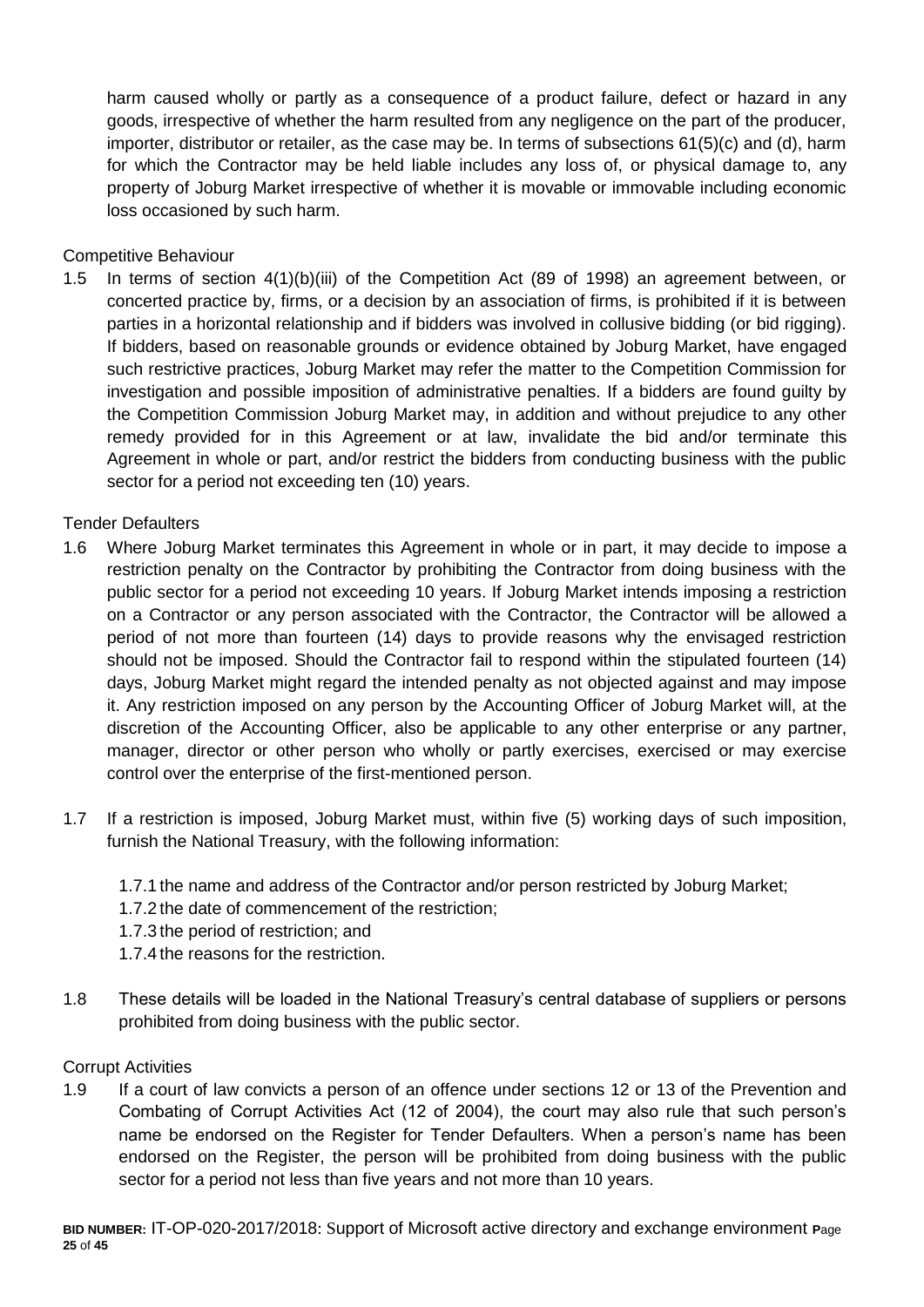# INTERPRETATION AND DEFINITIONS

#### 2. Interpretation

This Agreement shall be governed and interpreted in accordance with the laws of the RSA; and

- 2.1 headings shall be read for the purpose of reference only and shall not be used in the interpretation of nor modify nor amplify the terms of this Agreement.
- 2.2 words importing any gender include the others; the singular include the plural and vice versa and natural persons include created entities, other legal *personae* (corporate or unincorporate) and the state and vice versa.
- 2.3 all provisions of this Agreement are severable from each other and any provision which is or may become unenforceable shall be ineffective to the extent of such unenforceability and shall be treated as if not written and severed without invalidating the remaining provisions of this Agreement (or affecting the validity or enforceability of such provision in any other jurisdiction); the Parties who declare their intention that this Agreement would be executed without such unenforceable provision if they were aware of such unenforceability at the time of execution hereof and that this Agreement should be implemented or continue to be implemented, having regard to each Party's rationale and purpose in entering into this Agreement.
- 2.4 when any number of days is prescribed, these shall business days (unless days are described as calendar days in which event Saturdays, Sundays and public holiday's shall be included) reckoned exclusively of the first and inclusively of the last day.
- 2.5 any reference to any statute, regulation or other legislation shall be a reference to that statute, regulation or other legislation as at the Signature Date, and as amended or substituted from time to time thereafter.
- 2.6 the words "include", "including" and "in particular" shall be construed as being by way of example or emphasis and shall not be construed as, nor shall they take effect as, limiting the generality of any preceding words.
- 2.7 the rule of construction that a contract shall be interpreted against the Party principally responsible for the drafting or preparation of the contract, shall not apply.
- 2.8 any annexures, schedules, and/or documents ("appendices") referred to in this Agreement shall be deemed to be incorporated in and form an integral part hereof; in the event of a conflict between any appendices and this Agreement, the provisions of this Agreement shall prevail.
- 2.9 the termination of this Agreement shall not affect those of the provisions which provide that they shall operate after termination or which of necessity must continue to have effect thereafter notwithstanding that specific clauses do not expressly provide for such continuation.
- 2.10 any substantive provision imposing rights or obligations on a Party, notwithstanding that it is only in a definition clause, shall have effect as if it were a substantive provision in the body of this Agreement.
- 2.11 information supplied in the bidding documents shall be construed as material representations made by the Contractor, which induced Joburg Market to enter into this Agreement.
- 3. Definitions

Unless clearly inconsistent with or otherwise indicated by the context, the following expressions shall bear the meanings assigned to them and cognate expressions shall bear corresponding meanings in this Agreement: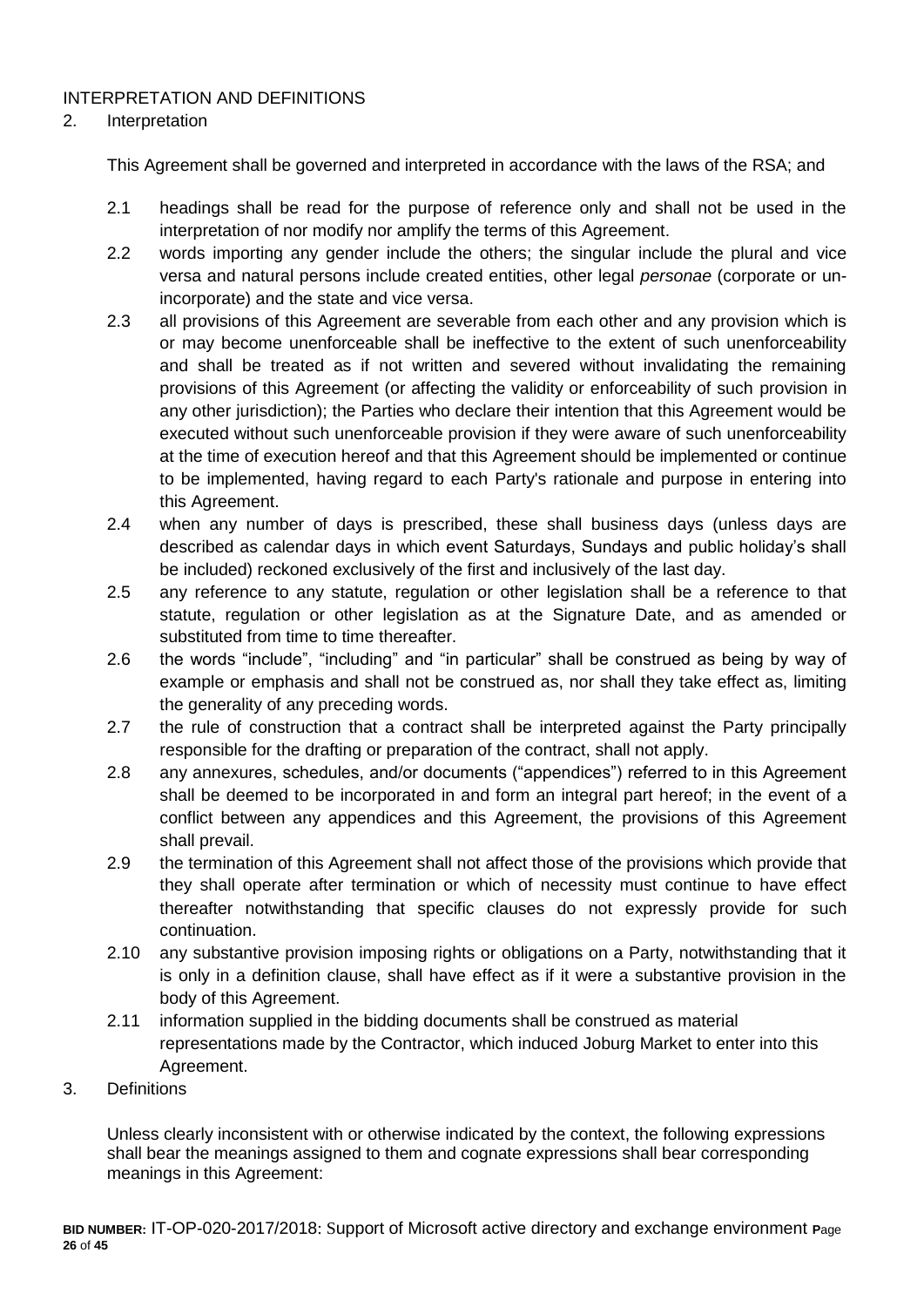- 3.1 "Agreement" means this Agreement entered into between Joburg Market and the Contractor including the appendices and all documents included therein by reference.
- 3.2 "Annexure A" means the Contractor's tender to supply the Product or render the Services or works to Joburg Market in terms of the scope of work and on the terms and conditions, pricing and payment terms set out therein.
- 3.3 "Annexure B" means a copy of Joburg Market Supply Chain Management Policy in terms of which this Agreement and the bid was specified, evaluated, adjudicated and awarded.
- 3.4 "Annexure C" means, if applicable to the subject matter of this Agreement and the Contractor's obligations in terms thereof, the Contractor's Personnel Schedule.
- 3.5 "Annexure D" means, if applicable to services rendered at Joburg Market's premises by the Contractor, the Occupational Health and Safety Act Agreement entered into between the Parties in terms of section 37(2) of that Act.
- 3.6 "Annexure E" means, if applicable in terms of the scope of work, the Contractor's Project Plan delivered to Joburg Market within the time specified therefore.
- 3.7 "Annexure F" means, if applicable to the Product or the subject matter of this Agreement and read conjunctively with the Contractor's obligations in terms of the Consumer Protection Act, the express warranties provided by the Contractor in relation to the Product.
- 3.8 "Annexure G" means a copy of the regulation 36 deviation approved by the Accounting Officer (Chief Executive Officer) of Joburg Market in the event that in the procurement of this Agreement the official procurement processes was dispensed with based on an exceptional circumstance allowed by the SCM Regulatory Framework.
- 3.9 "Closing Time" means the date and hour specified in the bidding documents for the receipt of bids.
- 3.10 "Commencement Date" means, notwithstanding the Signature Date, the date specified in the Contract Schedule.
- 3.11 "Confidential Information" means including this Agreement, Joburg Market's trade secrets, processes, techniques, methods, designs, products and organisational and other structures employed in its business, the contractual and financial arrangements with its suppliers, customers, employees, clients and other business associates, its financial details including its results, details of the prospective and existing clients, customers and employees, its business strategies, general modus operandi, client information including its customer lists and customer contact details, price lists, employee remuneration and salary packages, medical and/or patient information, computer programs and information systems, policies and procedures, diagnostic tools, data, diagrams, reports including incidents, incident reports, electronic and other visual and audio recordings, related statistics, specifications, charts, studies and Intellectual Property, know-how, trade and any other similar information all of which is, by its nature, confidential and/or proprietary to Joburg Market and its business.
- 3.12 "Contractor" means the incorporated entity, consortium, and partnership or individual who is the service provider, supplier or seller in terms of this Agreement, identified as such in the Contract Schedule; howsoever the Contractor may be legally constituted or formed.
- 3.13 "Contract Period" means the period set out in the Contract Schedule.
- 3.14 "Contract Price" means the price payable to the Contractor under this Agreement for the full and proper performance of its contractual obligations specified in the Contract Schedule.
- 3.15 "Corrupt Practice" means the offering, giving, receiving, or soliciting of a thing of value to influence the action of a public official in the procurement process or in the execution of this Agreement.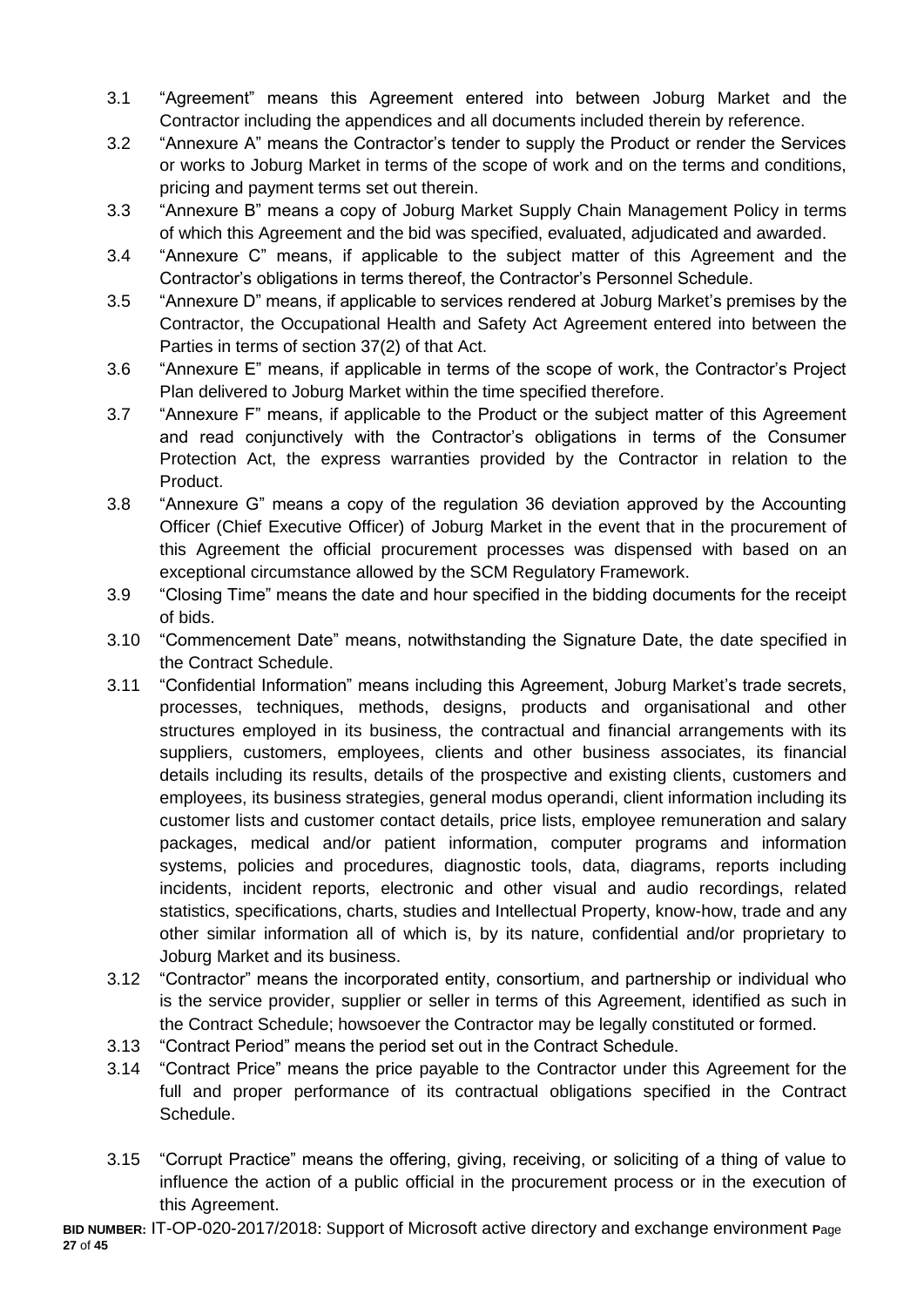- 3.16 "Countervailing Duties" are imposed in cases where an enterprise abroad is subsidised by its government and encouraged to market its products internationally.
- 3.17 "Country of Origin" means the place where the Product was mined, grown or produced or from which the services are supplied.
- 3.18 "CPI" means the headline consumer price index (for all urban areas) annual inflation rate, or such amended or replacement index, as published monthly by Statistics South Africa in Statistical Release P0141, available from <http://www.statssa.gov.za>.
- 3.19 "Default Interest" means interest chargeable in terms of this Agreement to unpaid amounts or outstanding obligations which interest shall be calculated, from the due date until date of payment, on a daily balance and compounded monthly in arrear at an annual rate of two percent (2%) above the prevailing, variable prime rate publicly quoted by ABSA Bank Limited from time to time.
- 3.20 "Delivery" means delivery of the Product (and a reference to the rendering any service or executing any works) inclusive of necessary clearing, documentation, carriage (through whatsoever mode), insurance, licensing, unloading, installation and commissioning in operational working order at the store, site or premises of Joburg Market (which shall, unless the contrary is agreed in writing, be performed, conducted and/or delivered in accordance with Joburg Market's usual policies and procedures), the Contractor bearing all the risks and charges in the Product until completion of delivery is confirmed in writing by Joburg Market.
- 3.21 "Delivery Period" means that period agreed in writing between the Parties in relation to Delivery of the Product or parts thereof by the Contractor, any delay in which shall be deemed a breach of this Agreement and entitle Joburg Market to exercise its remedies in terms of this Agreement or at law.
- 3.22 "Dumping" means a private enterprise resident outside of the RSA market its goods on own initiative in the RSA at lower prices than that of the Country of Origin and which have the potential to harm the local industries in the RSA.
- 3.23 "Fraudulent practice" means a misrepresentation of facts in order to influence a procurement process or the execution of this Agreement to the detriment of any bidder or Joburg Market, and includes collusive practice among bidders (prior to or after bid submission) designed to establish bid prices at artificial non-competitive levels and to deprive the bidder of the benefits of free and open competition.
- 3.24 "Intellectual Property" means collectively, patents, copyright, trademarks, logos, style names, slogans, designs, models, methodologies, inventions, software object code or programme interface and/or structure, and any other type of intellectual property (whether registered or unregistered including applications for and rights to obtain, use or for their protection) which are used or held, whether or not currently, in connection with Joburg Market's business and includes the Confidential Information and, "know-how" being ideas, designs, documents, diagrams, information, devices, technical data, scientific data, secret and other processes and methods used in connection with Joburg Market's business, and, all available information regarding marketing and promotion of the goods and services of Joburg Market, and, all and any modifications or improvements to any of them.
- 3.25 "Joburg Market" means Joburg Market (SOC) Limited (trading as Joburg Market), a corporatized municipal entity incorporated in terms of the laws of the RSA under registration number 2000/023383/07 and with VAT registration number 4840195038, with its *domicilium citandi et executandi* situated at The Office of the CEO, 3<sup>rd</sup> Floor, Main Building, Joburg Market, 4 Fortune Road (off Heidelberg Road), City Deep, 2049, Johannesburg.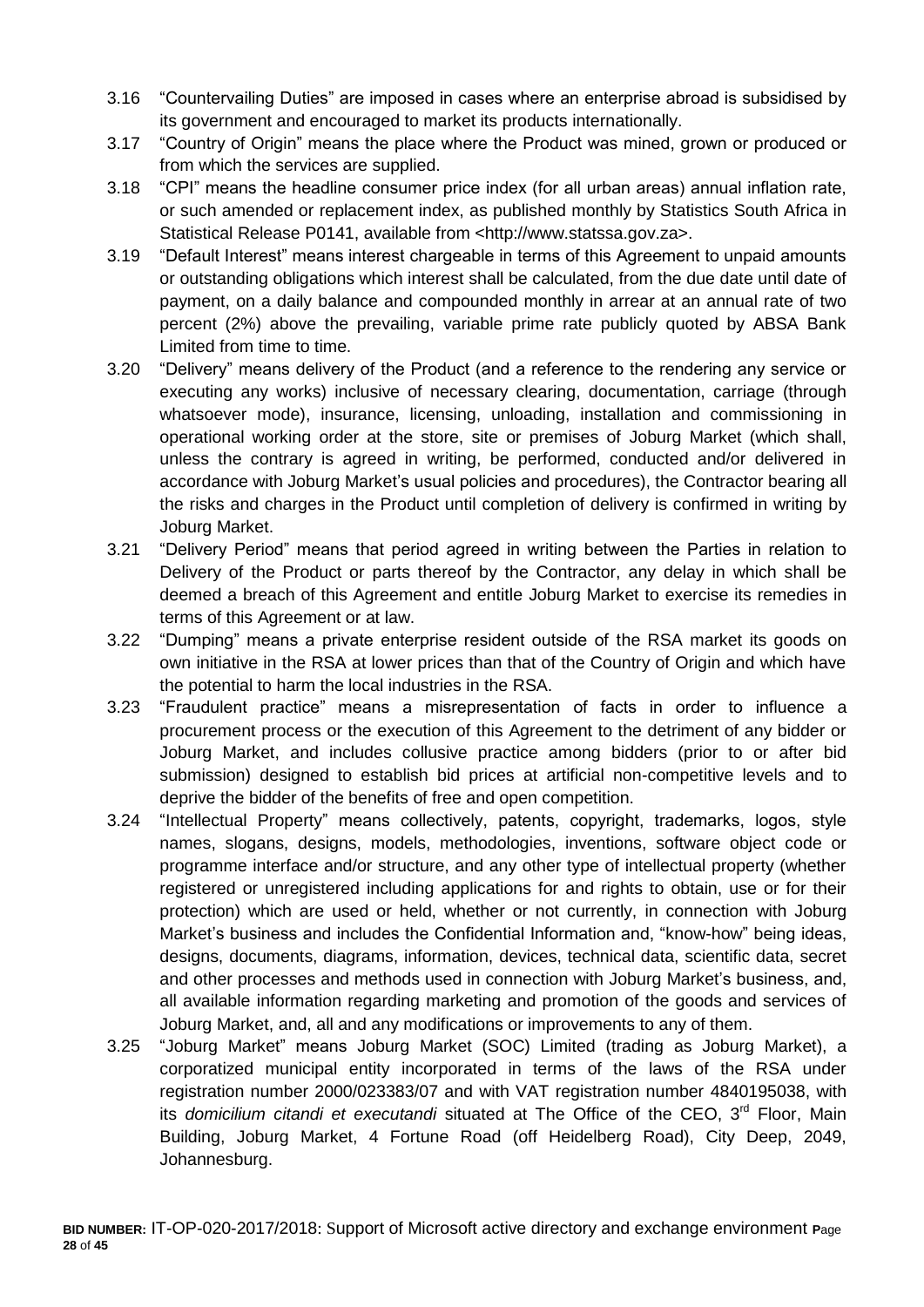- 3.26 "Imported Content" means that portion of the bidding price represented by the cost of components, parts or materials which have been or are still to be imported (whether by the Contractor or its subcontractors) and which costs are inclusive of the costs abroad, plus freight and other direct importation costs such as landing costs, dock dues, import duty, sales duty or other similar tax or duty at the RSA place of entry as well as transportation and handling charges to the factory in the RSA where the Product covered by the bid will be manufactured.
- 3.27 "Local Content" means that portion of the bidding price, which is not included in the imported content provided that local manufacture does take place.
- 3.28 "Order" means an official written order or requisition issued for the supply of the Product.
- 3.29 "Parties" mean the Contractor and Joburg Market and "Party" shall mean that one of them be indicated by the context.
- 3.30 "Product" means, depending on the subject matter of this Agreement, either or both of:
	- 3.30.1 "Goods" e.g. plant, equipment, machinery, manufactured items and/or other materials or combined works that the Contractor is required to supply to Joburg Market including (where usually, logically or of right or common practice) ancillary services such as installation, commissioning, provision of technical assistance, after sales support, warranty services etc. and/or
	- 3.30.2 "Services" e.g. those functional, consulting and/or professional services or combined works the Contractor as service provider is required to render to Joburg Market including (where usually, logically or of right or common practice) ancillary goods such as spare parts, packing, documents, manuals, reports etc.).
- 3.31 "RSA" means the Republic of South Africa as defined in section 1 of the Constitution of the Republic of South Africa (108 of 1996).
- 3.32 "Signature Date" means the date of the on which this Agreement, or any other document in relation thereto, is signed by the Party signing it last in time on the last date in time.
- 3.33 "VAT" means Value-Added Tax defined and levied in terms of the Value-Added Tax Act (89 of 1991) and unless stated to the contrary, all amounts quoted in this Agreement are quoted exclusive of VAT.

# TERMS AND CONDITIONS OF SUPPLY AND/OR SERVICE

- 4. Relationship between the Parties
	- 4.1 The Contractor shall fulfil its obligations in terms of this Agreement as an independent contractor to Joburg Market and not as an employee, labour broker, agent, partner (whether in consortium or joint venture) of Joburg Market; and, neither it nor any of its employees shall hold itself/themselves out as being the same.
	- 4.2 In addition, save as set out herein, neither Party shall be entitled to bind the other Party to any representation, obligation or promise of any nature whatsoever, pledge the credit of the other or incur any liability on behalf of the other Party or purport to do so.

# 5. Good Faith and Commitment to Ethical Conduct

- 5.1 The Parties commit to ethical business conduct and undertake to exercise and display the utmost good faith to one another in giving effect to the terms of this Agreement.
- 5.2 Without limiting the generality of the foregoing the Parties undertake not to accept, offer, induce, permit or promote the acceptance or offering of any gratuity, enticement, incentive or gift that could reasonably be regarded as a bribe or an attempt to otherwise exert undue influence over the recipient.

**BID NUMBER:** IT-OP-020-2017/2018: Support of Microsoft active directory and exchange environment **P**age **29** of **45**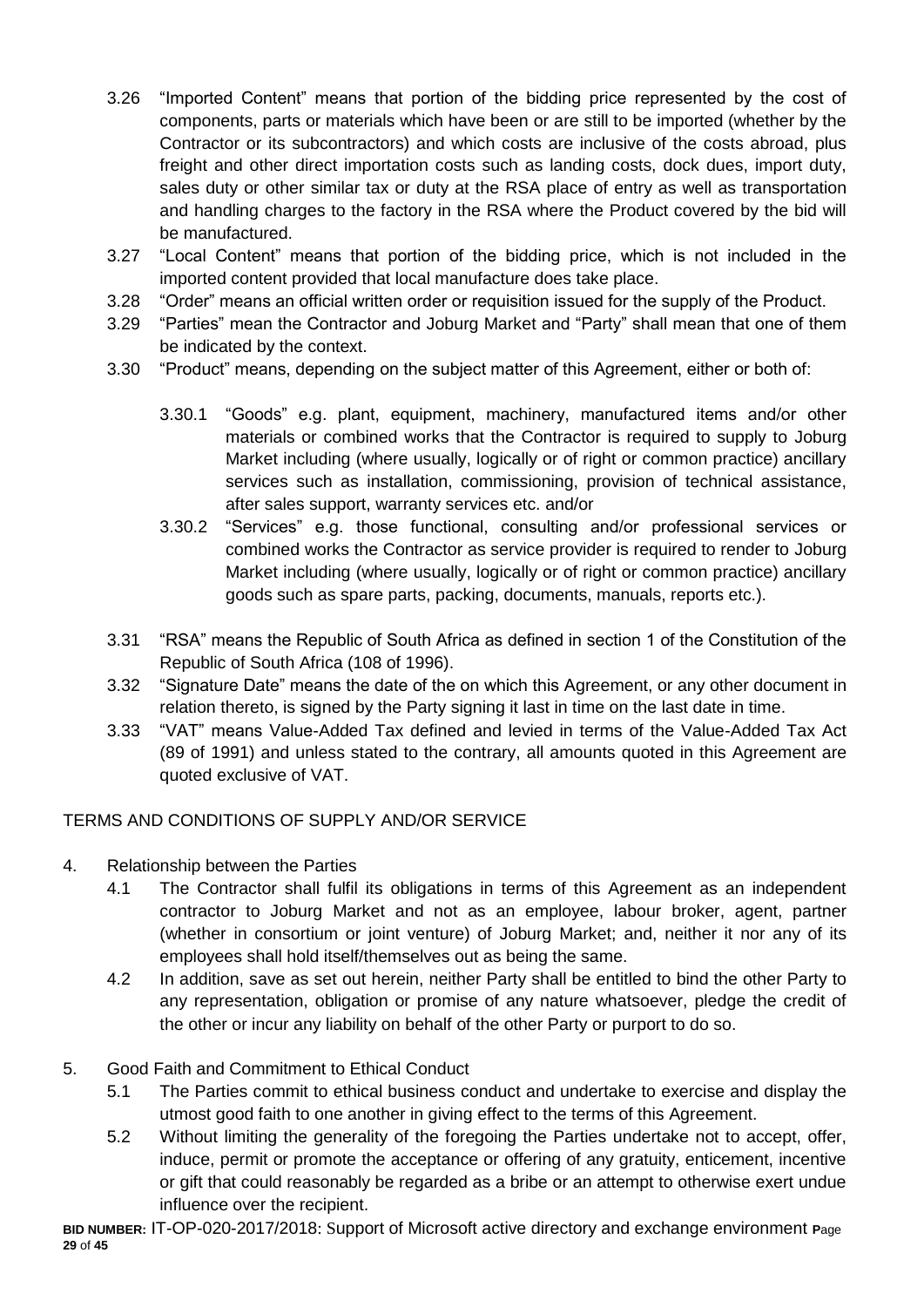- 5.3 The Parties will use their best endeavours to prevent their officers, employees, agents and contractors from doing any of the foregoing; or, to otherwise act in a manner which a reasonable and informed person would regard as unethical or do anything which could reasonably be expected to damage or diminish the reputation or business image of the other.
- 6. Commencement, Duration and Renewal
	- 6.1 This Agreement shall commence on the Commencement Date and endure for the Contract Period, delimited in terms of time and/or the expenditure of a particular amount, as set out in the Contract Schedule.
	- 6.2 In the event that the Contractor's obligations is to be performed in terms of a project plan or in phased or other manner, the same shall be set out in a separate annexure.
	- 6.3 Unless provision is made for renewal in the Contract Schedule, this Agreement shall terminate on the expiry of the Contract Period unless terminated earlier in terms of this Agreement or at law. Any renewal shall be conditional upon the subject matter of this Agreement being susceptible for renewal and, the proper performance by the Contractor of its obligations during the initial Contract Period.
	- 6.4 However, notwithstanding anything to the contrary contained in this Agreement or any terms contained in any document produced whether in relation to this Agreement of otherwise by Joburg Market or the Contractor, any renewal of this Agreement shall at all times:
		- 6.4.1 remain within the discretion and at the option of Joburg Market,
		- 6.4.2 be express and in writing, and
		- 6.4.3 executed no sooner than three (3) months before and no later than the termination date.
- 7. Product Scope / Scope of Work

The relevant part of Annexure A shall apply in relation to the description, quality and quantity of the Product (goods, services, works or any combination thereof) to be delivered to Joburg Market in terms of this Agreement.

- 7.1 The Product shall conform to the standards, specifications and/or scope of work set out in the bidding documents and, where applicable, be packed in a manner designed to prevent damage or deterioration during transit to its final destination / Joburg Market, which packing, marking, case size, weights and documentation both inside and outside the packaging shall:
	- 7.1.1 be sufficient to withstand, without limitation, rough handling during transit and exposure to extreme temperatures, salt and precipitation during transit, and open storage.
	- 7.1.2 take into consideration, where appropriate, the location of the Product's final destination and the absence of heavy handling facilities at all points in transit.
	- 7.1.3 comply strictly with such special requirements expressly provided for in the bidding documents and in any subsequent instructions ordered by Joburg Market.

# Incidental Product / Services

**BID NUMBER:** IT-OP-020-2017/2018: Support of Microsoft active directory and exchange environment **P**age **30** of **45** 7.2 The bid documents may require that the Contractor provide any or all of the following incidental Product (services, goods or works including materials, notifications, and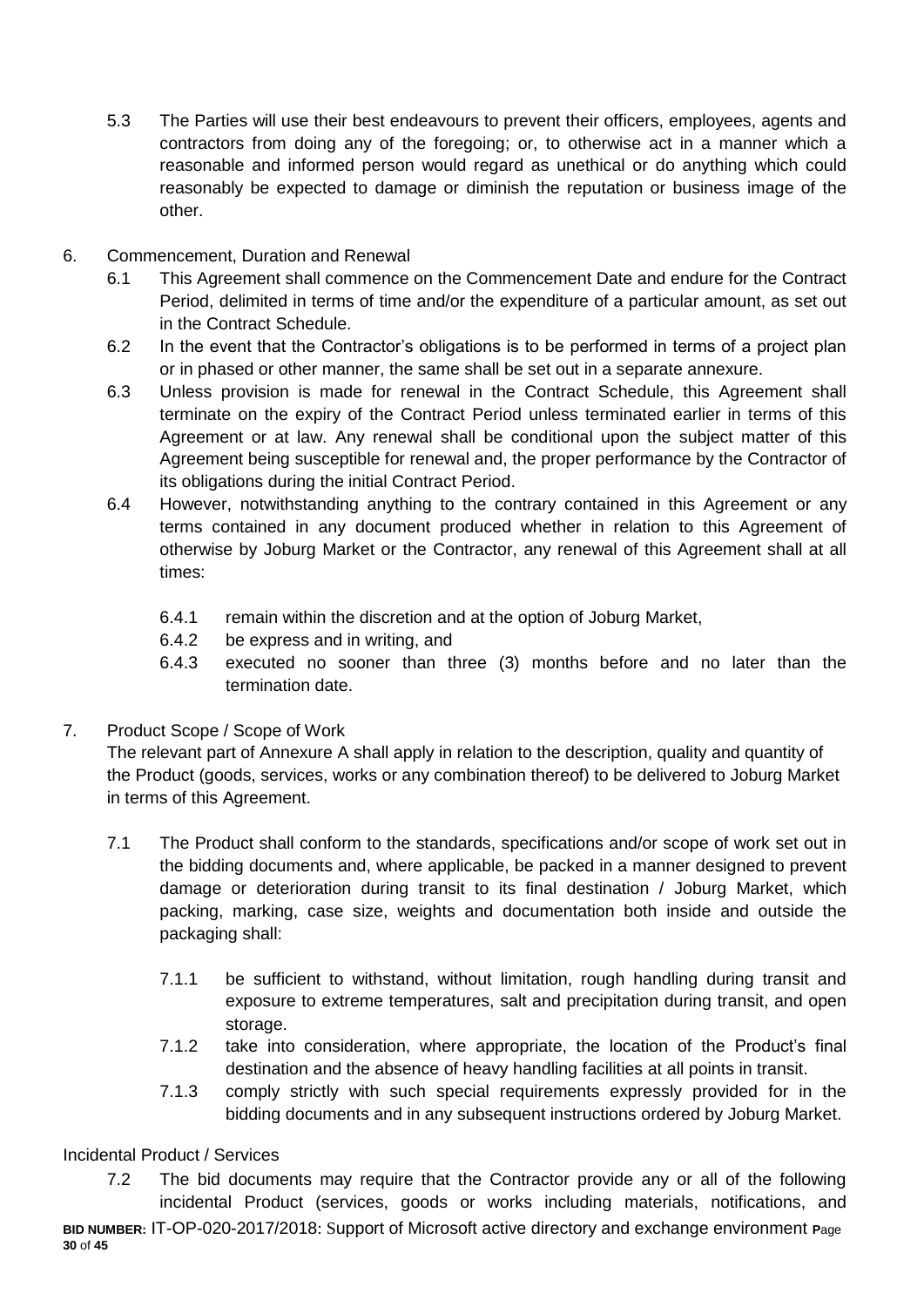information pertaining to spare parts manufactured or distributed by the Contractor or its principal):

- 7.2.1 performance or supervision of on-site assembly and/or commissioning of the Product.
- 7.2.2 furnishing of tools required for assembly and/or maintenance of the Product.
- 7.2.3 furnishing of a detailed operations and maintenance manual for each appropriate unit of the Product.
- 7.2.4 performance or supervision or maintenance and/or repair of the Product, for a period agreed by the Parties, provided that this shall not relieve the Contractor of any warranty obligations under this Agreement.
- 7.2.5 training of Joburg Market's personnel, at the Contractor's plant and/or on-site, in assembly, start-up, operation, maintenance, and/or repair of the Product.
- 7.2.6 such spare parts as Joburg Market may elect to purchase from the Contractor, provided that this election shall not relieve the Contractor of any warranty obligations under this Agreement and advance notification to the discontinuation of any particular model of Product, spare parts etc. in sufficient time to permit Joburg Market to procure needed requirements.
- 7.3 Prices charged by the Contractor for incidental Product and/or services, if not included in the Contract Price, shall be agreed upon in advance by the Parties and shall not exceed the prevailing rates charged to other Parties by the supplier for similar services.
- 8. Product Guarantee
	- 8.1 The Contractor warrants that the Product shall be fit for the intended purpose of use and free of defect, arising from design, materials, or workmanship (except when the design and/or material is required by Joburg Market's specifications) or from any act or omission of the Contractor and that it is new, unused, of the most recent or current model, and incorporates all recent improvements in design and materials unless provided otherwise in the bid documents.
	- 8.2 Unless a more favourable Product warranty is offered by the Contractor or warranty terms are expressly agreed between the Parties (refer annexures and Contract Schedule), this warranty shall remain valid for twelve (12) months after the Product have been delivered to Joburg Market or, for eighteen (18) months after the date of shipment from the port or place of loading in the source country, whichever period concludes earlier.
	- 8.3 Joburg Market shall notify the Contractor in writing of any claims arising under this warranty. Upon receipt of such notice, the Contractor shall, within the reasonable period specified therein and with all reasonable speed, repair or replace the defective goods or parts thereof, without costs to Joburg Market. If the Contractor, having been notified, fails to remedy the defect(s) within the period specified in the notice, Joburg Market may proceed to take such remedial action as may be necessary at the Contractor's risk and expense and without prejudice to any other rights, which Joburg Market may have against the Contractor.
- 9. Contractor Personnel

The Contractor shall employ and provide all qualified and experienced personnel required to perform the Services and shall take all measures necessary and shall provide all materials and

**BID NUMBER:** IT-OP-020-2017/2018: Support of Microsoft active directory and exchange environment **P**age **31** of **45**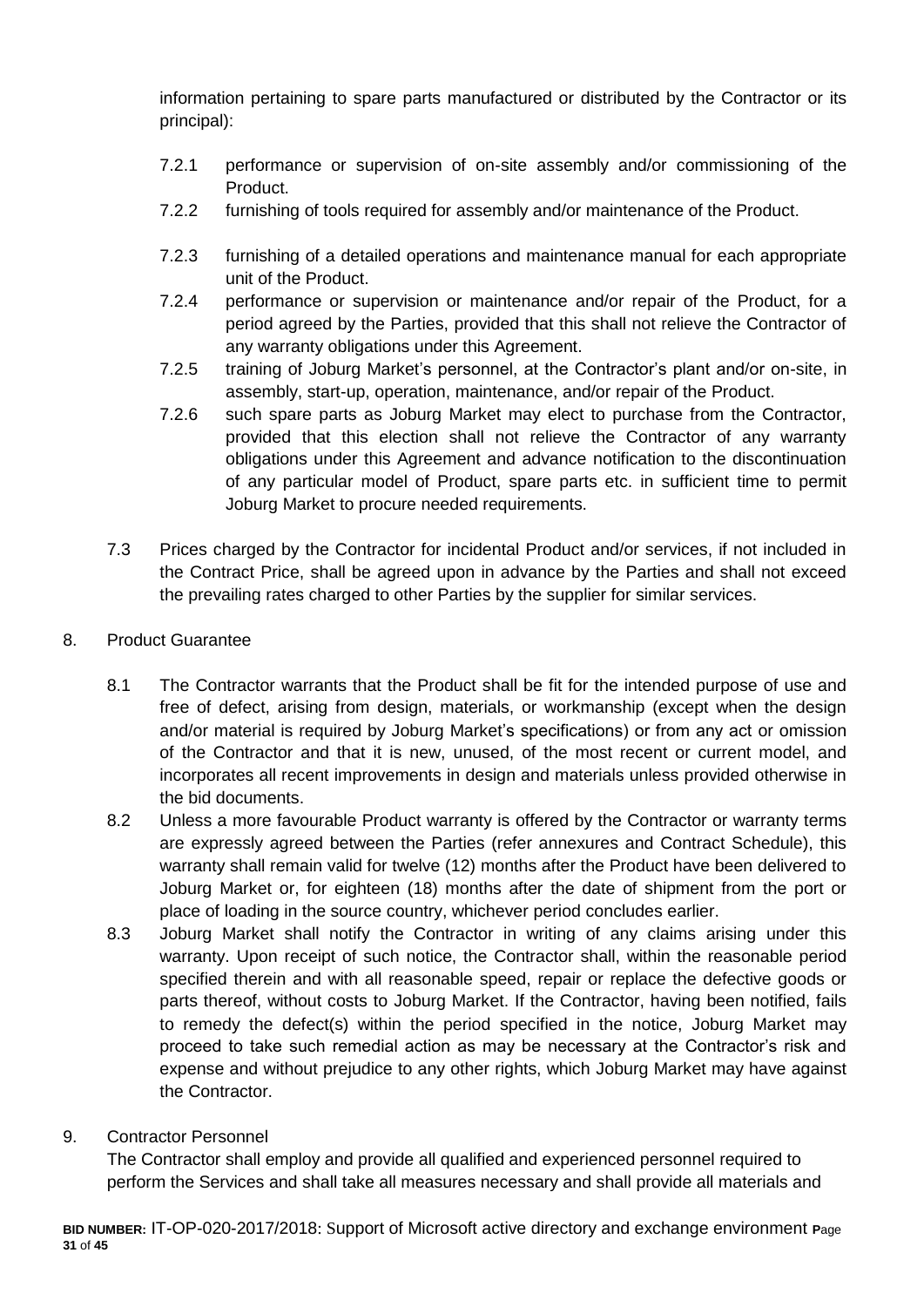equipment necessary to enable personnel to perform their duties in an efficient, workmanlike and professional manner.

Personnel Schedule

- 9.1 If required in terms of this Agreement, the Contractor shall provide key persons or named personnel listed (including titles, job descriptions, qualifications and estimated periods of engagement) in a Personnel Schedule who will perform specific duties for periods of time indicated therein in the delivery of the Product; and shall forward same to Joburg Market for approval within ten (10) days of the Signature Date or the Commencement Date (whichever is the earlier).
- 9.2 If at any time, a key person cannot be made available, the Contractor may engage a replacement who is equally or better qualified to perform the stated duty. Where the fees for the Product are time-based, the fee payable for a person provided as a replacement to a named key person shall not exceed that which would have been payable to the person replaced and the Contractor shall bear all additional costs arising out of or incidental to replacement of personnel.
- 9.3 Where the Contractor proposes to utilise a person not listed in the Personnel Schedule, it shall submit the name, relevant qualifications and experience of the proposed replacement person to Joburg Market for approval. Should Joburg Market not object in writing within ten (10) days of receipt of such notification, the replacement shall be deemed to have been approved by Joburg Market.
- 10. Payment and Pricing

The Contract Price shall be fixed and not vary from the Contractor's tendered prices with the exception of variations allowed in the tender document.

- 10.1 The method and conditions of payment (in South African Rand) to be made to the Contractor under this Agreement shall be specified in relevant part of Annexure A. Unless specified to the contrary in Annexure A, payment shall be made thirty (30) days from the end of the month in which the relevant invoice is received.
- 10.2 Notwithstanding the foregoing, payment shall at all times remain subject to such deductions / penalties as may be allowed in terms of this Agreement and the Contractor upon fulfilment of its obligations furnishing Joburg Market with an valid tax invoice accompanied by a copy of the delivery note, completion certificate or such other document as may be prescribed or customary given the subject matter of the Product delivered.

#### Increases

10.3 The Contractor shall not be entitled to increase its rates or prices to Joburg Market; however, in the event of an annual of multi-year agreement, the Contractor shall be entitled, on the anniversary of the Commencement Date, to increase its rate and/or prices to Joburg Market by an amount not exceeding CPI.

# Taxes and Duties

10.4 The Contractor shall be entirely liable for all taxes, stamp duties, license fees, and other such levies imposed in relation to the Product / this Agreement, whether levied in the RSA or abroad, until the Product is delivered to Joburg Market.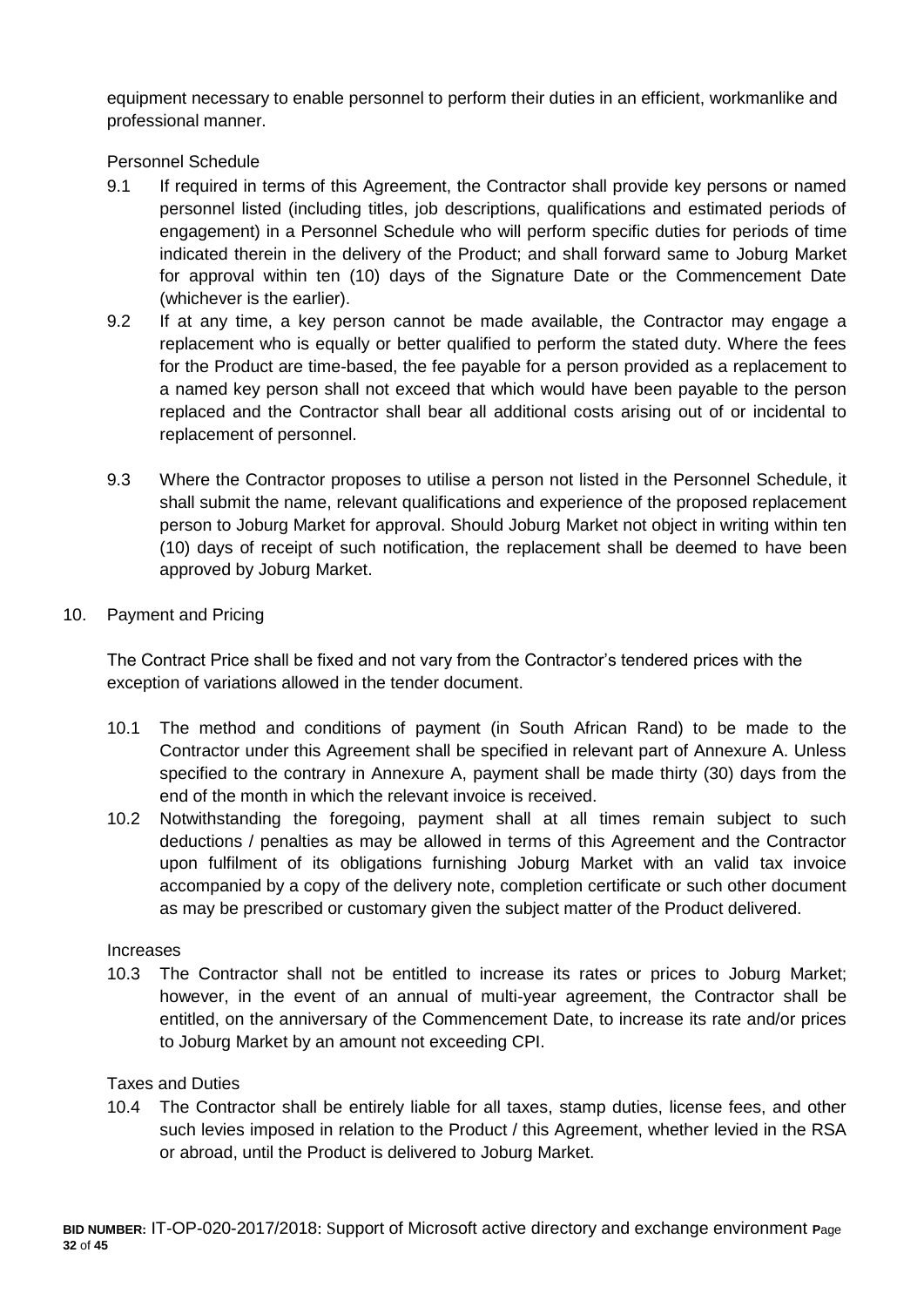Withholding and Set-Off

10.5 The Contractor shall not be entitled because of any (improvement) lien, set-off, counterclaim, abatement or other similar deduction to withhold delivery or hand-over of any of the Product under any circumstances including when same is disputed.

#### 11. Performance Security

If specified in the bid documents, Joburg Market may within thirty (30) days of the Signature Date, require the Contractor to furnish Joburg Market with performance security in the amount specified in the bid documents (refer Contract Schedule), the furnishing of which shall be a resolutive condition to the continued operation of this Agreement.

- 11.1 The performance security shall be denominated in South African Rand and shall be a bank guarantee or an irrevocable letter of credit issued by a reputable bank located in the RSA.
- 11.2 The bank guarantee shall be payable to Joburg Market on demand, in whole or in part, as either contractual penalties or, as compensation for any loss resulting from the Contractor's failure to comply with its obligations under this Agreement.
- 11.3 The performance security will be discharged by Joburg Market and returned to the Contractor not later than thirty (30) days following the date of completion of the Contractor's obligations under this Agreement, including any warranty obligations, unless otherwise specified.

#### 12. Performance Review and Contractual Penalties

The Contractor's performance of its obligations in terms of this Agreement may be monitored and evaluated by Joburg Market in terms of its performance measurement criteria and contract management systems from time to time against the requirements of this Agreement. In the event that the Contractor's performance is at any time, in Joburg Market's reasonable opinion:

- 12.1 not carried out in accordance with this Agreement and/or any instruction to rectify any performance shortcoming, whether or not the obligation arose as a result of a breach of this Agreement or a performance evaluation, or
- 12.2 of a quality not in conformance with the specifications that places the objectives of this Agreement or Joburg Market's public service delivery mandate at undue risk, or
- 12.3 represents a performance shortcoming or delay or a series or trend of such shortcomings or delays which is likely to continue or recur,

Joburg Market shall at its discretion and with reservation of Joburg Market's rights in terms of this Agreement and its remedies at law to:

12.4 suspend the Contractor and at the Contractor's cost take or cause corrective action and/or take over the rendering of the services / supply of the goods in whole or in part (itself or through another party) to the extent and for the time deemed necessary to remedy or rectify the performance shortcomings or delays, or

without prejudice to claim damages in lieu of the following and/or Joburg Market's right to terminate this Agreement, to deduct from any payments due and payable to the Contractor:

12.5 a contractual penalty, calculated on the delivered price or Contract Price of the delayed goods or underperformed services, per instance, in an amount equal to the Default Interest pro-rated per day of delay or as a percentage of underperformance, and/or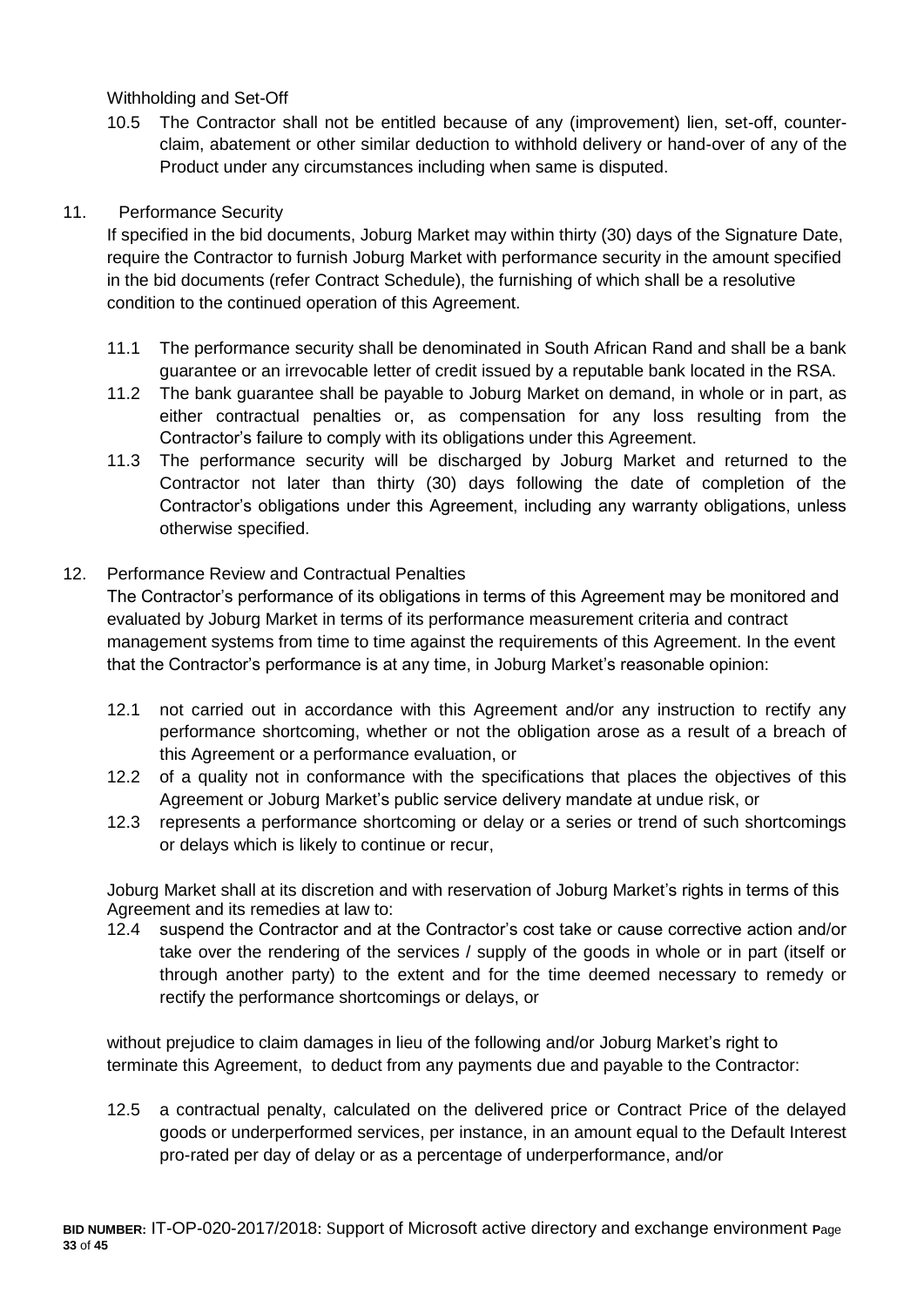- 12.6 calculated as the reasonable cost of repair or replacement, any damage to Joburg Market's property, plant, equipment and/or infrastructure attributable to the wilful or negligent actions and/or omissions of the Contractor.
- 13. Inspections, Tests and Analyses
	- 13.1 All pre-bidding testing will be for the account of the bidder / Contractor. If it is a bid condition that Product to be produced or rendered should at any stage during production or execution or on completion be subject to inspection, the premises of the bidder or Contractor shall be open, at all reasonable hours, for inspection by a representative or nominee of Joburg Market.
	- 13.2 If there are no inspection requirements indicated in the bidding documents but during the Contract Period Joburg Market in its discretion decide that inspections shall be carried out, the Contractor shall make the necessary arrangements, including payment arrangements with the testing and/or certification authority concerned. If the results of the foregoing inspections, tests and/or analyses reflects that the Product is:
		- 13.2.1 in good order and/or complies with the bid requirements, the cost of the inspections, tests and analyses shall be defrayed by Joburg Market, or
		- 13.2.2 defective and/or does not comply with the bid requirements, tests and analyses shall be defrayed by the Contractor.
	- 13.3 Joburg Market shall, irrespective of whether defective and/or non-compliant Product was previously accepted by it, be entitled to reject the same based on the inspections, tests and/or analyses result.
	- 13.4 Any Product may on or after (subject to the Product guarantee) Delivery be inspected, tested or analysed and may be rejected if found not to comply with the requirements of this Agreement. Such rejected Product shall be held at the cost and risk of the Contractor who shall, when called upon, remove them immediately at its own cost and forthwith substitute them with Product which do comply with the requirements of this Agreement. Failing such removal, the rejected Product shall be returned at the Contractor's cost and risk. Should the Contractor fail to provide the substitute supplies forthwith, Joburg Market may, without giving the Contractor further opportunity to substitute the rejected Product, purchase such Product as may be necessary at the expense of the Contractor.
	- 13.5 Joburg Market's right (whether personally or through a third party) to test, inspect, analyse or certify the Product and the remedies set out above, shall be without prejudice to Joburg Market's right to terminate this Agreement for breach, impose contractual penalties or to claim damages in lieu of the penalty.

# 14. Limited Exclusivity

The appointment of the Contractor by Joburg Market is on an exclusive basis and Joburg Market shall for the duration of this Agreement obtain all of the Product listed in the scope of work from the Contractor, subject thereto that:

- 14.1 the Contractor is not in default of its obligations in terms of this Agreement, failing which the exclusivity afforded to the Contractor shall end and Joburg Market shall be free to conclude contractual arrangements with third parties.
- **BID NUMBER:** IT-OP-020-2017/2018: Support of Microsoft active directory and exchange environment **P**age 14.2 no provision in this Agreement shall prohibit the procurement of similar Product from a national department, provincial department, or a local authority; or, outside of this Agreement in small quantities or to have minor essential Product executed if an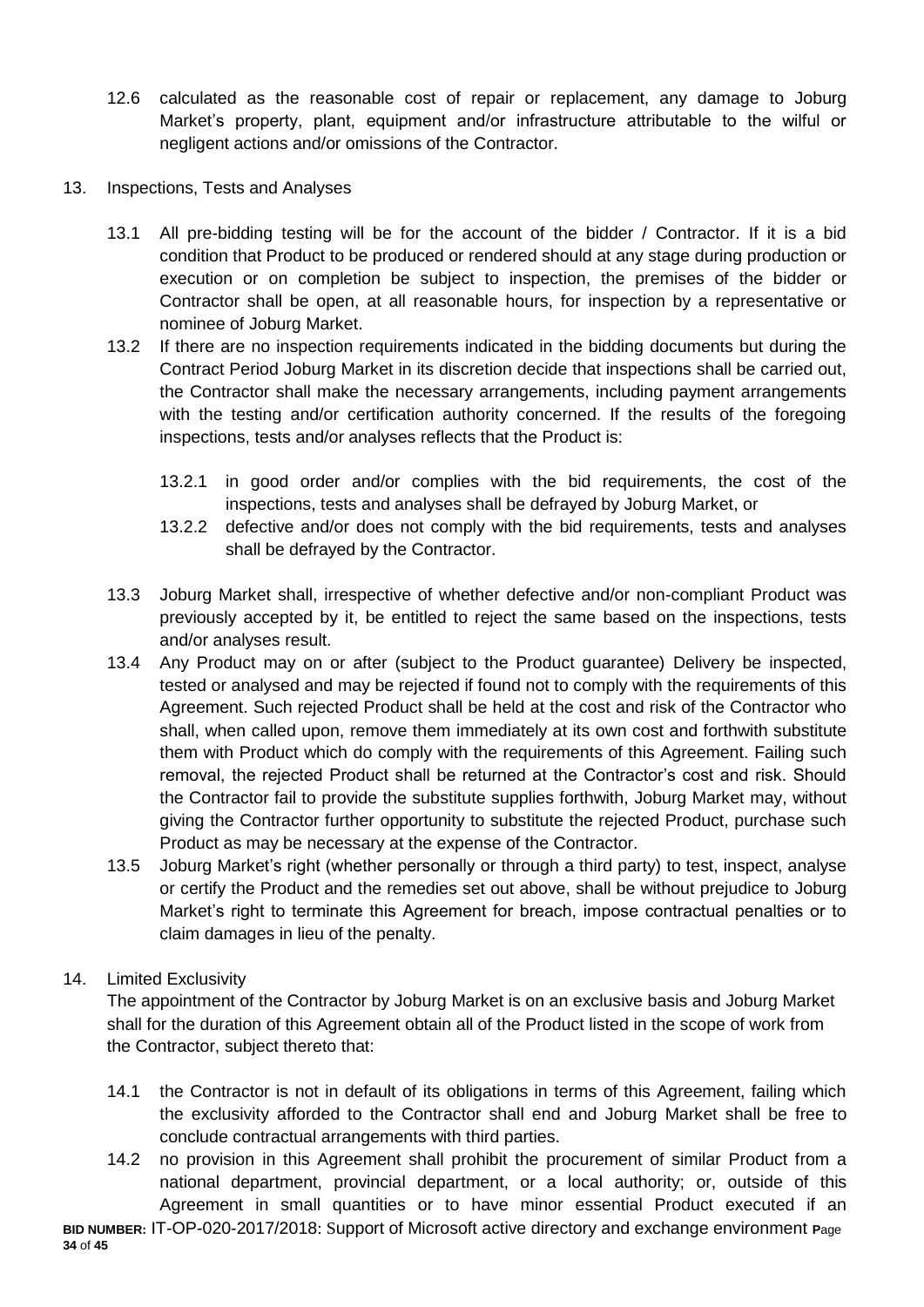emergency arises which in Joburg Market sole discretion cannot timeously be delivered / rendered by the Contractor.

- 15. Intellectual and Property Rights
	- 15.1 In respect of the Product any of the same that are either transferred or rendered to Joburg Market under this Agreement, including without limitation the items listed in the scope of work (if any) or any part of them, the Contractor warrants, to the best of its knowledge, that it has full clear and unencumbered title to all such items, and that at the date of delivery of such items to Joburg Market it will have full and unrestricted rights to sell and transfer the Product. For the avoidance of doubt, it is recorded that any Intellectual Property Rights created prior to the Commencement Date or the Signature Date (whichever is the earlier), shall vest exclusively with the Party who created same and this Agreement does not transfer to the receiving Party title to any Intellectual Property Rights so vested.
	- 15.2 The Contractor hereby indemnifies Joburg Market against losses arising directly out of any claim brought by a third party that operation, possession or use of the Product in accordance with the terms of this Agreement infringes an RSA patent or copyright or is subject to claims of misappropriation of trade secrets protected by RSA law. Where any Product become the subject of any such claims, the Contractor may, in consultation with Joburg Market, choose to either at the Contractor 's cost to:
		- 15.2.1 obtain the right of use of the Product if commercially practicable, or
		- 15.2.2 replace or modify the Product to avoid the claim of infringement, or
		- 15.2.3 require that Joburg Market cease use of the item of Product and return it to the Contractor / supplier, in which case the Contractor shall refund Joburg Market the consideration paid by Joburg Market for that item of Product and any additional costs incurred by Joburg Market in relation to such return including the costs of obtaining reasonably similar replacement Product.
	- 15.3 This indemnity shall not apply if such claim is made by a parent, subsidiary or affiliate of Joburg Market or Joburg Market's holding company, or results from any modification, alteration, repair or addition made by Joburg Market to the Product to the extent that if it were removed, the infringement or violation would cease, or arises out of the use by Joburg Market of the Product in combination with any other product, service or materials.
- 16. Confidentiality, Non-Disclosure and Use of Contract Documents
	- 16.1 All of Joburg Market's Confidential Information, Intellectual Property and know-how received by or exchanged with the Contractor, shall be kept confidential and not disclosed by the Contractor to any person other than a person employed by the Contractor in the performance of this Agreement. Disclosure to employed persons shall be made in confidence and shall extend only as far as may be necessary for purposes of such performance and the Contractor shall take all reasonable steps to minimise the risk of disclosure.
	- 16.2 Notwithstanding the foregoing, the Contractor may disclose Confidential Information to its own professional advisers and, if required to do so by law or any applicable regulatory requirement or requested to do so by any regulatory body to whose jurisdiction the Contractor is subject or with whose instruction it is customary to comply.
	- 16.3 All documents produced in the course of this Agreement or in relation thereto, shall remain or become, as the case may be, the property of Joburg Market and Joburg Market shall be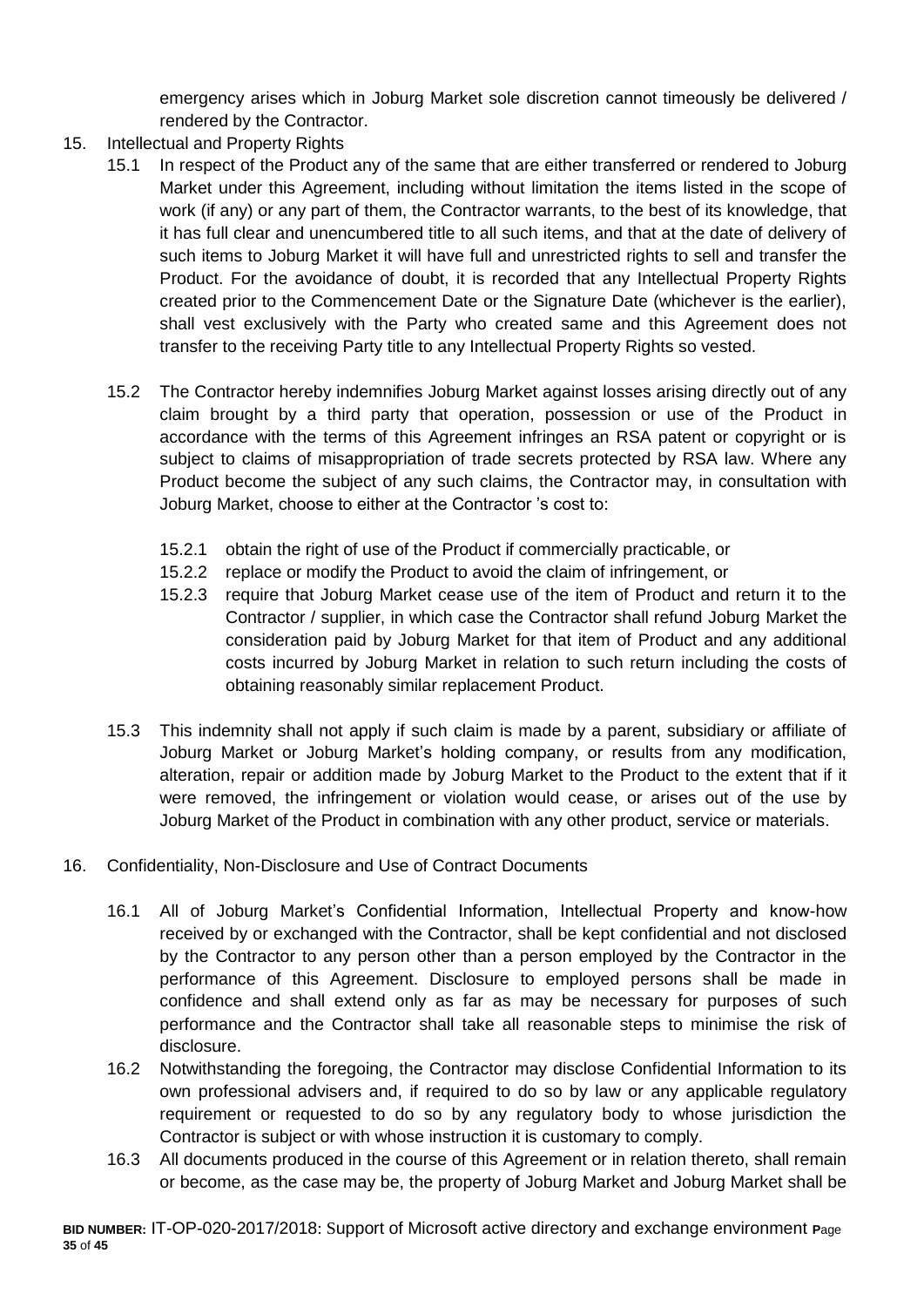entitled to require the return (all copies) to Joburg Market on completion of the Contractor's performance

16.4 The Contractor's confidentiality and non-disclosure obligations shall endure indefinitely beyond the termination of this Agreement until such Confidential Information enters the public domain.

# 17. Restraint

17.1 The Contractor undertakes in favour of Joburg Market that it shall not during the currency of this Agreement nor for a period of one year after its termination (for whatsoever reason) in any manner entice away, offer employment to or employ whether directly or indirectly, alone or jointly any of Joburg Market's employees in any capacity including that of advisor, agent, consultant, director, employee, financier, manager, member of a close corporation, member of a voluntary association, partner, proprietor, or trustee unless the express, prior written consent of Joburg Market is obtained thereto.

# 18. Cession and Assignment

18.1 The Contractor shall not without Joburg Market's prior written consent being obtained, which consent shall not unreasonably be withheld, be entitled to cede, assign, transfer, make over or otherwise part with or encumber its rights and/or obligations under this Agreement. When requesting such consent, or at any time thereafter, the Contractor shall notify Joburg Market in writing of all subcontracts awarded under this Agreement. Such notification shall not relieve the Contractor from its liability or obligation under this Agreement.

# 19. National Industrial Participation (NIP) Programme

19.1 The NIP Programme administered by the Department of Trade and Industry shall be applicable to all contracts that are subject to the NIP obligation.

# 20. Indemnity and Insurance

- 20.1 The Contractor hereby indemnifies Joburg Market and agrees to keep it indemnified and hold it harmless against any loss or claim, including claims for damage to equipment or property or, personal injury resultant disability or, loss of profit, income or opportunity, howsoever caused and whether general or special, direct or consequential (collectively "any loss"), either on or about the premises of Joburg Market, including by or in relation to third parties arising out of this Agreement or the Product delivered, rendered or manufactured pursuant thereto.
- 20.2 The Contractor shall maintain a paid up policy of public liability insurance suited to the risks inherent to its business and the possible exposures it may encounter in the execution of this Agreement. The Contractor shall be obliged to notify Joburg Market of any claims made against the said policy.
- 21. Impossibility of Performance
	- 21.1 No Party shall be responsible to the other for its failure to perform or any delay in performing any obligation under this Agreement in the event and to the extent that such failure or delay is caused by impossibility of performance ("Force Majeure"). For the purposes of this Agreement, Force Majeure shall mean any circumstance which is beyond the reasonable control of the Party giving notice of Force Majeure ("the affected Party"), which may include but will not be limited to war (whether declared or not), revolution, invasion, insurrection, riot, civil commotion, mob violence, sabotage, blockage, embargo, boycott, the exercise of military or usurped power, fire, explosion, theft, storm, flood,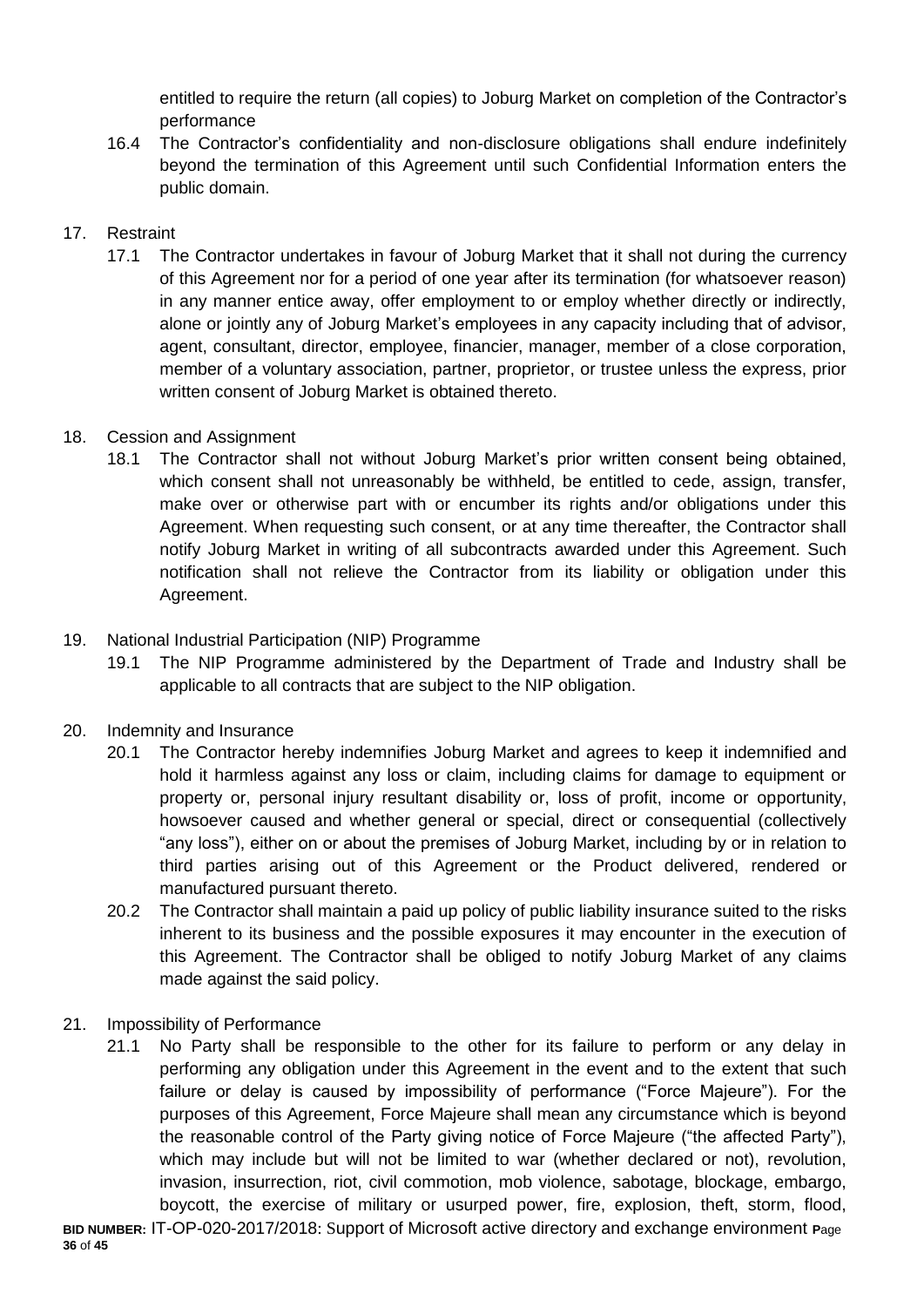drought, wind, lightening or other adverse weather condition, epidemic, quarantine, accident, acts or restraints of government imposition, or restriction of or embargoes in imports or exports.

- 21.2 Notwithstanding the foregoing, the following shall in no circumstances be treated as an event of Force Majeure:
	- 21.2.1 a labour dispute, strike or lockout that could have been averted had the Contractor reasonably acceded to the demands made of it.
	- 21.2.2 economic distress and/or inability to meet a payment because of a lack of funds or exchange rate fluctuation.
	- 21.2.3 breakdown or damage to Contractor equipment and/or other machinery.
- 21.3 The affected Party shall give notice to the Party not so affected ("the other Party") immediately upon the occurrence of an event of Force Majeure. If the event that the Force Majeure is of such a nature that it will:
	- 21.3.1 result in impossibility of performance of an obligation going to the root of the agreement, the other Party shall be entitled on receipt of notice of the Force Majeure event to terminate this Agreement upon notice to the Affected Party but shall not be entitled to recover any damages, which it may suffer as a result of premature termination.
	- 21.3.2 not result in impossibility of performance of the obligation in question but will delay its performance, the affected Party shall be entitled to such extension of time in which to perform that obligation as may be reasonable in the circumstances, taking into account the interests of both Parties, provided that if any Force Majeure event persists for a period in excess of three Months the other Party shall be entitled to terminate this Agreement forthwith but shall not be entitled to recover any damages which it may suffer as a result of such premature termination.
- 22. Breach and Early Termination
	- 22.1 Should a Party breach any of its obligations in terms of this Agreement and fail to remedy such breach within ten (10) days from receipt of a written notification calling upon such Party to do so, the aggrieved Party shall, without prejudice to any other right or remedies which it may have, be entitled to cancel this Agreement without further notice being required.
	- 22.2 Notwithstanding the foregoing and in addition to any other recourse Joburg Market may have, Joburg Market shall be entitled (without prior notice to remedy any particular breach having been given or being required) to cancel this Agreement forthwith on written notice should any of the following events occur:
		- 22.2.1 The Contractor and/or its officials, employees and/or representatives commit any crime of which dishonesty is an element against Joburg Market or maliciously destroys the property of Joburg Market or take any violent, abusive, coercive or threatening action against any person whilst on the Property or in relation to customers, Contractors or suppliers of Joburg Market or collude in such conduct.
		- 22.2.2 The Contractor repudiates this Agreement by acting, or omitting to act, in a manner that reasonably demonstrates to Joburg Market the Contractor's intention not to be bound by this Agreement.
		- 22.2.3 Any composition, compromise or arrangement with the creditors of the Contractor and/or procedure taken in relation to the suspension of payments, moratorium of any indebtedness, winding-up, dissolution, administration or re-organisation by

**BID NUMBER:** IT-OP-020-2017/2018: Support of Microsoft active directory and exchange environment **P**age **37** of **45**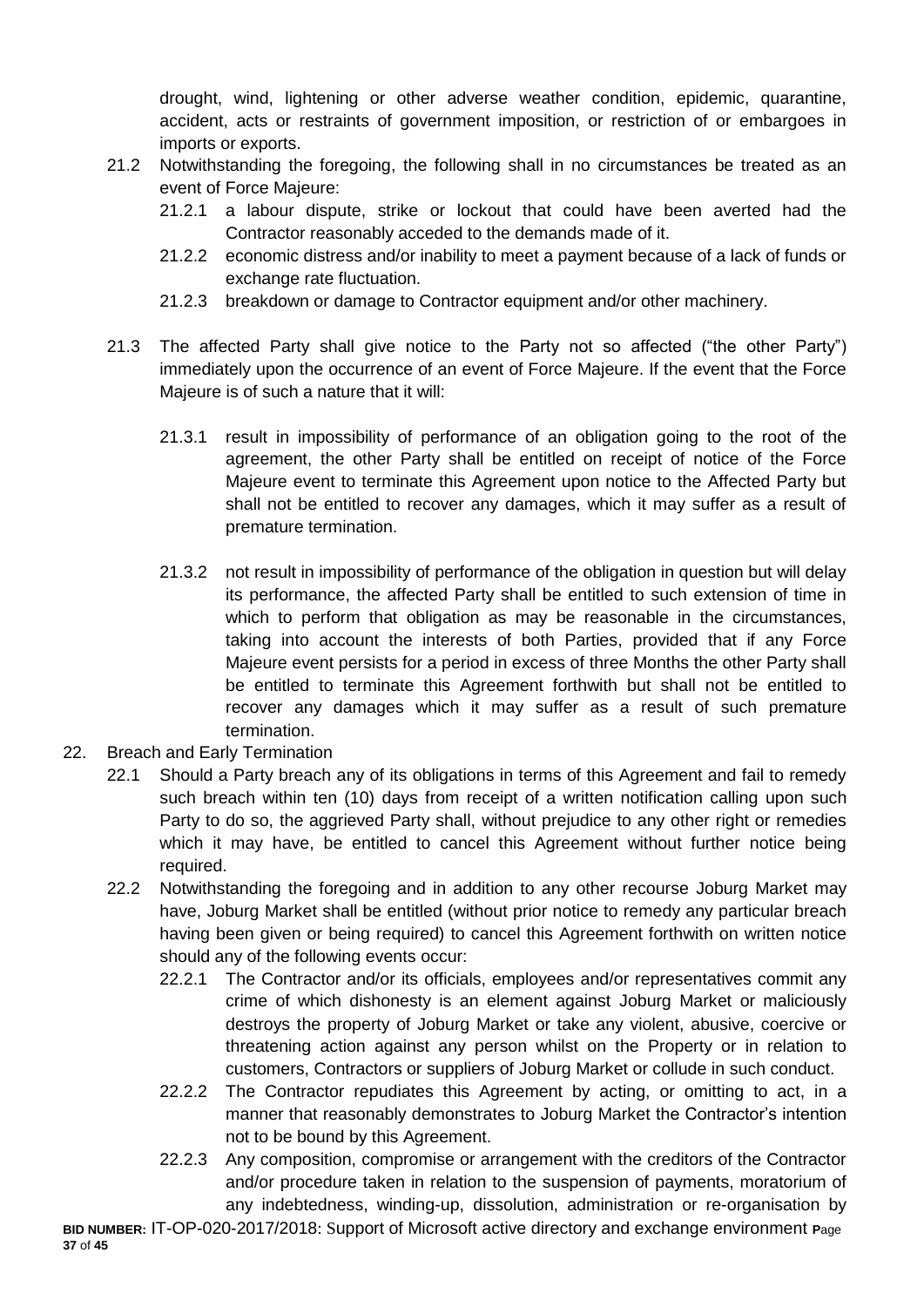way of arrangement or otherwise of the Contractor including the appointment of a liquidator, administrator, judicial manager other than where such action is dismissed, withdrawn or discharged within ten (10) days of being brought or, if demonstrated to the satisfaction of Joburg Market, within that ten-day period, that such action is frivolous or vexatious and is being contested by the Contractor.

22.2.4 The Contractor suspends or ceases to carry on, or threatens to suspend or cease to carry on, all or a material part of its business activities or, whether or not it has acted as aforesaid, abandons any works at Joburg Market's premises or the particular site of work.

# 23. Dispute Resolution

Save in respect of those provisions of this Agreement which provide for their own remedies or disputes which would be incompatible with arbitration, any dispute which arises and cannot be resolved by the operational personnel of the Parties shall be resolved through a process of alternative dispute resolution in accordance with the procedure set out below:

# **Mediation**

23.1 In the event that the operational personnel of the Parties, acting within the scope of their (delegated) authority, are unable to resolve a dispute, that dispute shall be referred to a joint committee comprising of the Chief Executive Officer of each of the Parties (or their suitably authorised alternate or nominee) who will use their reasonable commercial endeavours to resolve the dispute within twenty (20) days of the dispute having been referred to them; however, should the joint committee be unable to resolve a dispute within that time period, any Party shall have the right to demand that the dispute be referred for determination by an arbitrator agreed on by the Parties.

# **Prescription**

23.2 The Parties agree that upon the failure to reach a mediated resolution that a written demand given by either Party to submit such a dispute in terms of this clause to arbitration is to be deemed a legal process for interrupting extinctive prescription in terms of the Prescription Act (68 of 1969).

# Arbitrator

- 23.3 The arbitrator shall be, if the matter in dispute is principally:
	- 23.3.1 an accounting matter independent auditors agreed between the Parties or, failing such agreement within five (5) business days after the arbitration has been demanded, at the request of either of the Parties shall be nominated by the president for the time being of the South African Institute of Chartered Accountants (or its successor body), whereupon the Parties shall forthwith appoint such person as the arbitrator,
	- 23.3.2 any other matter an impartial attorney or advocate of not less than ten (10) years' standing agreed between the Parties or, failing such agreement within five (5) business days after the arbitration has been demanded, at the request of either of the Parties shall be nominated by the president for the time being of the Law Society of the Northern Provinces (or its successor body), whereupon the Parties shall forthwith appoint such person as the arbitrator,
- 23.4 Should the Parties to the dispute fail to agree whether the dispute is principally an accounting or any other matter within five (5) business days after the arbitration was demanded, the matter shall be deemed to be any other matter and the provisions in relation to "any other matter" shall apply.

**BID NUMBER:** IT-OP-020-2017/2018: Support of Microsoft active directory and exchange environment **P**age **38** of **45**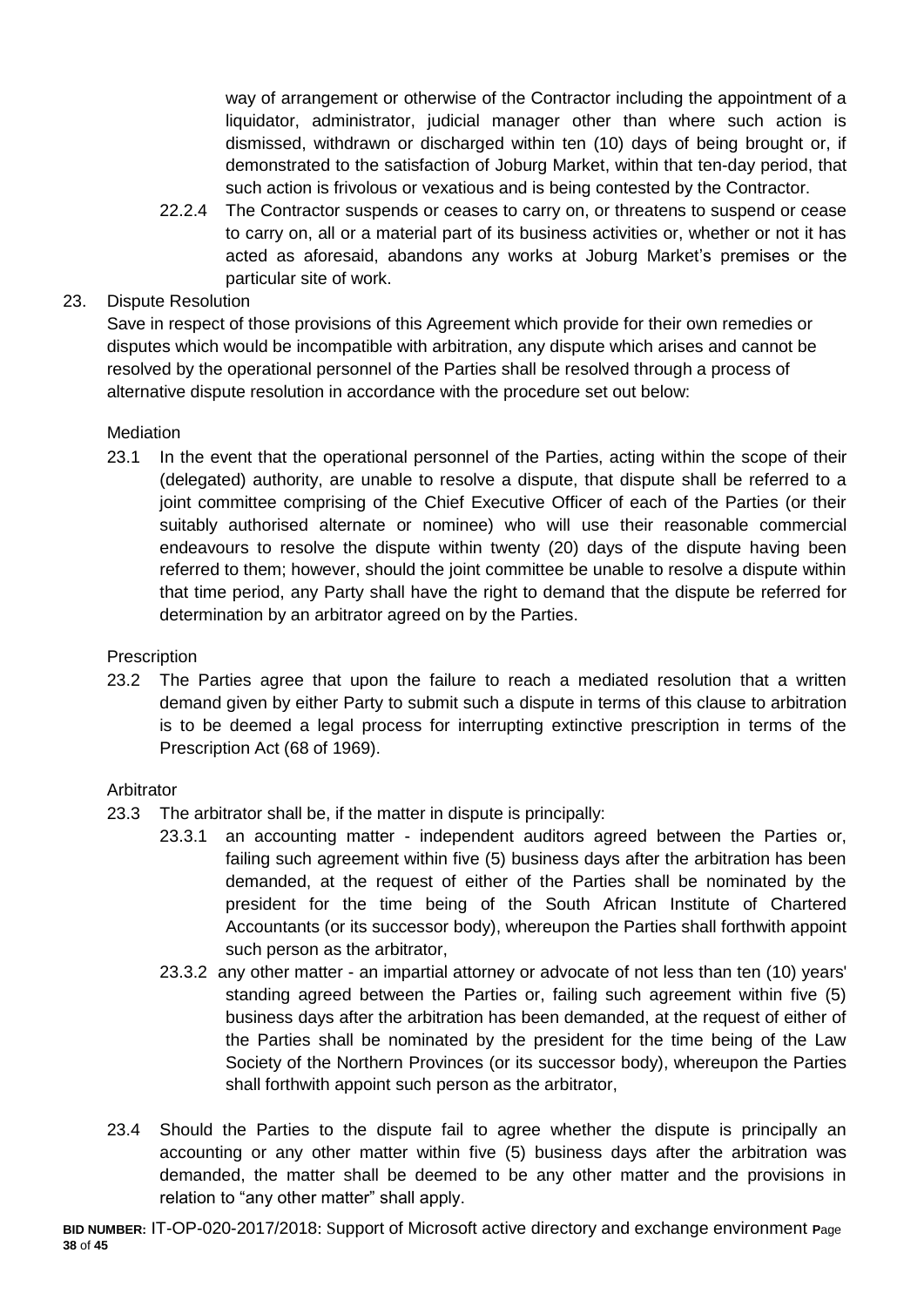- 23.5 Should any person appointed to do so fail or refuse to nominate an arbitrator, either Party may approach any court having jurisdiction to make such appointment and, to the extent necessary, such court is expressly empowered to do so.
- 23.6 The arbitrator shall:
	- 23.6.1 have power to open up, and review any certificate, opinion, decision, requisition or notice relating to all matters in dispute submitted to him and to determine all such matters in the same manner as if no such certificate, opinion, decision or notice had been issued.
	- 23.6.2 be obliged to give his award in writing fully supported by reasons and shall have the power to give default judgment if any Party fails to make submissions on due date and/or fails to appear at the arbitration.

Arbitration

- 23.7 The arbitration shall be conducted in accordance with, save as set out herein, the Commercial Rules of the Arbitration Foundation of Southern Africa:
	- 23.7.1 held with only the Parties and their representatives present thereat at Johannesburg unless mutual agreement on an alternative place is reached between the Parties; and
	- 23.7.2 where possible, be concluded in twenty (20) days after it has been demanded and the Parties shall use their reasonable commercial endeavours to procure the expeditious completion of the arbitration.
- 23.8 The evidence, representations, transcript and information generally made available during the course of the arbitration and/or arbitrator's award constitute Confidential Information and shall be treated as such.
- 23.9 The costs of the arbitrator and the incidental costs of the arbitration shall be borne equally by the Parties to the dispute subject thereto that the arbitrator shall be competent to make any interim and/or final order as to the costs, or parts thereof, as he deems appropriate.
- 23.10 The award of the arbitrator shall be final and binding on the Parties and any Party shall be entitled to apply to a competent court to have the award made an order of court.
- 23.11 Nothing under this heading shall prevent any Party from seeking urgent relief in the High Court of South Africa.
- 24. Notices and Domicilia
	- 24.1 Any notice or communication required or permitted to be given in terms of this Agreement shall be valid and effective only if in writing. The addresses of the Parties set out in the Contract Schedule shall be the Parties' chosen as its *domicilium citandi et executandi.*
	- 24.2 A Party may by notice to the other Party change the physical address chosen as its *domicilium citandi et executandi* to another physical address provided that the change shall become effective on the tenth day from the deemed receipt of the notice by the other Party.
	- 24.3 Any notice to a Party, and it shall be competent to give notice by fax and email, unless the contrary is proved, deemed to have been received if delivered by:
		- 24.3.1 registered post to the Party's postal address, on the tenth (10th) Day after posting;
		- 24.3.2 hand to a responsible person during ordinary business hours at the Party's physical address, on the date of delivery; or
		- 24.3.3 fax to its usual fax number, on the date of dispatch.
		- 24.3.4 email to its usual email address, on the date of dispatch.
	- 24.4 Notwithstanding anything to the contrary herein contained a written notice or communication actually received by a Party shall be an adequate written notice or communication to it notwithstanding that it was not sent to or delivered at its chosen *domicilium citandi et executandi* or its usual fax number or email address.

**BID NUMBER:** IT-OP-020-2017/2018: Support of Microsoft active directory and exchange environment **P**age **39** of **45**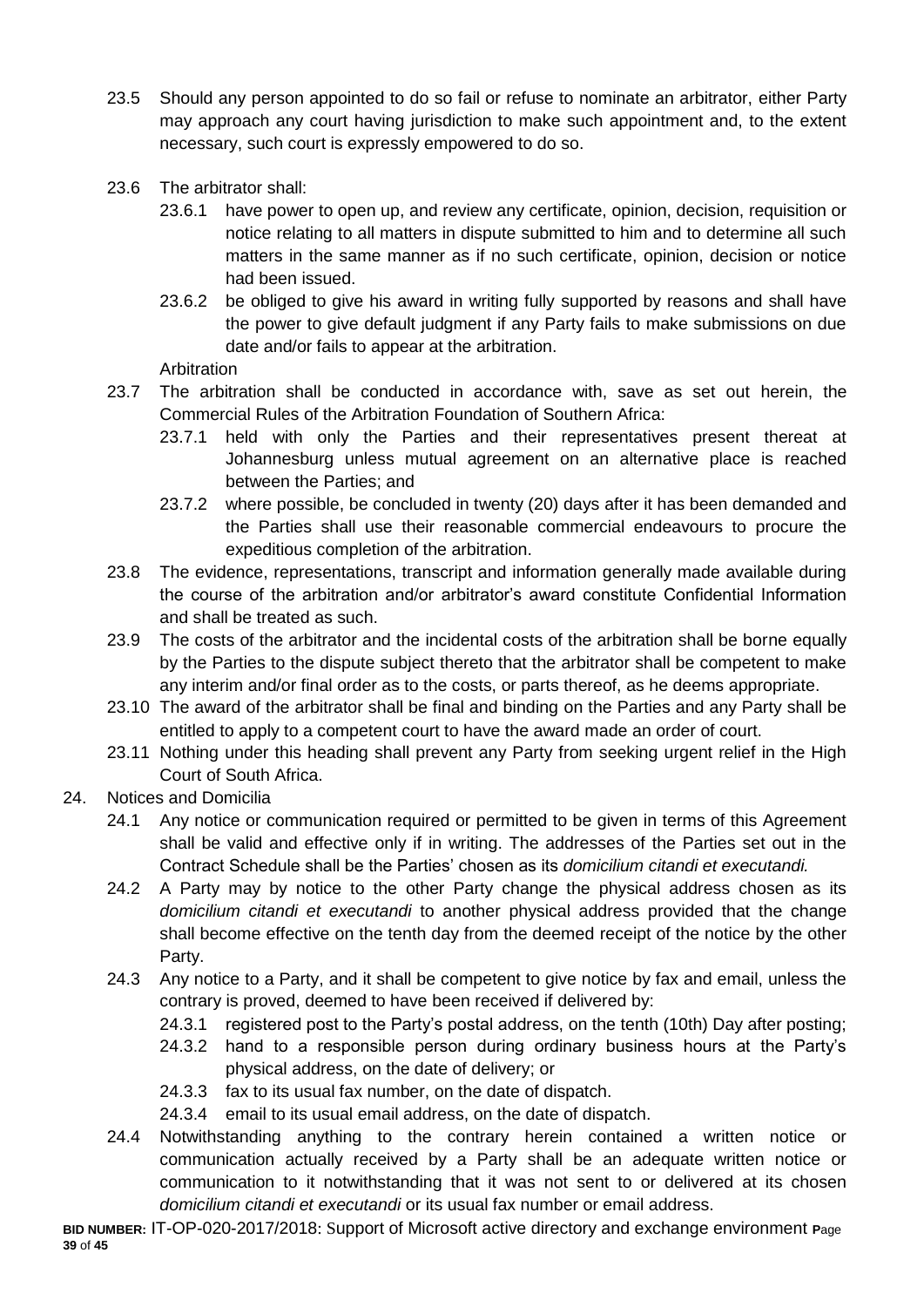#### 25. Counterparts

- 25.1 This Agreement may be executed in one or more counterparts, each of which shall be deemed an original, and all of which together shall constitute the same agreement as at the Signature Date of the Party last signing one of the counterparts.
- 26. Legal Advice and Costs
	- 26.1 The Parties acknowledge that the provisions of this Agreement are fair and reasonable in the circumstances and in accordance with the Party's intentions and they had been free to secure legal and professional advice as to the nature and effect of the provisions of this Agreement and that it had either taken such advice or dispensed with the necessity of doing so and, each Party will bear its own costs incidental to the negotiation and preparation of this Agreement
	- 26.2 In the event of a dispute arising between the Parties, the guilty Party shall be liable to the innocent Party for any costs, including attorney and client costs, the cost of expert witnesses, advocates costs as on brief and any other professional costs incurred by a Party arising out of the breach by a guilty Party of any of the provisions of this Agreement.
- 27. General
	- 27.1 This Agreement constitutes the whole agreement between the Parties and supersedes any other discussions, agreements and/or understandings regarding the subject matter hereof. To the extent permissible by law no Party shall be bound by any express or implied term, representation, warranty, promise or the like not recorded herein, whether it induced the contract and/or whether it was negligent or not.
	- 27.2 No amendment or consensual cancellation of this Agreement or any provision or term hereof or of any agreement or other document executed pursuant to or in terms of this Agreement and no settlement of any disputes arising under this Agreement and no extension of time, waiver or relaxation or suspension of or agreement not to enforce or to suspend or postpone the enforcement of any of the provisions or terms of this Agreement or of any agreement or other document issued pursuant to or in terms of this Agreement shall be binding unless recorded in a written document signed by the Parties.
	- 27.3 No extension of time or waiver or relaxation of any of the provisions or terms of this Agreement or any agreement or other document issued or executed pursuant to or in terms of this Agreement, shall operate as an estoppel against any Party in respect of its rights under this Agreement, nor shall it operate so as to preclude such Party thereafter from exercising its rights strictly in accordance with this Agreement.
	- 27.4 The Parties are in express agreement that it is not the intention of any Party to violate any public policy, statutory or common law, and that if any sentence, paragraph, clause or combination of the same is in violation of the law of the RSA, such sentence, paragraph, clause or combination of the same alone shall be void in the jurisdiction where it is unlawful, and the remainder of such clause and this Agreement shall remain binding upon the Parties hereto.

I Letterman the state of the undersigned hereby certify that I've read the content of the general conditions of contract and accept the conditions herein.

\_\_\_\_\_\_\_\_\_\_\_\_\_\_\_\_\_\_\_\_\_\_\_\_\_\_\_\_\_\_\_\_\_\_\_\_\_\_\_ \_\_\_\_\_\_\_\_\_\_\_\_\_\_\_\_\_\_\_\_\_\_\_

\_\_\_\_\_\_\_\_\_\_\_\_\_\_\_\_\_\_\_\_\_\_\_\_\_\_\_\_\_\_\_\_\_\_\_\_\_\_\_ \_\_\_\_\_\_\_\_\_\_\_\_\_\_\_\_\_\_\_\_\_\_\_

**Signature Date**

**Position Position Name of Bidder**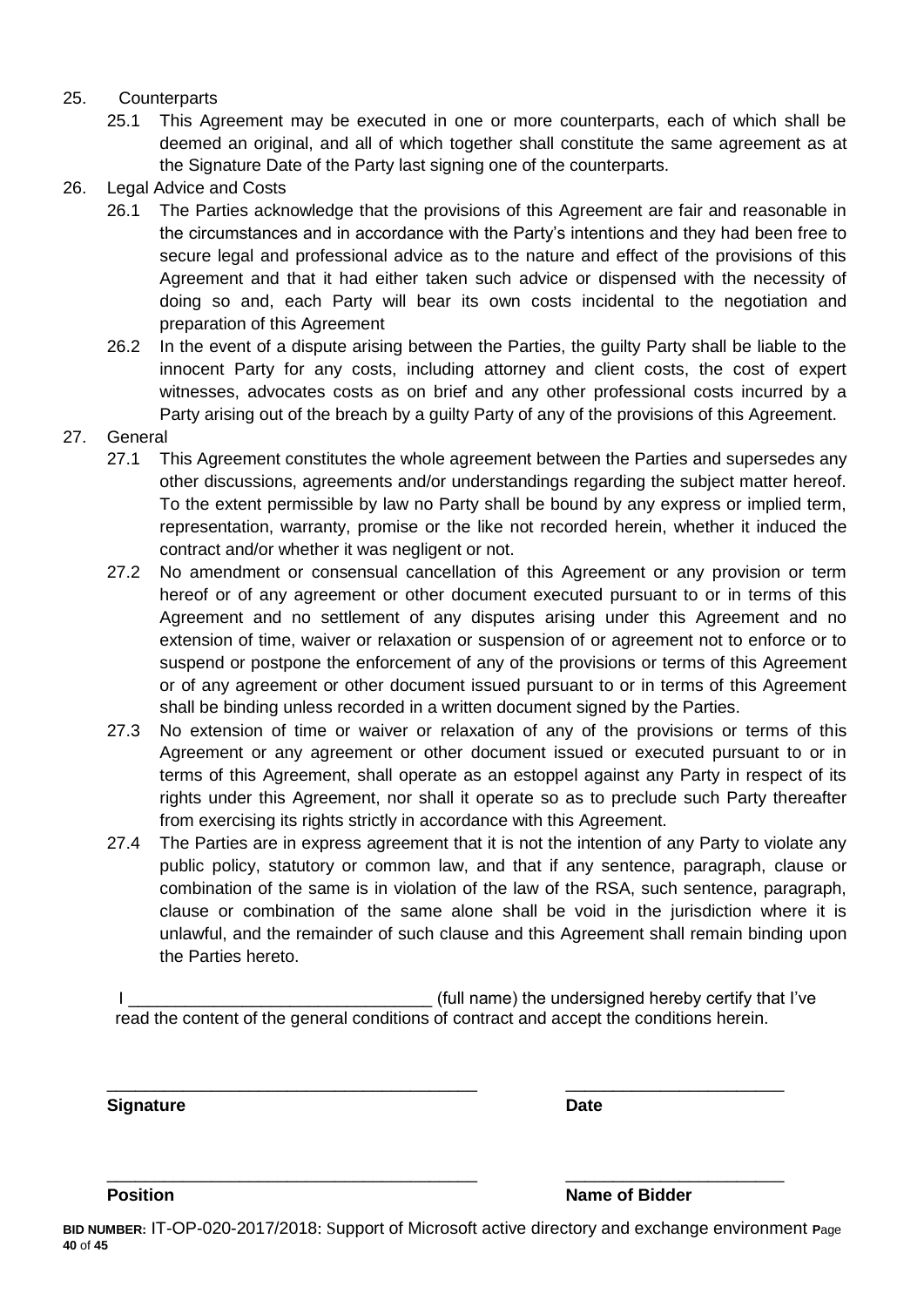# **1. Background**

The Joburg Market has a deployed Microsoft environment to Active Directory 2008 and Microsoft Exchange 2010. The Joburg Market requires a supplier to assist in the support of the environment.

The contract will be for a period of 3 years.

#### **2. Current Environment**

- Mission-critical System:
	- o HyperV Server 1:
		- **Active Directory DC 1**
		- **Exchange 2010 1**
		- **Nicrosoft TMG 1**
	- o HyperV Server 2
		- **Active Directory DC 2**
		- **Exchange 2010 2**
		- **Microsoft TMG 2**
	- o Active Directory DC 3

#### **3. Main Product/Service Requirements**

The following key services are to be provided:

- The supplier will be required to provide on-site support of the environment for 20 hours per month.
- Initial stabilisation
	- a. Stabilising the environment (if necessary).
	- b. Drawing up of a daily/weekly/monthly system check schedule for Joburg Market support technicians to follow to ensure stability and continuity of the system.
	- c. Drawing up of step-by-step business continuity documentation which Joburg Market technicians can follow to switch over from production to standby servers where relevant.
	- d. Transfer of skills to Joburg Market technicians.
	- e. Perform environment configuration tasks if required to stabilise environment
	- f. Perform software patching and bug fixing, if necessary.
	- g. Remove TMG if necessary
- Post stabilization support:
	- a. An Engineer to perform monthly on-site assessment of environment. The following tasks are recommended to be performed:
		- i. General
			- 1. Inspect system for available updates
			- 2. Review relevant log files
			- 3. Review available disk space
			- 4. Review system performance
			- 5. Assist Joburg Market staff with how-to tasks (skills transfer).
			- 6. Compile assessment report of system status, as well as issues identified out of assessment.
			- 7. Recommend actions to be taken to address issues or extra schedule operational requirements.
		- ii. Assess if Joburg Market staff have completed scheduled operational tasks as required.
	- b. Recommend environment configuration/optimization to improve the environment, if any.

**BID NUMBER:** IT-OP-020-2017/2018: Support of Microsoft active directory and exchange environment **P**age **41** of **45**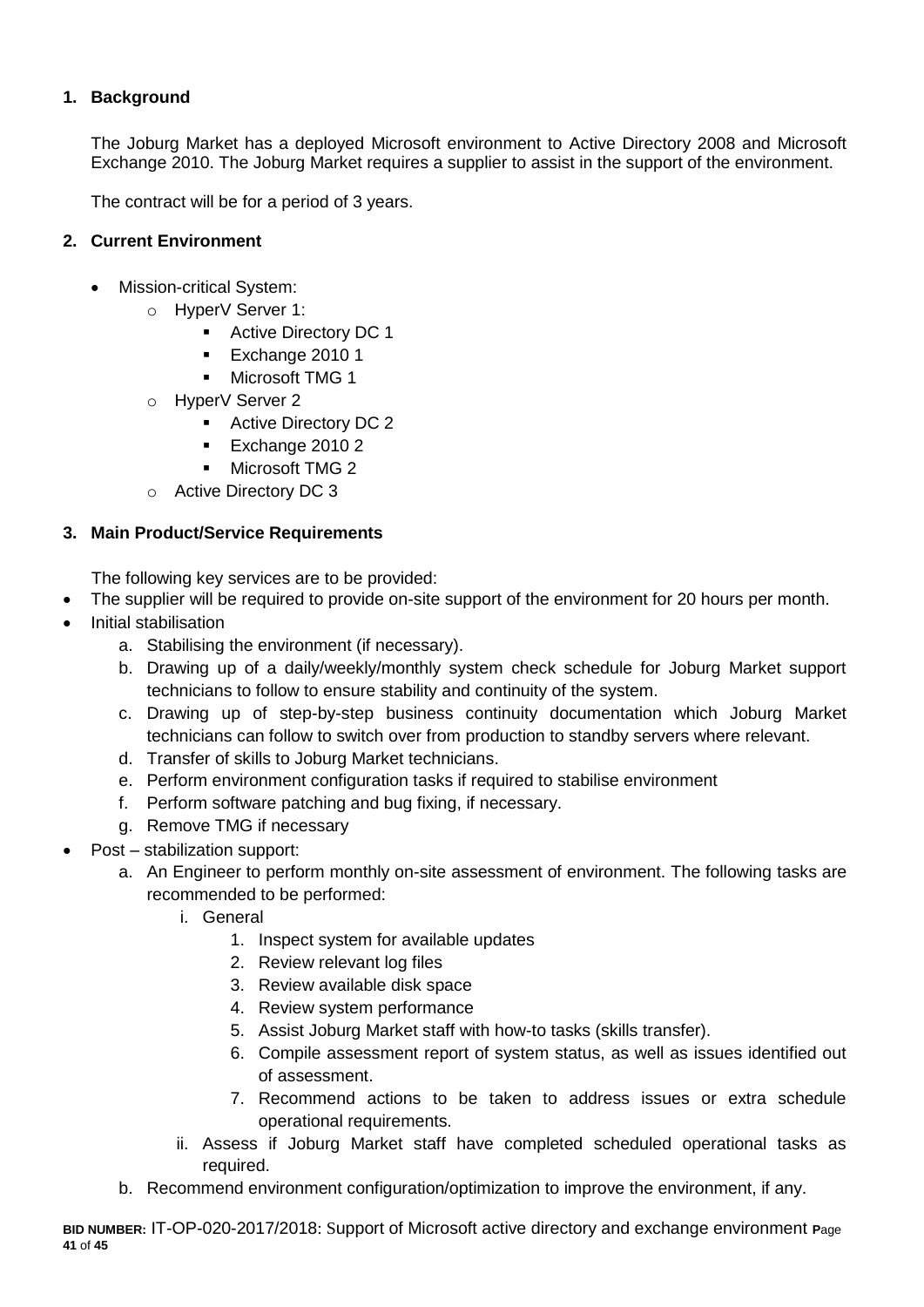- c. Perform environment configuration/optimization on an ad-hoc basis, as and when required.
- d. Assist with diagnosing incidents occurring in environment and recommending corrective action.
- e. Perform out-of-scope tasks on a time and material basis when required relating to the supported product set.
- Provide emergency support services (remotely or on-site) in the event that a system becomes unavailable.
	- a. The supplier should provide a call logging and escalation procedure in the event of an incident occurring.
	- b. The supplier should provide a single point of contact (as part of the call logging procedure) where normal call logging procedures cannot be followed, i.e. outside normal working hours where a helpdesk is not available.
	- c. The critical time periods with required response times for each environment is listed below:

| <b>System/Software</b>                                                  | <b>Critical Support</b> | <b>Expected Minimum Response</b>   |  |  |  |  |  |
|-------------------------------------------------------------------------|-------------------------|------------------------------------|--|--|--|--|--|
|                                                                         | Time                    | time *                             |  |  |  |  |  |
| <b>Active Directory</b>                                                 | $04:30 - 12:00$         | 30 minutes in the event of a total |  |  |  |  |  |
|                                                                         |                         | business disruption                |  |  |  |  |  |
|                                                                         | $12:01 - 17:00$         | 1 hour in the event of a total     |  |  |  |  |  |
|                                                                         |                         | business disruption                |  |  |  |  |  |
|                                                                         | Other                   | 4 hours                            |  |  |  |  |  |
| <b>Microsoft</b>                                                        | $07:00 - 17:00$         | 1 hour in the event of a total     |  |  |  |  |  |
| Exchange                                                                |                         | business disruption                |  |  |  |  |  |
|                                                                         | Other                   | Next business day by 08:00         |  |  |  |  |  |
| Microsoft TMG                                                           | $08:00 - 17:00$         | 1 hour in the event of a total     |  |  |  |  |  |
|                                                                         |                         | business disruption                |  |  |  |  |  |
|                                                                         | Other                   | Next business day by 09:00         |  |  |  |  |  |
| The only non-critical trading day is Sunday, although systems are still |                         |                                    |  |  |  |  |  |
| الروسام المقاطات مرتم المرضوع فالقرار                                   |                         |                                    |  |  |  |  |  |

utilised on this day.

**\* The expected response time refers to a technician having contacted a Joburg Market technician and provided guidance steps to follow to determine and resolve problem.** 

#### **4. Supplier Specific Requirements.**

- The supplier will be required to follow the Joburg Market's change control procedures and abide by the Joburg Market's IT Policies and Procedures.
- Hours utilized will be calculated for a 3 month period, where after it will reset i.e. 60 hours per quarter.

# **5. MINIMUM REQUIREMENTS**

Please note that failure to meet the requirements or to lodge the following documentation and/or proof thereof will lead to an immediate disqualification:

**5.1** Mandatory Requirements

a) Registration on the National Treasury Central Database illustrating required compliance 1,2 and 3 below

Or

1. Submissions of a valid Tax Clearance Certificate, Master Registration Number or alternatively supply the unique pin number to access the Tax compliance status

**BID NUMBER:** IT-OP-020-2017/2018: Support of Microsoft active directory and exchange environment **P**age **42** of **45**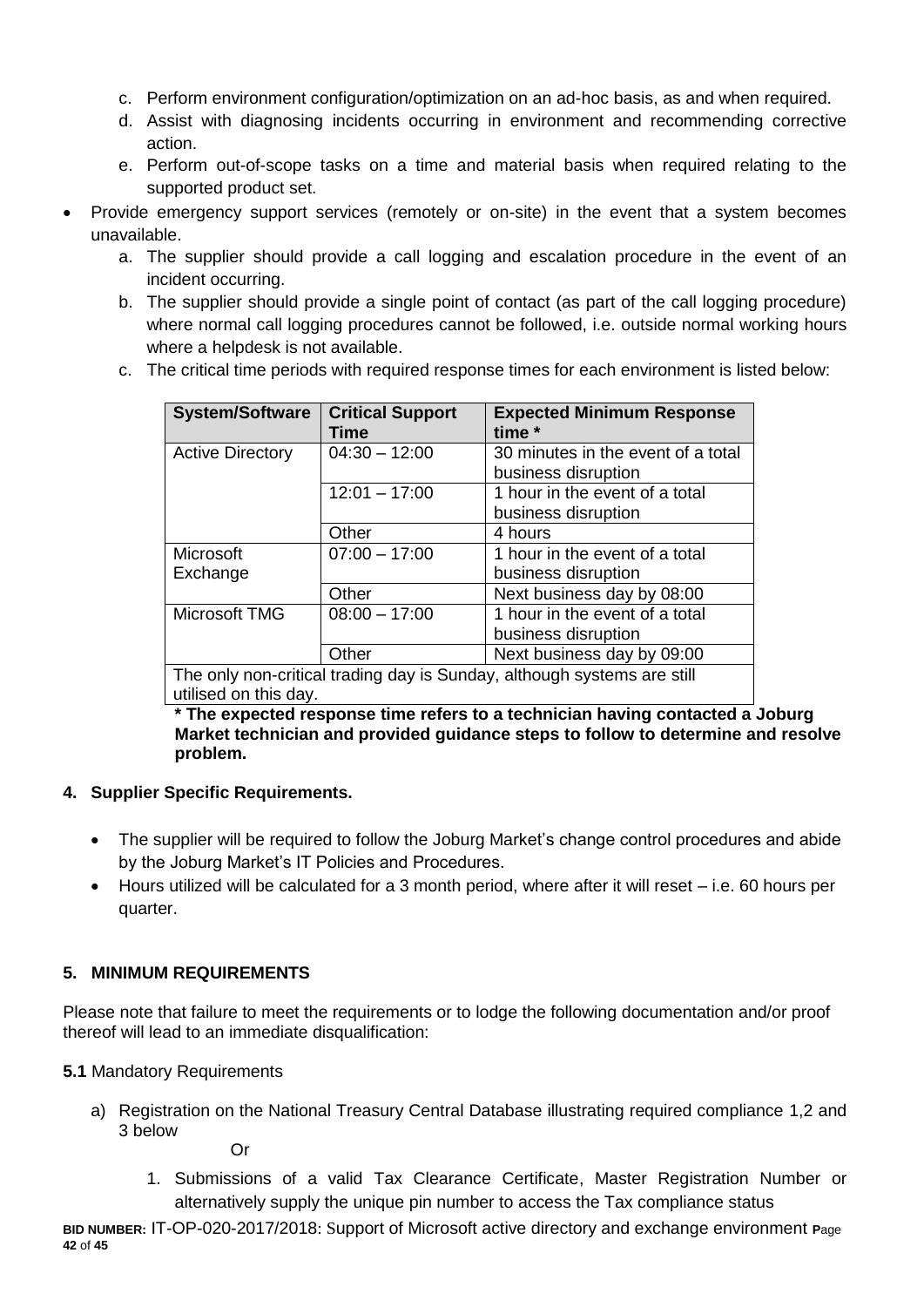- 2. Proof of company registration documents.
- 3. Certified I.D. copies for directors/shareholders, certification not older than three months

#### **Including the following**

- b) Completed and signed MBD 1,4,6.1, 8 and 9
- c) General Condition of Contract (GCC) must be signed
- d) Initial / sign for ALL alterations in the tender document, failure to do so **may** lead to a disqualification
- e) Signed JV agreement for Joint Venture companies

Note: Joint Ventures must submit a consolidated B-BBEE certificate

**5.2** Additional Requirements

#### **These documents may be submitted with the bid but will be required prior to award**

- a) Rates and taxes account not older than three months or signed lease agreement
- b) Proof of JV bank account
- c) Certified copies of share certificates

# **6. EVALUATION CRITERIA**

NOTE: For purpose of comparison and in order to ensure a meaningful evaluation, bidders must submit detailed information in substantiation of compliance to the evaluation criteria mentioned (e.g. details of relevant previous work undertaken, letters from previous /current clients, proof of ownership of manufacturing facility, etc.)

Minimum Required Score for functionality is: **bidder scoring less than 100 points will not be considered for further evaluation.** Service Providers that qualified pre-evaluation in terms of the functionality cut-off points of 10**0** points will then be evaluated in terms of price and preference points

| <b>CRITERION</b>                                          | <b>COMPLY</b>            | <b>WEIGHTING</b> |
|-----------------------------------------------------------|--------------------------|------------------|
|                                                           | <b>Indicate Yes / No</b> |                  |
| Microsoft Gold or higher Partner Accreditation in South   |                          | 20               |
| Africa – attach accreditation                             |                          |                  |
| Accredited Microsoft Gold Datacenter partner, or higher,  |                          | 40               |
| in South Africa - attach accreditation                    |                          |                  |
| Accredited Microsoft Silver Messaging partner, or higher, |                          | 40               |
| in South Africa - attach accreditation                    |                          |                  |
|                                                           |                          |                  |
| ΤΟΤΑΙ                                                     |                          | 100              |

**Note:** A bidder/s that scores less than 100 points in respect of functionality, or submits solutions that are not according to requirements will be regarded as submitting a non-responsive bid and will be disqualified.

Bidder/s that meets the minimum required percentage or minimum points will be subject price and preference points evaluation as per the PPPFA Act, No.5 of 2000 amended and its associated Regulations,2017 issued by the National Treasury.

**BID NUMBER:** IT-OP-020-2017/2018: Support of Microsoft active directory and exchange environment **P**age **43** of **45**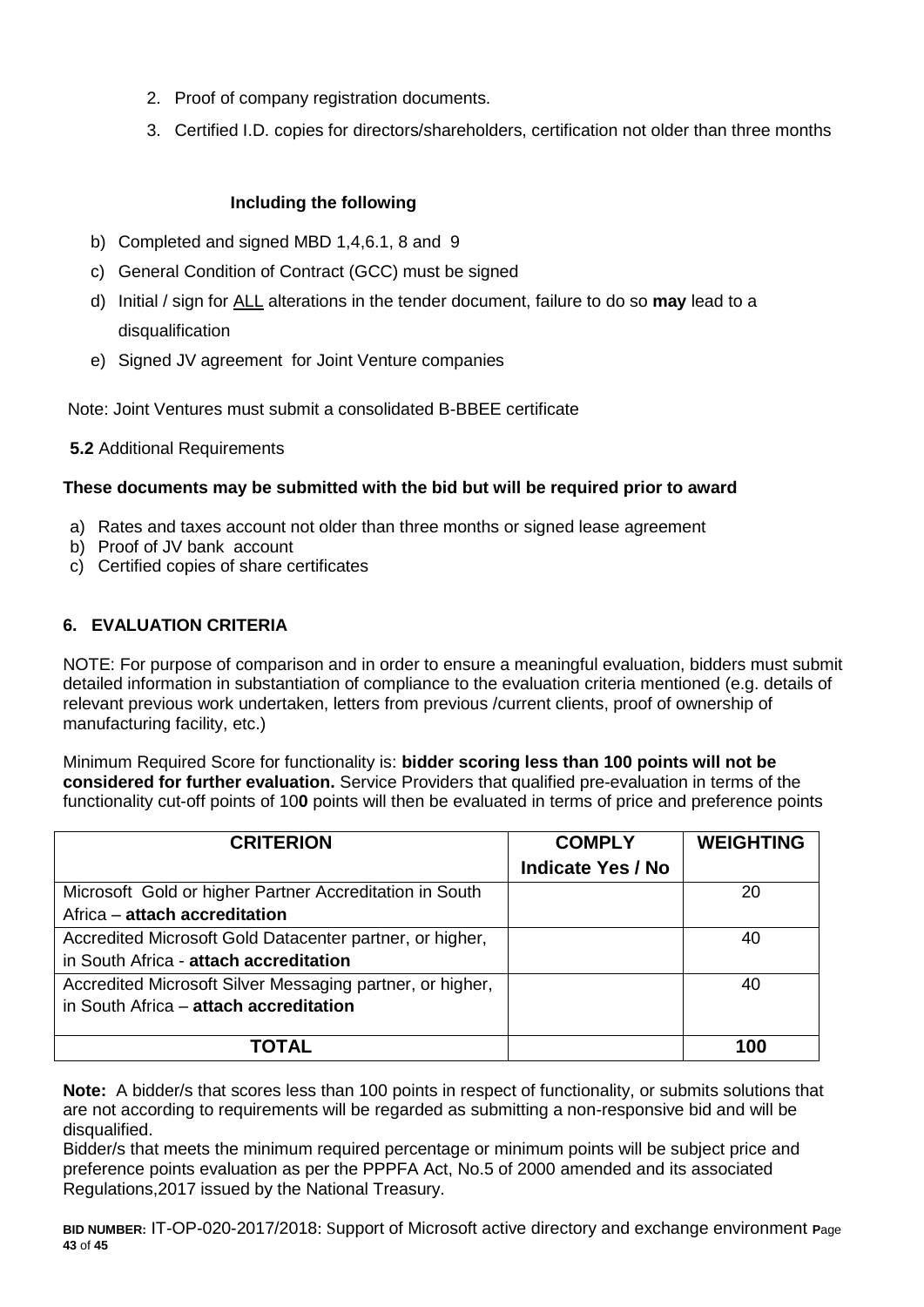#### **7. Cost Schedule**

| Monthly support as<br>described                                    | <b>Cost Year 1</b> | <b>Cost Year 2</b> | <b>Cost Year 3</b> |
|--------------------------------------------------------------------|--------------------|--------------------|--------------------|
| Cost for service as<br>described                                   |                    |                    |                    |
| <b>Total Ex VAT for 36</b><br>months                               |                    |                    |                    |
| <b>VAT</b>                                                         |                    |                    |                    |
| <b>Total Tender Price for</b>                                      |                    |                    |                    |
| 36 months                                                          |                    |                    |                    |
| PLEASE NOTE THAT THE TOTAL TENDER PRICE MUST BE INDICATED ON MBD 1 |                    |                    |                    |

Please note: Bidders are to assume a CPI of 6% PA for comparative purposes if annual price escalations are used.

#### **Schedule – Ad Hoc/Call-out Support Costs**

| <b>Hourly cost ex VAT</b> | Year 1 | Year <sub>2</sub> | Year <sub>3</sub> |
|---------------------------|--------|-------------------|-------------------|
|                           |        |                   |                   |
|                           |        |                   |                   |

**Please Note:** Ad hoc costs will not be used for evaluation of this bid, but will be included in the SLA with the successful bidder